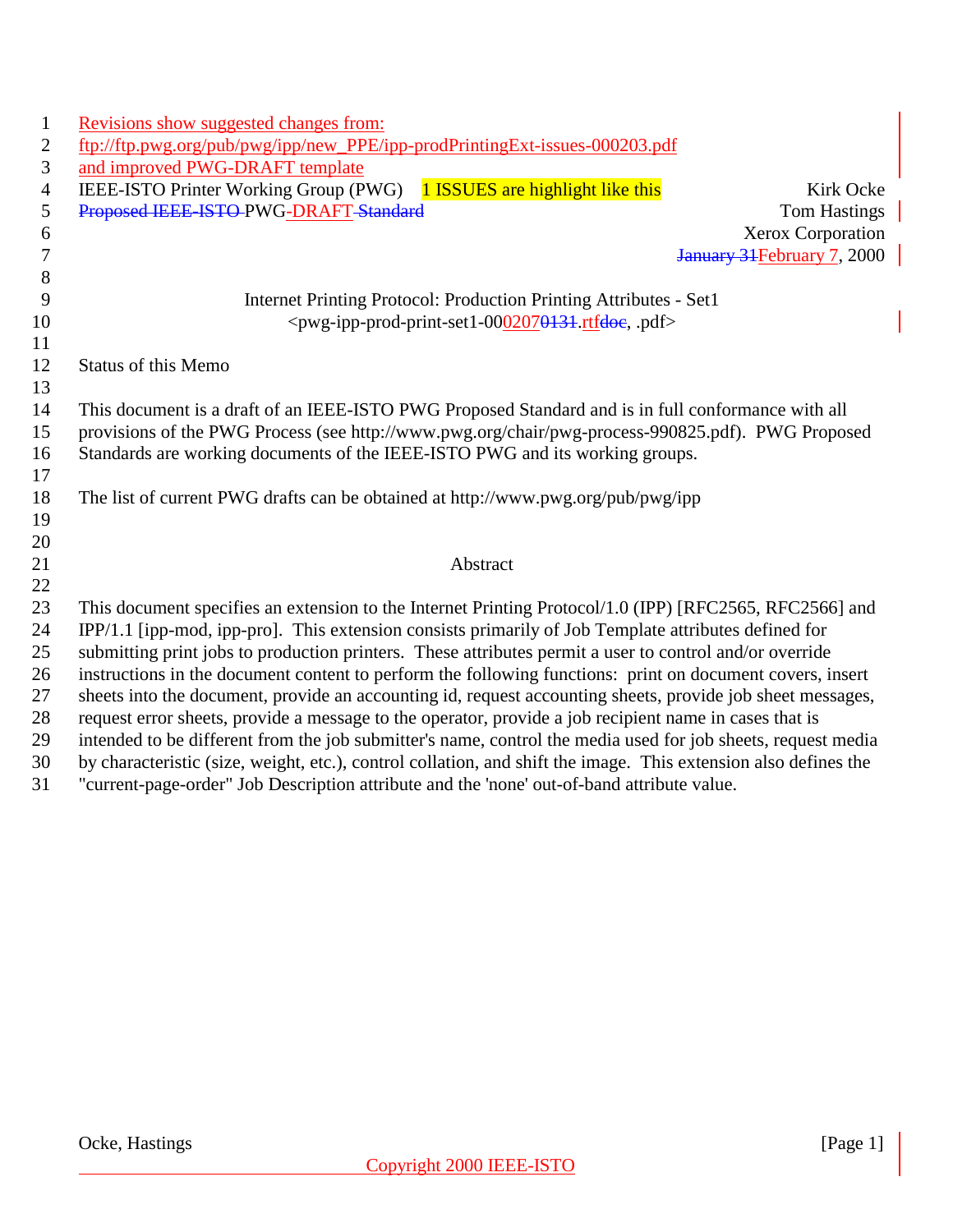The full set of IPP documents includes:

#### 

- Design Goals for an Internet Printing Protocol [RFC2567]
- Rationale for the Structure and Model and Protocol for the Internet Printing Protocol [RFC2568]
- Internet Printing Protocol/1.1: Model and Semantics (this document)
- Internet Printing Protocol/1.1: Encoding and Transport [IPP-PRO]
- Internet Printing Protocol/1.1: Implementer's Guide [IPP-IIG]
- Mapping between LPD and IPP Protocols [RFC2569]
- 

 The "Design Goals for an Internet Printing Protocol" document takes a broad look at distributed printing functionality, and it enumerates real-life scenarios that help to clarify the features that need to be included in a printing protocol for the Internet. It identifies requirements for three types of users: end users, operators, and administrators. It calls out a subset of end user requirements that are satisfied in IPP/1.0. A few OPTIONAL operator operations have been added to IPP/1.1.

- The "Rationale for the Structure and Model and Protocol for the Internet Printing Protocol" document describes IPP from a high level view, defines a roadmap for the various documents that form the suite of IPP specification documents, and gives background and rationale for the IETF working group's major decisions.
- 

 The "Internet Printing Protocol/1.1: Encoding and Transport" document is a formal mapping of the abstract operations and attributes defined in the model document onto HTTP/1.1 [RFC2616]. It defines the encoding rules for a new Internet MIME media type called "application/ipp". This document also defines the rules for transporting over HTTP a message body whose Content-Type is "application/ipp". This document defines a new scheme named 'ipp' for identifying IPP printers and jobs.

 The "Internet Printing Protocol/1.1: Implementer's Guide" document gives insight and advice to implementers of IPP clients and IPP objects. It is intended to help them understand IPP/1.1 and some of the considerations that may assist them in the design of their client and/or IPP object implementations. For example, a typical order of processing requests is given, including error checking. Motivation for some of the specification decisions is also included.

- 
- The "Mapping between LPD and IPP Protocols" document gives some advice to implementers of gateways between IPP and LPD (Line Printer Daemon) implementations.
- 

 $\overline{1}$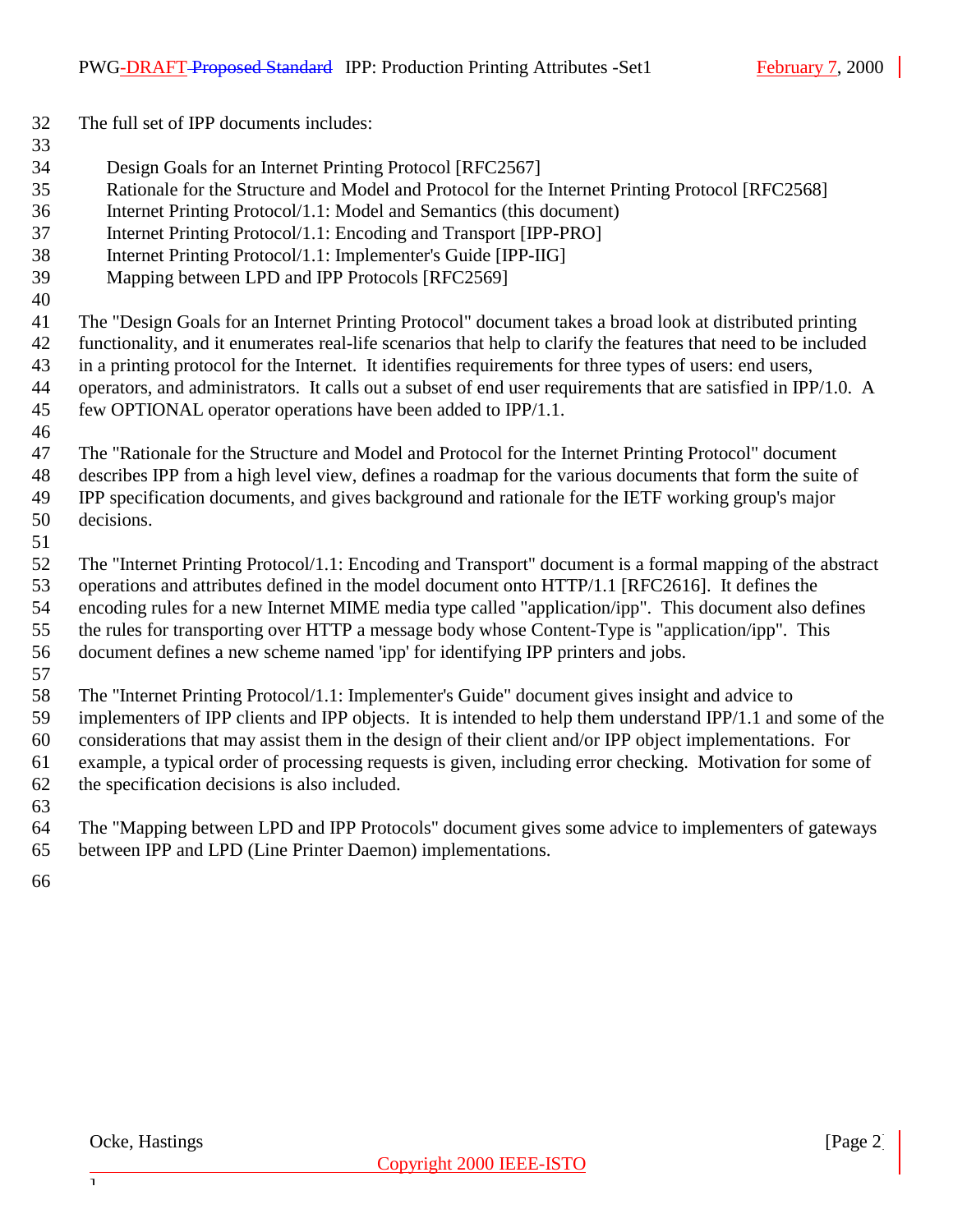| 67                               | <b>Table of Contents</b>                                                                                                           |    |
|----------------------------------|------------------------------------------------------------------------------------------------------------------------------------|----|
| 68                               |                                                                                                                                    |    |
| 69                               | 1                                                                                                                                  |    |
| 70                               | $\overline{2}$                                                                                                                     |    |
| 71                               | 2.1                                                                                                                                |    |
| 72                               | 2.2                                                                                                                                |    |
| 73                               | 2.3                                                                                                                                |    |
| 74                               | 2.4                                                                                                                                |    |
| 75                               | 2.5                                                                                                                                |    |
| 76                               | $\mathbf{3}$                                                                                                                       |    |
| 77<br>78<br>79<br>80<br>81       | 3.1<br>3.1.1<br>3.1.2<br>3.1.3<br>cover-front-supported (collectionboolean), cover-back-supported (collectionboolean)  14<br>3.1.4 |    |
| 82<br>83<br>84<br>85<br>86<br>87 | 3.2<br>3.2.1<br>3.2.2<br>3.2.3<br>3.2.4<br>3.2.5                                                                                   |    |
| 88<br>89                         | 3.3<br>3.3.1                                                                                                                       |    |
| 90<br>91<br>92<br>93<br>94       | 3.4.1<br>3.4.2<br>3.4.32<br>job-accounting-sheets-supported (1setOf (type3 keyword   name(MAX)   any-collection)) 16<br>3.4.4      |    |
| 95                               | 3.5                                                                                                                                |    |
| 96                               | 3.5.1                                                                                                                              |    |
| 97<br>98                         | 3.5.2<br>3.5.3                                                                                                                     |    |
| 99                               | job-error-sheets-supported (1setOf (type3 keyword   name(MAX)   any-collection))<br>3.5.4                                          | 18 |
| 100<br>101                       | 3.6<br>3.6.1                                                                                                                       |    |

## Ocke, Hastings [Page 3]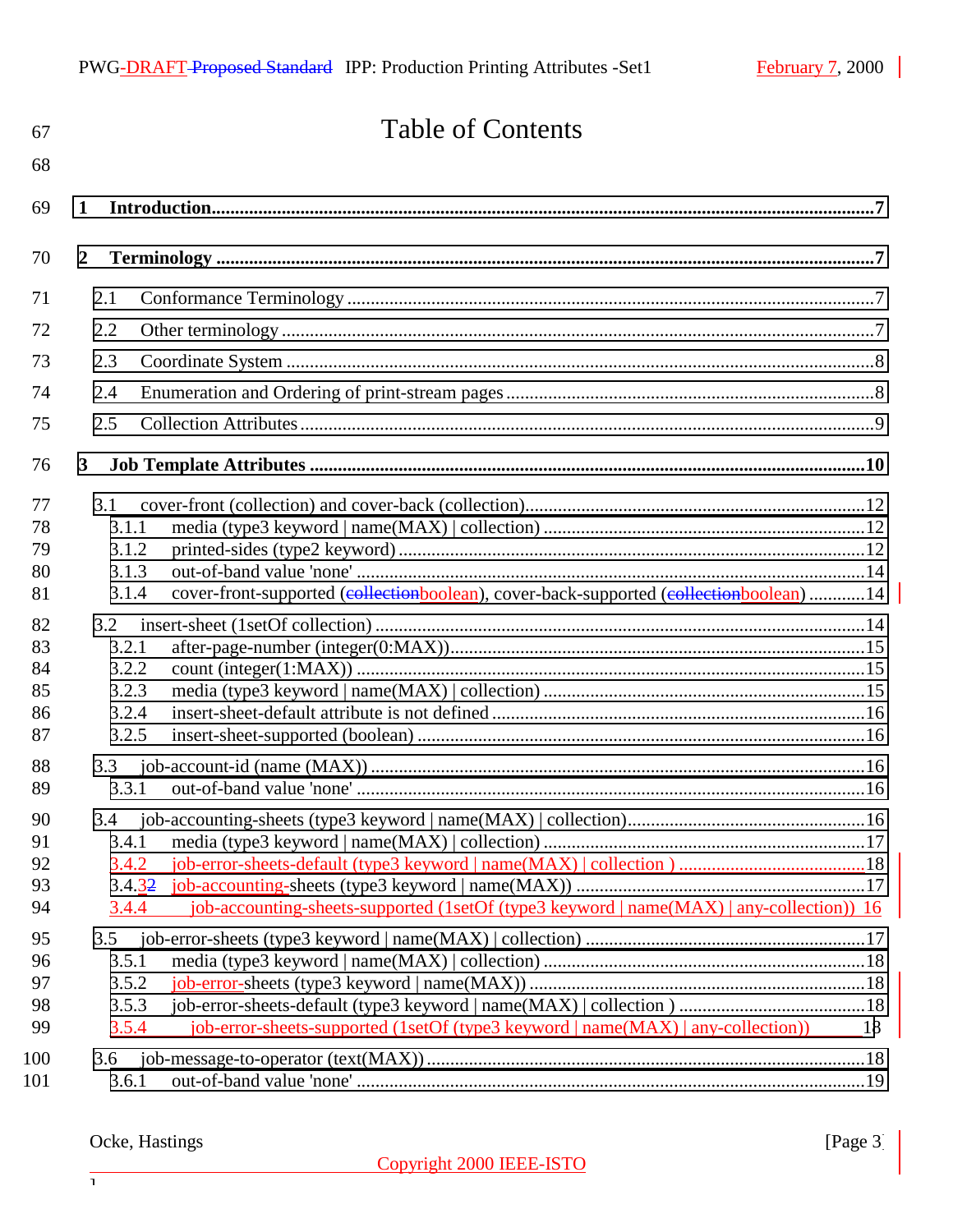| 102 | 3.6.2                                                                                                        |    |
|-----|--------------------------------------------------------------------------------------------------------------|----|
| 103 | 3.7                                                                                                          |    |
| 104 | 3.7.1                                                                                                        |    |
| 105 | 3.7.2                                                                                                        |    |
| 106 | 3.8 job-sheets (type3 keyword   name(MAX)   collection) - extension to IPP/1.1 "job-sheets" 20               |    |
| 107 | 3.8.1                                                                                                        |    |
| 108 | 3.8.2                                                                                                        |    |
| 109 | 3.8.3                                                                                                        |    |
| 110 | job-sheets-supported (1setOf (type3 keyword   name(MAX)   any-collection)) 19<br>3.8.4                       |    |
| 111 | 3.9                                                                                                          |    |
| 112 | 3.9.1                                                                                                        |    |
| 113 | 3.9.2                                                                                                        |    |
| 114 | 3.10 media (type3 keyword   name (MAX)   collection) - extension to IPP/1.1 "media" 21                       |    |
| 115 | 3.10.1                                                                                                       |    |
| 116 | 3.10.2                                                                                                       |    |
| 117 | 3.10.3                                                                                                       |    |
| 118 | 3.10.4                                                                                                       |    |
| 119 | 3.10.5                                                                                                       |    |
| 120 | 3.10.6                                                                                                       |    |
| 121 | 3.10.7                                                                                                       |    |
| 122 | 3.10.8                                                                                                       |    |
| 123 | 3.10.9                                                                                                       |    |
| 124 | 3.10.10                                                                                                      |    |
| 125 | $media$ -front-coating (type3 keyword   name $(MAX)$ ) and $media$ -back-coating (type3 keyword  <br>3.10.11 |    |
| 126 |                                                                                                              |    |
| 127 |                                                                                                              |    |
| 128 | 3.10.132 media-supported (1setOf (type3 keyword   name(MAX)   any-collection)26                              |    |
| 129 |                                                                                                              |    |
| 130 |                                                                                                              |    |
| 131 |                                                                                                              |    |
| 132 |                                                                                                              |    |
| 133 | 3.13.1                                                                                                       |    |
| 134 | 3.13.2                                                                                                       |    |
| 135 |                                                                                                              |    |
| 136 | separator-sheets-supported (1setOf (type3 keyword   name(MAX)   any-collection))<br>3.13.4                   | 28 |
| 137 |                                                                                                              |    |
| 138 |                                                                                                              |    |
| 139 |                                                                                                              |    |
| 140 |                                                                                                              |    |
| 141 |                                                                                                              |    |
|     |                                                                                                              |    |

## Ocke, Hastings [Page 4]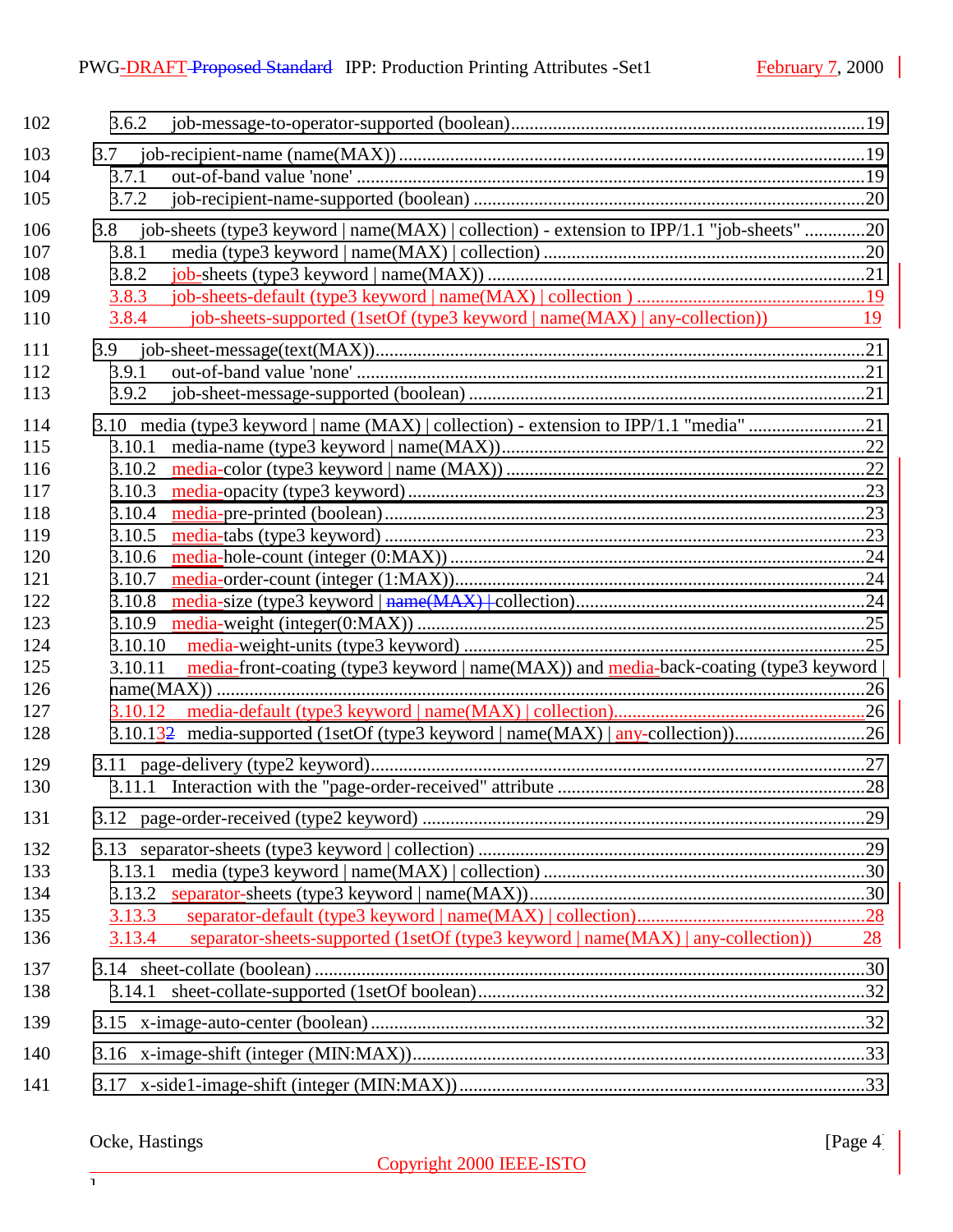| 142        |                                                                                                                                  |
|------------|----------------------------------------------------------------------------------------------------------------------------------|
| 143        |                                                                                                                                  |
| 144        |                                                                                                                                  |
| 145        |                                                                                                                                  |
| 146        |                                                                                                                                  |
| 147        | $\overline{\mathbf{4}}$                                                                                                          |
| 148        | 4.1                                                                                                                              |
| 149        | 5                                                                                                                                |
| 150        | 5.1                                                                                                                              |
| 151        | 6                                                                                                                                |
| 152        | 7                                                                                                                                |
| 153        | 8                                                                                                                                |
| 154        | 9                                                                                                                                |
| 155        | <b>10</b>                                                                                                                        |
| 156        | 11                                                                                                                               |
| 157        | 12                                                                                                                               |
| 158<br>159 | 12.1 Changes to the January 30, 2000 to create the February 7, 2000 version Error! Bookmark not<br>defined.                      |
| 160<br>161 | 12.2 Changes to the January 28, 2000 to create the January 30, 2000 version Error! Bookmark not<br>defined.                      |
| 162        |                                                                                                                                  |
| 163<br>164 | <b>Appendix B: Description of the IEEE Industry Standards and Technology (ISTO)</b> Error!<br><b>13</b><br>Bookmark not defined. |
| 165        | 14                                                                                                                               |
| 166        | <b>Appendix D: IEEE Industry Standards and Technology Organization Copyright Statement</b><br><b>15</b>                          |

 $\frac{1}{1}$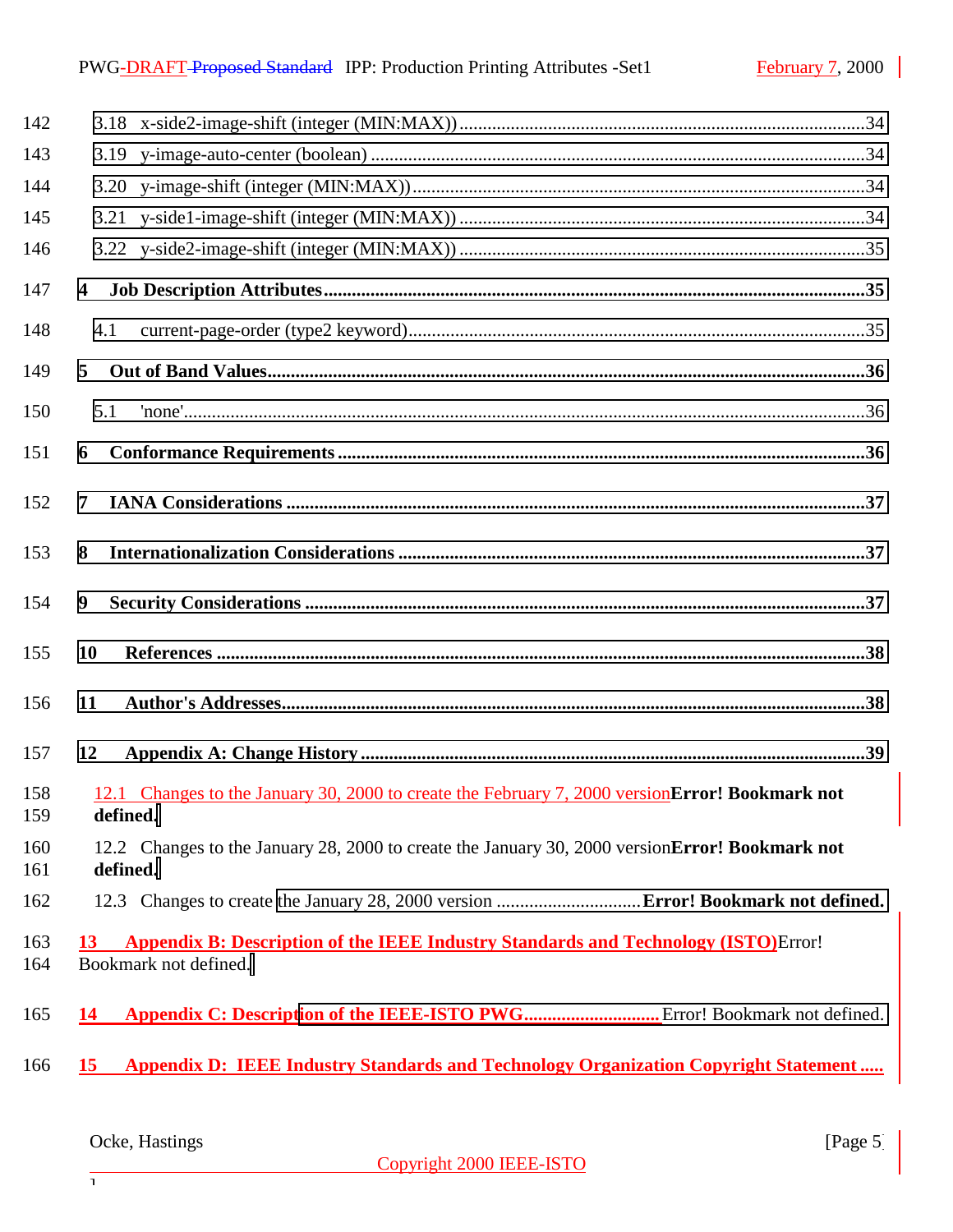| 167        |                        |
|------------|------------------------|
| 168        | <b>Table of Tables</b> |
| 169<br>170 |                        |
| 171        |                        |

 $\frac{1}{1}$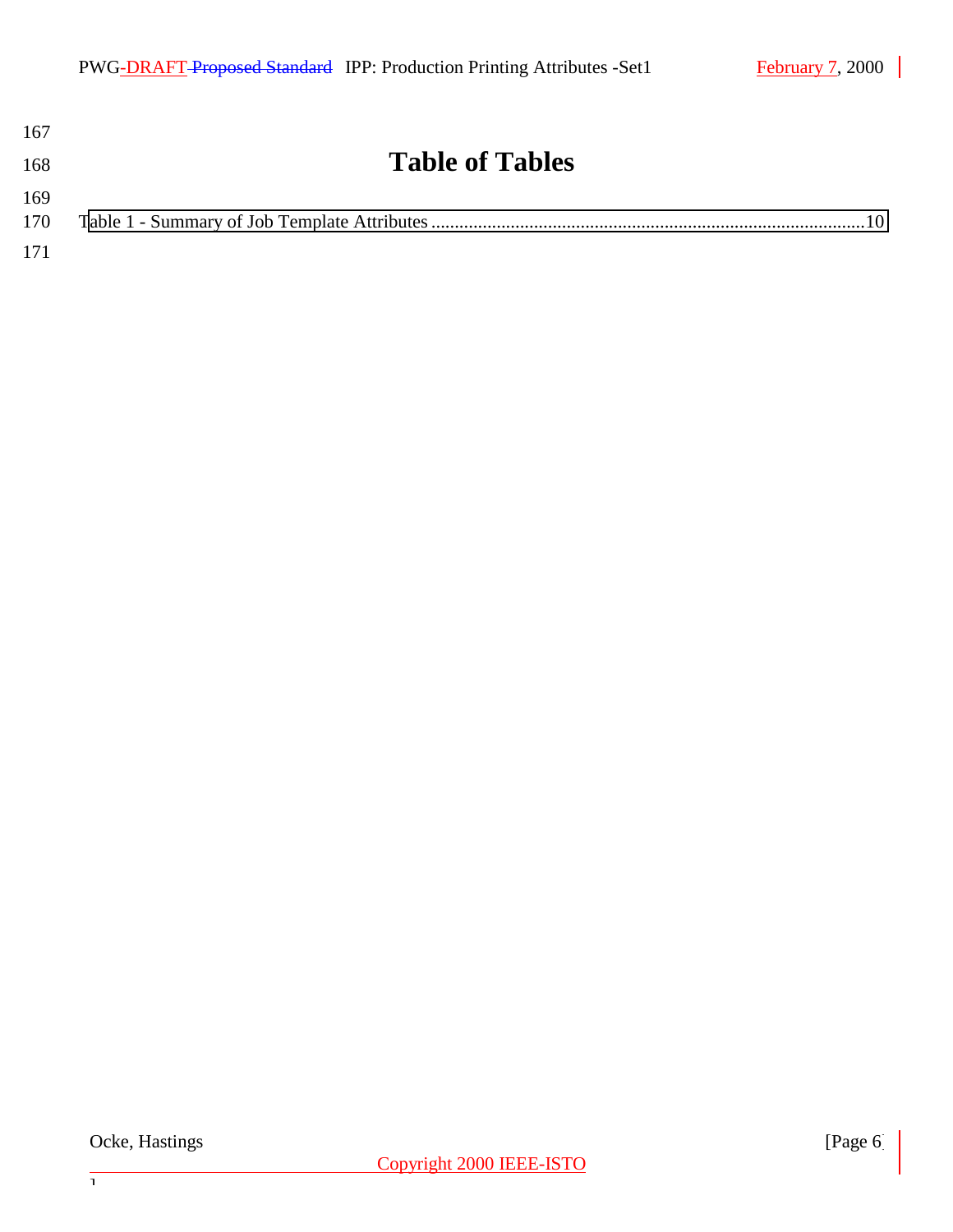# <span id="page-6-0"></span>**1 Introduction**

 This document specifies an extension to the Internet Printing Protocol/1.0 (IPP) [RFC2565, RFC2566] and IPP/1.1 [ipp-mod, ipp-pro]. This extension consists primarily of Job Template attributes defined for submitting print jobs to production printers. These attributes permit a user to control and/or override instructions in the document content to perform the following functions: print on document covers, insert sheets into the document, provide an accounting id, request accounting sheets, provide job sheet messages, request error sheets, provide a message to the operator, provide a job recipient name in cases that is intended to be different from the job submitter's name, control the media used for job sheets, request media by characteristic (size, weight, etc.), control collation, and shift the image. This extension also defines the "current-page-order" Job Description attribute and the 'none' out-of-band attribute value.

 Many of these functions MAY be specified in a document format (PDL). In such cases, the user MAY request that the application include these instructions as part of the document data when the document is generated, rather than in the IPP protocol at print time. However, some applications are unable to support some of the functions. Also some of these functions are not supported in some PDLs. Finally, in a production environment, the document may be generated separately from being printed, in which case the end user or the production printer operator supplies the instructions at print time, long after the document had been created.

 

# **2 Terminology**

This section defines the following additional terms that are used throughout this document.

# **1.12.1 Conformance Terminology**

Capitalized terms, such as **MUST, MUST NOT, REQUIRED, SHOULD, SHOULD NOT, MAY,**

 **NEED NOT,** and **OPTIONAL**, have special meaning relating to conformance to this specification. These terms are defined in [ipp-mod section 13.1 on conformance terminology, most of which is taken from RFC 2119 [RFC2119]. Since support of this entire IPP extension specification is OPTIONAL for conformance 204 to IPP/1.0 or IPP/1.1 ([ipp-mod], [ipp-pro]), the terms MUST, MUST NOT, REQUIRED, SHOULD, SHOULD NOT, MAY, NEED NOT, and OPTIONAL apply *if and only if the extension specification in this document is implemented.* Thus a feature labeled as REQUIRED in this document is not REQUIRED if implementing the basic IPP/1.1 protocol defined by [ipp-mod] and [ipp-pro].

**1.22.2 Other terminology**

| document data | The data that represent an "original document" supplied with a Job |
|---------------|--------------------------------------------------------------------|
|               | Creation request. Typically Document Data is in the form of a PDL. |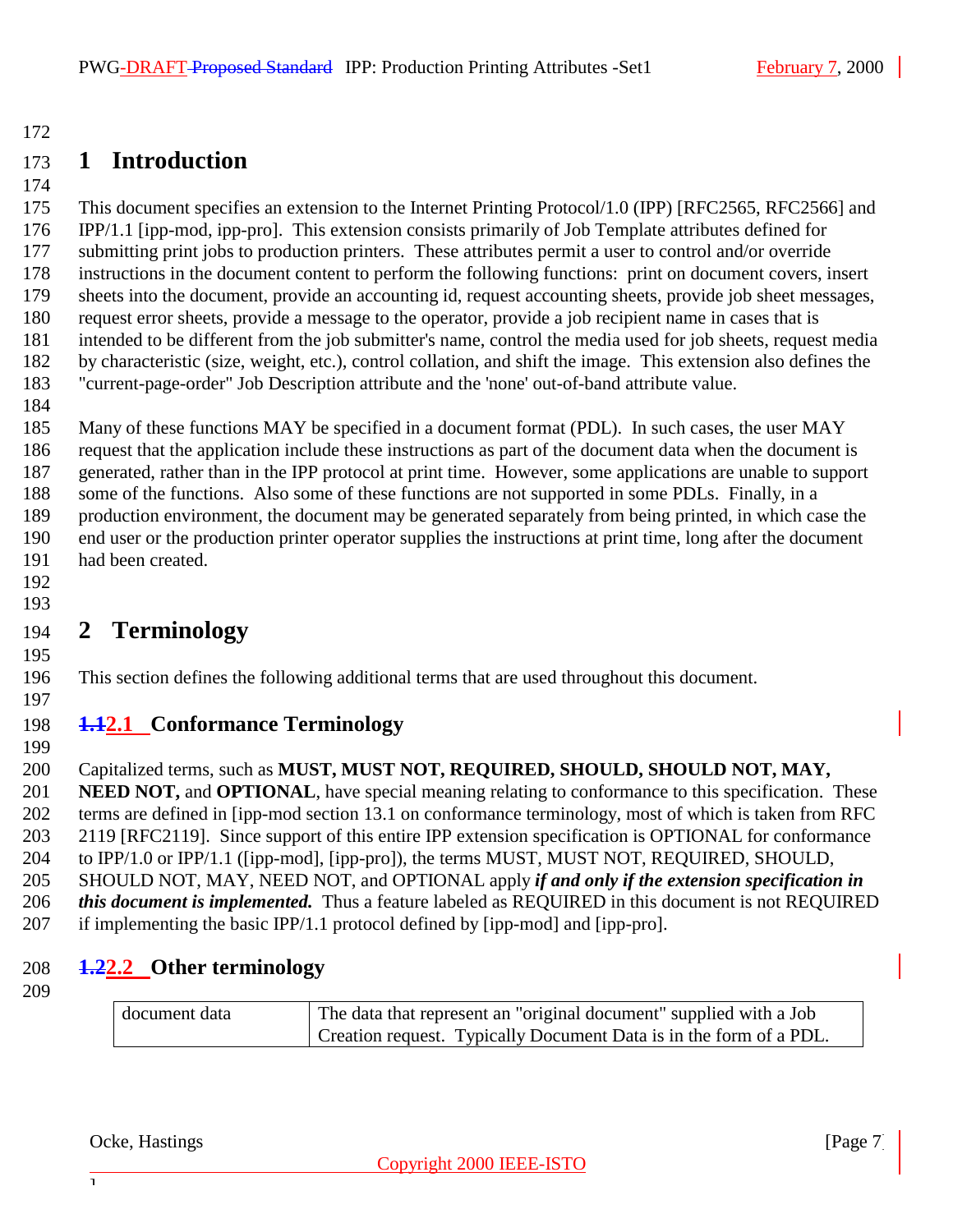<span id="page-7-0"></span>

| set                | The sheets of either $(1)$ one copy of an output document copy with       |
|--------------------|---------------------------------------------------------------------------|
|                    | collated sheets or (2) all the copies of a single sheet for uncollated    |
|                    | sheets. See description in section 3.14.                                  |
| original document  | The document composed by a user that is eventually submitted in the       |
|                    | for of Document Data as part of a create request.                         |
| original document  | The orders of the pages, typically reading order, as defined in the       |
| order              | Original Document.                                                        |
| print-stream pages | The sequence of pages according to the definition of pages in the         |
|                    | language used to express the document data.                               |
| rendered output    | Media sheets that are delivered as part of the output of a print request, |
|                    | typically containing impressions.                                         |

# **1.32.3 Coordinate System**

 Some of the attribute extensions proposed in this document refer to specific edges of a sheet of printed media. For-example, specifying that a staple be placed in the upper left corner of a printed document. To resolve ambiguity the following coordinate system is used throughout this document:

 The specified edge is always with respect to the document as if the document were a portrait document. If the document is actually a landscape or a reverse-landscape document, the client (which may include a user) supplies the appropriate transformed value. For example, to position a staple in the upper left hand corner of a landscape document when held for reading, the client supplies the 'staple-bottom-left' value (since landscape is defined as a +90 degree rotation from portrait, i.e., anti-clockwise). On the other hand, to position a staple in the upper left hand corner of a reverse-landscape document when held for reading, the client supplies the 'staple-top-right' value (since reverse-landscape is defined as a –90 degree rotation from portrait, i.e., clockwise). 

 The x-axis is defined to be along the bottom edge, with positive values extending in the direction of the right edge. 

The y-axis is defined to be along the left edge, with positive values extending toward the top edge.

- 232 The origin  $(0,0)$  is the bottom-left corner.
- 

# **1.42.4 Enumeration and Ordering of print-stream pages**

 "A 'print-stream page' is a page according to the definition of pages in the language used to express the document data" (see section of 13.2.4 of the IPP Model and Semantics Document). The document data included in an IPP request is typically a PDL representation of a document composed by a user. For the remainder of this description we will use the term "document data" to mean the typical PDL representation sent with an IPP request (e.g., a PostScript File), and "original document" to mean the document composed 242 by the user (e.g., a Word97 document).

Ocke, Hastings [Page 8] [Page 8]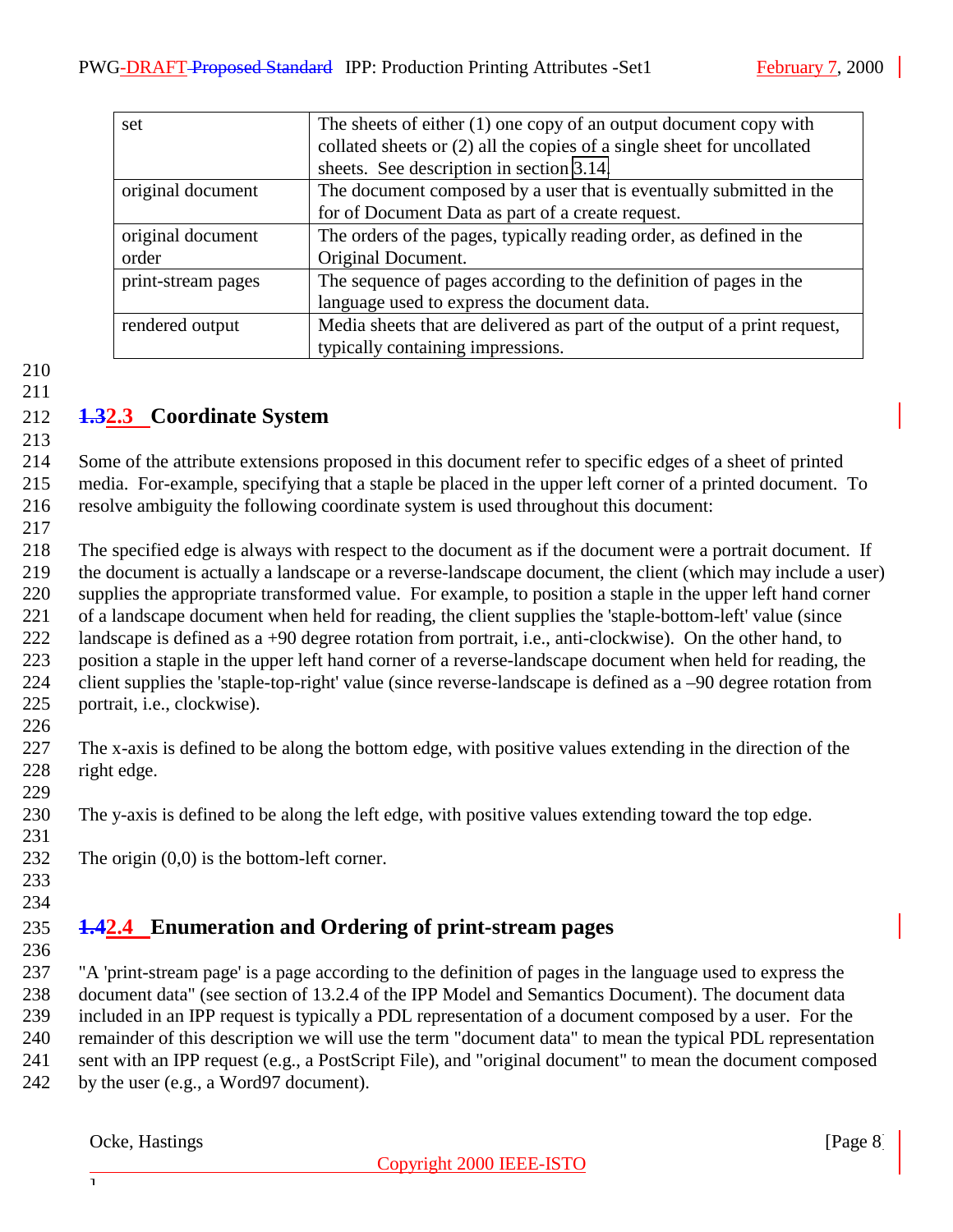<span id="page-8-0"></span> The order of the "print-stream" pages in the "document data" is either the same as the order of the "original 245 document," known as 1-N (read "one to N"), or the reverse of that order, known as N-1. There are no assumption on the order of the "original document," other than it is ordered.

 The enumeration of "print-stream" pages begins with 1 and increments by 1 for each additional "print- stream" page. The enumeration is based on the order of the "original document," not the "document data" supplied with the IPP request. In other words, if the "document data" is supplied in N-1 order (reverse of 251 the "original document" order), then "print-stream" page number "1" in the enumeration is actually the " $N^{th}$ " "print-stream" page defined in the "document data" (see "page-order-received" in section [3.12\)](#page-28-0). Similarly, 253 "print-stream page" number "2" is defined by the " $N<sup>th</sup>$ -1" "print-stream page" defined in the "document" data." Suppose the "document data" is supplied in the 1-N order (same as the "original document" order), 255 then "print-stream" page number "1" in the enumeration is the " $1<sup>st</sup>$ " "print-stream" page defined in the 256 "document data." Similarly, "print-stream page" number "2" is defined by the " $2<sup>nd</sup>$ " "print-stream page" defined in the "document data." The enumeration of "print-stream pages" is only relevant when applying attributes or operations that act on a page, or range of page basis (e.g., "insert-sheet" in section [3.2\)](#page-13-0).

 The enumeration of print-stream pages is affected by the "multiple-document-handling" attribute. When "multiple-document-handling" is 'single-document' or 'single-document-new-sheet,' the enumeration is based on the concatenation of all the print-stream pages in the job. In the case of 'separate-documents- collated-copies' and 'separate-documents-uncollated-copies,' the enumeration of print-stream pages applies to each document. For example, for a job with 8 document, referring to "print-stream page" number "1" actually refers to "print-stream page" number "1" in each of the 8 documents included with the job. 

# **1.52.5 Collection Attributes**

 An attribute of type 'collection' has a value that is a set of attributes, called "member" attributes. The definition for each member attribute is specified as a sub-section of the collection attribute. Each member attribute MAY in turn be single-valued or multi-valued. The Printer validates and processes each member attribute of a Job Template collection attribute in the same way that it validates an processes Job Template attributes. The collection merely serves as a "container" for the member attributes. In other words, the 'collection' attribute type serves the same purpose as the 'struct' data type does in the C programming language. See [ipp-coll] for a complete definition and encoding of the 'collection' attribute syntax.

 There are three general forms of "xxx" Job Template attribute definitions that include the 'collection' 279 attribute syntax either (1) as the attribute syntax or (2) as one of the attribute syntaxes and the corresponding "xxx-supported" Printer attribute. As with other attribute syntaxes, the Printer uses the "xxx-supported" attribute to validate Job Creation requests that contain collections and that clients can use to

- discover the supported possible values of collections:
- 1. The "xxx-supported" attribute definition is of the form: (1setOf ( ... | collection) -- In this case, the Printer can be configured to contains multiple collection values. Each collection value contains one of the possible combinations of supported values for the "xxx" collection member attributes.
- 

#### Ocke, Hastings [Page 9] [Page 9]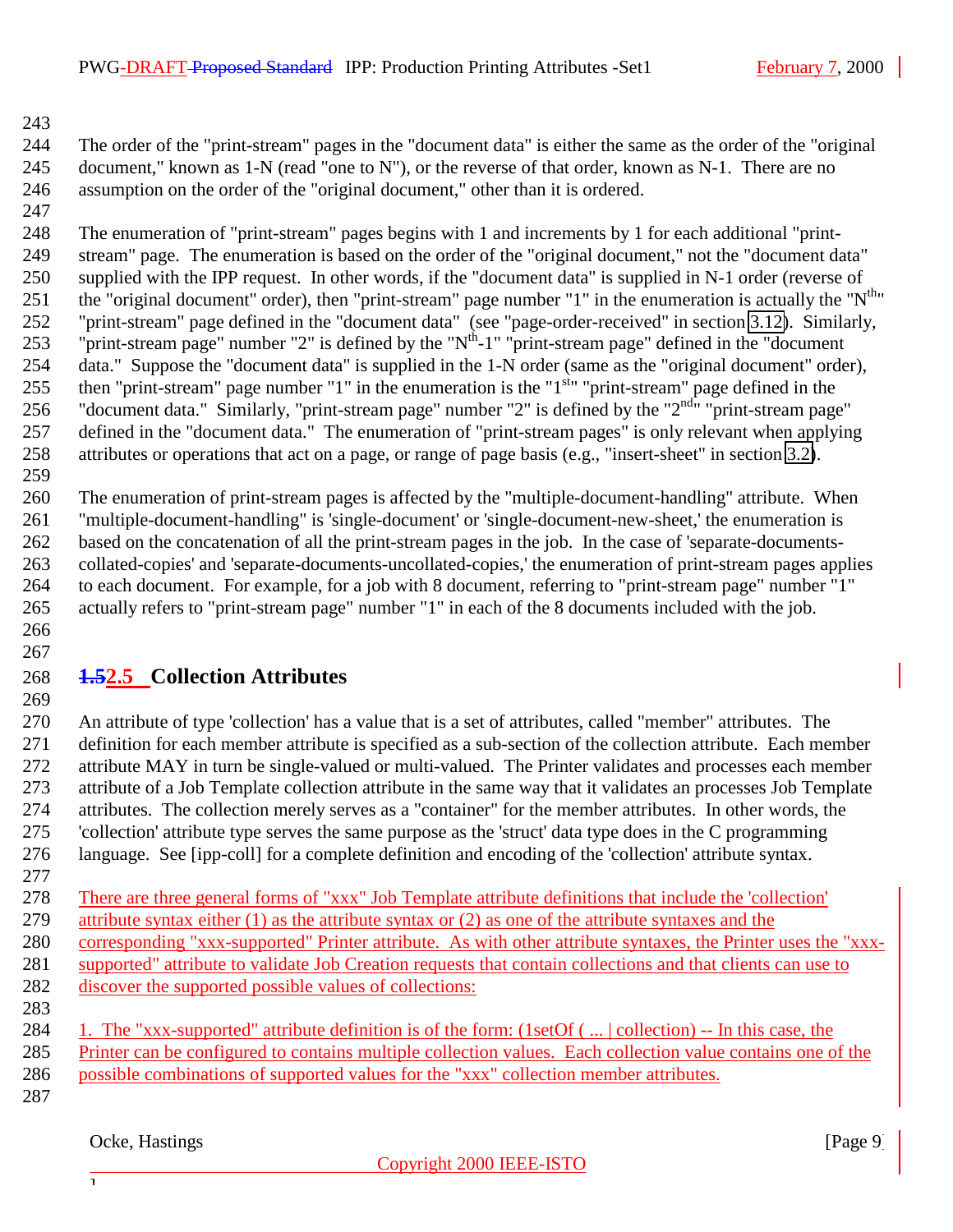<span id="page-9-0"></span>288 2. The "xxx-supported" attribute definition is only a 'boolean' -- In this case, the Printer is indicating 289 whether or not the "xxx" attribute is supported. 290

- 291 3. The "xxx-supported" attribute definition is of the form: (1setOf ( ... | any-collection), where 'any-
- 292 collection' is an out-of-band value -- In this case, the Printer will accept any combination of "xxx" member
- 293 attribute values for which its "yyy" collection member attributes have values contained in corresponding
- 294 "yyy-supported" Printer attributes.
- 295 Often an "xxx" Job Template attribute that has a 'type3 keyword | name(MAX) | collection' attribute syntax
- 296 has either a 'boolean' or a '1setOf (type3 keyword | name(MAX) | collection)' attribute syntax for its
- 297 eorresponding "xxx-supported" attribute. In the latter case, there MUST be only one collection value and
- 298 each member attribute lists the possible values for the member attributes. Since most member attributes
- 299 can be used with any combination of values for the other member attributes, no attempt is made to indicate
- 300 combinations of member attributes that are not supported.
- 301
- 302 ISSUE 01 Or should there be separate "xxx-supported" Printer Description attributes for each "xxx" 303 member attributes so that Job Template attributes that have a collection do not have corresponding "xxx-304 supported" with a collection? See ISSUE 02 (section [3.10.12\)](#page-25-0) for a concrete example using "media-
- 305 supported".
- 306 307

# 308 **3 Job Template Attributes**

309

310 This section defines Job Template Attribute extensions for production printing. Table 1 summarizes the 311 Job and Printer Job Template attributes. The "job-sheets" and "media" attributes are from IPP/1.1 [ipp-

312 mod] with the addition of the 'collection' attribute syntax (indicated by \* flag).

| <b>Job Attribute</b>      | Printer: Default Value Attribute                        | Printer: Supported Values Attribute |
|---------------------------|---------------------------------------------------------|-------------------------------------|
| cover-back (collection)   | cover-back-default (collection)<br>cover-back-supported |                                     |
|                           |                                                         | (collectionboolean)                 |
| cover-front (collection)  | cover-front-default (collection)                        | cover-front-supported               |
|                           |                                                         | (collectionboolean)                 |
| insert-sheet (collection) | N <sub>0</sub>                                          | insert-sheet-supported (boolean)    |
| job-account-              | job-account-id-default                                  | job-account-id-supported (boolean)  |
| id(name(MAX))             | (name(MAX))                                             |                                     |
| job-accounting-sheets     | job-accounting-sheets-default                           | job-accounting-sheets-supported     |
| (type3 keyword)           | (type3 keyword   name $(MAX)$                           | (1setOf(type3 keyword   name(MAX))  |
| name(MAX)                 | collection)                                             | any-collection)                     |
| collection)               |                                                         |                                     |
| job-error-sheets (type3)  | job-error-sheets-default (type3                         | job-error-sheets-supported (1setOf  |
| keyword   name $(MAX)$    | keyword $ name(MAX) $ collection                        | (type3 keyword   name(MAX)   any-   |
| collection)               |                                                         | collection)                         |

## 313 **Table 1 - Summary of Job Template Attributes**

Ocke, Hastings [Page 10] **Page 10 Page 10**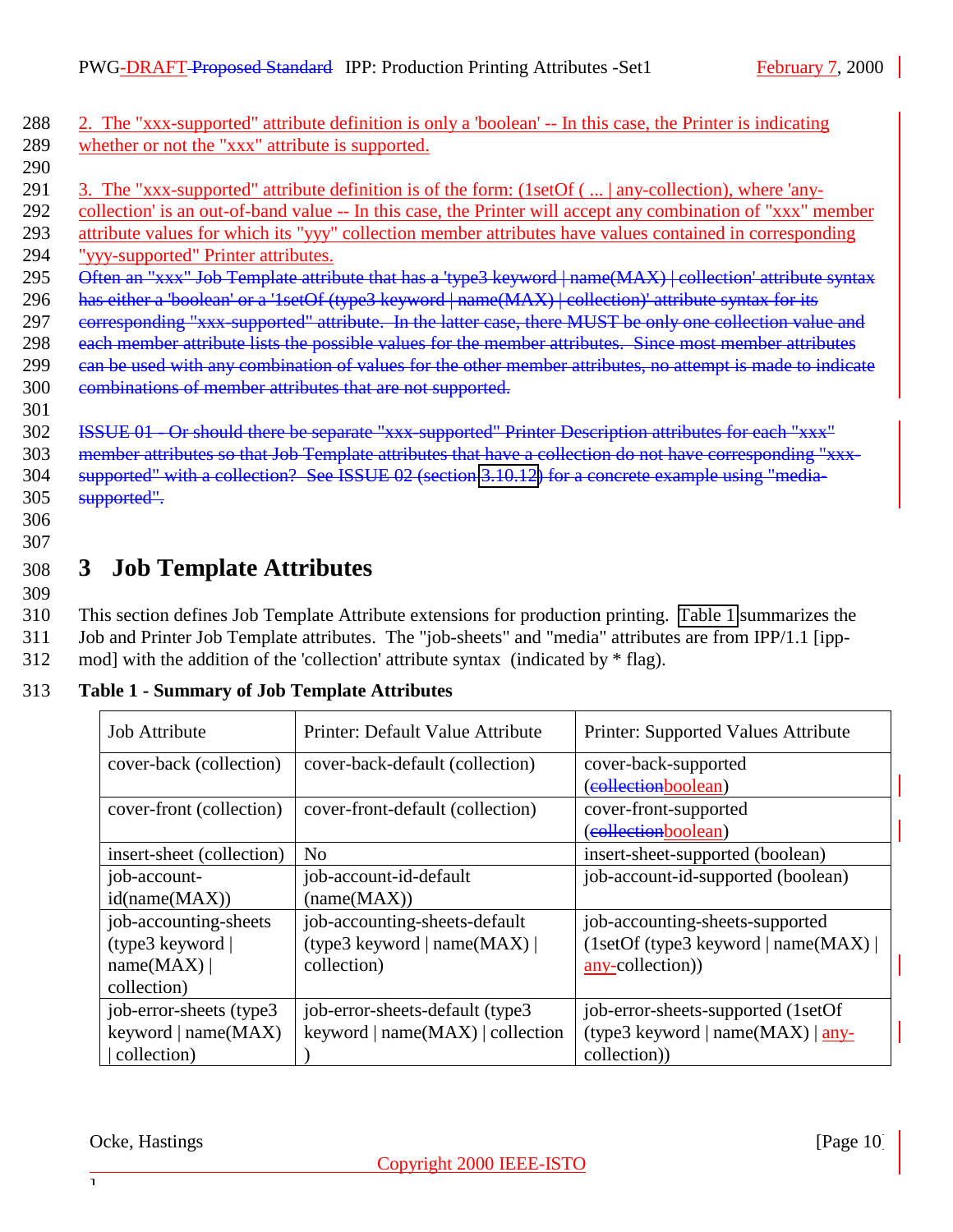| job-message-to-         | job-message-to-operator-default    | job-message-to-operator-supported      |
|-------------------------|------------------------------------|----------------------------------------|
| operator (text(MAX))    | (text(MAX))                        | (boolean)                              |
| job-recipient-name      | job-recipient-name-default         | job-recipient-name-supported (boolean) |
| (name(MAX))             | (name(MAX))                        |                                        |
| job-sheets (type3)      | job-sheets-default (type3 keyword  | job-sheets-supported (1setOf (type3    |
| keyword   name(MAX)     | name(MAX)   collection)            | keyword $ name(MAX) $ collection))     |
| collection) *           |                                    |                                        |
| job-sheet-message       | job-sheet-message-default          | job-sheet-message-supported (boolean)  |
| (text(MAX))             | (text(MAX))                        |                                        |
| media (type3 keyword    | media-default (type3 keyword       | media-supported (1setOf (type3         |
| name(MAX)               | name(MAX)   collection)            | keyword   name $(MAX)$   any-          |
| collection) *           |                                    | collection))                           |
| page-delivery (type2    | page-delivery-default (type2       | page-delivery-supported (1setOf type2  |
| keyword)                | keyword)                           | keyword)                               |
| page-order-received     | page-order-received-default (type2 | page-order-received-supported (1setOf  |
| (type2 keyword)         | keyword)                           | type2 keyword)                         |
| separator-sheets (type3 | separator-sheets-default (type3    | separator-sheets-supported (1setOf     |
| keyword   name(MAX)     | keyword   name $(MAX)$             | (type3 keyword   name(MAX)   any-      |
| collection)             | collection)                        | collection))                           |
| sheet-collate (boolean) | sheet-collate-default (boolean)    | sheet-collate-supported (1setOf        |
|                         |                                    | boolean)                               |
| x-image-auto-center     | x-image-auto-center-default        | x-image-auto-center-supported          |
| (boolean)               | (boolean)                          | (boolean)                              |
| x-image-shift (integer  | x-image-shift-default (integer     | x-image-shift-supported                |
| (MIN:MAX)               | (MIN:MAX)                          | (rangeOfInteger (MIN:MAX))             |
| x-side1-image-shift     | x-side1-image-shift-default        | x-side1-image-shift-supported          |
| (integer (MIN:MAX))     | (integer (MIN:MAX))                | (rangeOfInteger                        |
|                         |                                    | (MIN, MAX))                            |
| x-side2-image-shift     | x-side2-image-shift-default        | x-side2-image-shift-supported          |
| (integer (MIN:MAX))     | (integer (MIN:MAX))                | (rangeOfInteger                        |
|                         |                                    | (MIN, MAX))                            |
| y-image-auto-center     | y-image-auto-center-default        | y-image-auto-center-supported          |
| (boolean)               | (boolean)                          | (boolean)                              |
| y-image-shift (integer  | y-image-shift-default (integer     | y-image-shift-supported                |
| (MIN:MAX))              | (MIN:MAX))                         | (rangeOfInteger (MIN:MAX))             |
| y-side1-image-shift     | y-side1-image-shift-default        | y-side1-image-shift-supported          |
| (integer (MIN:MAX))     | (integer (MIN:MAX))                | (rangeOfInteger                        |
|                         |                                    | (MIN, MAX))                            |
| y-side2-image-shift     | y-side2-image-shift-default        | y-side2-image-shift-supported          |
| (integer (MIN:MAX))     | (integer (MIN:MAX))                | (rangeOfInteger                        |
|                         |                                    | (MIN, MAX))                            |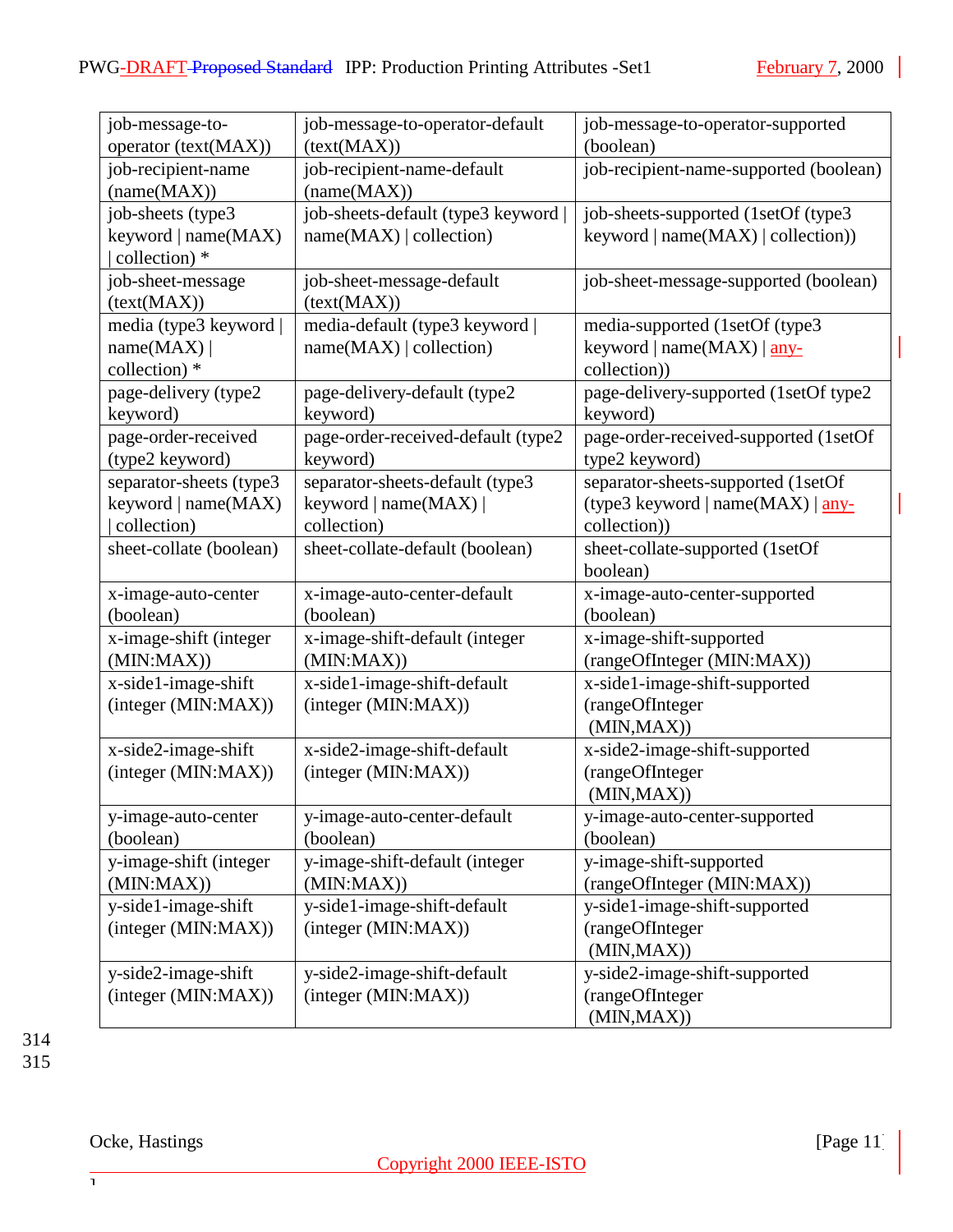## <span id="page-11-0"></span>316 **1.13.1 cover-front (collection) and cover-back (collection)**

317

 These two attributes specify how covers are to be applied to each copy of each printed document within a job. For jobs with multiple documents, the "multiple-document-handling" attribute determines what constitutes a document copy for the purposes of applying cover sheets (see the end of section 3.1.2 for more details on the interaction with the "multiple-document-handling" attribute). Presence of the "cover-front" attribute indicates that a front cover is requested, and similarly, the presence of the "cover-back" attribute indicates that a back cover is requested. Each of the "cover-front" and "cover-back" attributes includes where printing should be applied on the cover (if any), and what media should be used for the cover.

325

326 Both the "cover-front" and "cover-back" attributes are defined by the following collection:

327

| Attribute name | attribute syntax                         | request     | <b>Printer Support</b> |
|----------------|------------------------------------------|-------------|------------------------|
| media          | type3 keyword   $name(MAX)$   collection | <b>MAY</b>  | MUST                   |
| printed-sides  | type2 keyword                            | <b>MUST</b> | <b>MUST</b>            |

#### 328

330

335

337

340

342

#### 329 **1.1.13.1.1 media (type3 keyword | name(MAX) | collection)**

 The "media" member attribute is used to indicate what media MUST be used for the specified cover, and has the same semantics as the normal "media" attribute (see section [3.10\)](#page-20-0). If the "media" attribute is omitted, then the media currently being used by the printer object SHOULD also be used for the cover.

#### 336 **1.1.23.1.2 printed-sides (type2 keyword)**

338 The "printed-sides" member attribute indicates which sides of the cover MUST contain print-stream 339 pages. The print-stream pages used for printing on a cover come from the document data.

341 Standard keyword values for "printed-sides" are:

| 'none'  | No printing on either side of the cover.                                                                                                                                                                                                                                                                                                                                      |  |
|---------|-------------------------------------------------------------------------------------------------------------------------------------------------------------------------------------------------------------------------------------------------------------------------------------------------------------------------------------------------------------------------------|--|
| 'front' | The front side (side one) of the cover MUST contain a print-stream page.                                                                                                                                                                                                                                                                                                      |  |
|         | For a front cover ("cover-front") the first print-stream page MUST be placed<br>on side one of the front cover sheet (this is the outside of the front cover).<br>The Printer MUST place the second print stream page on side one of the first<br>sheet of the output document.                                                                                               |  |
|         | For back cover ("cover-back") the last print-stream page MUST be placed on<br>side one of the back cover sheet (this is the inside of the back cover). The<br>Printer MUST place the second to last print stream page on the front or back<br>side of the last sheet of the output document depending on whether there are<br>an odd or an even number of print stream pages. |  |

#### Ocke, Hastings [Page 12] **Page 12**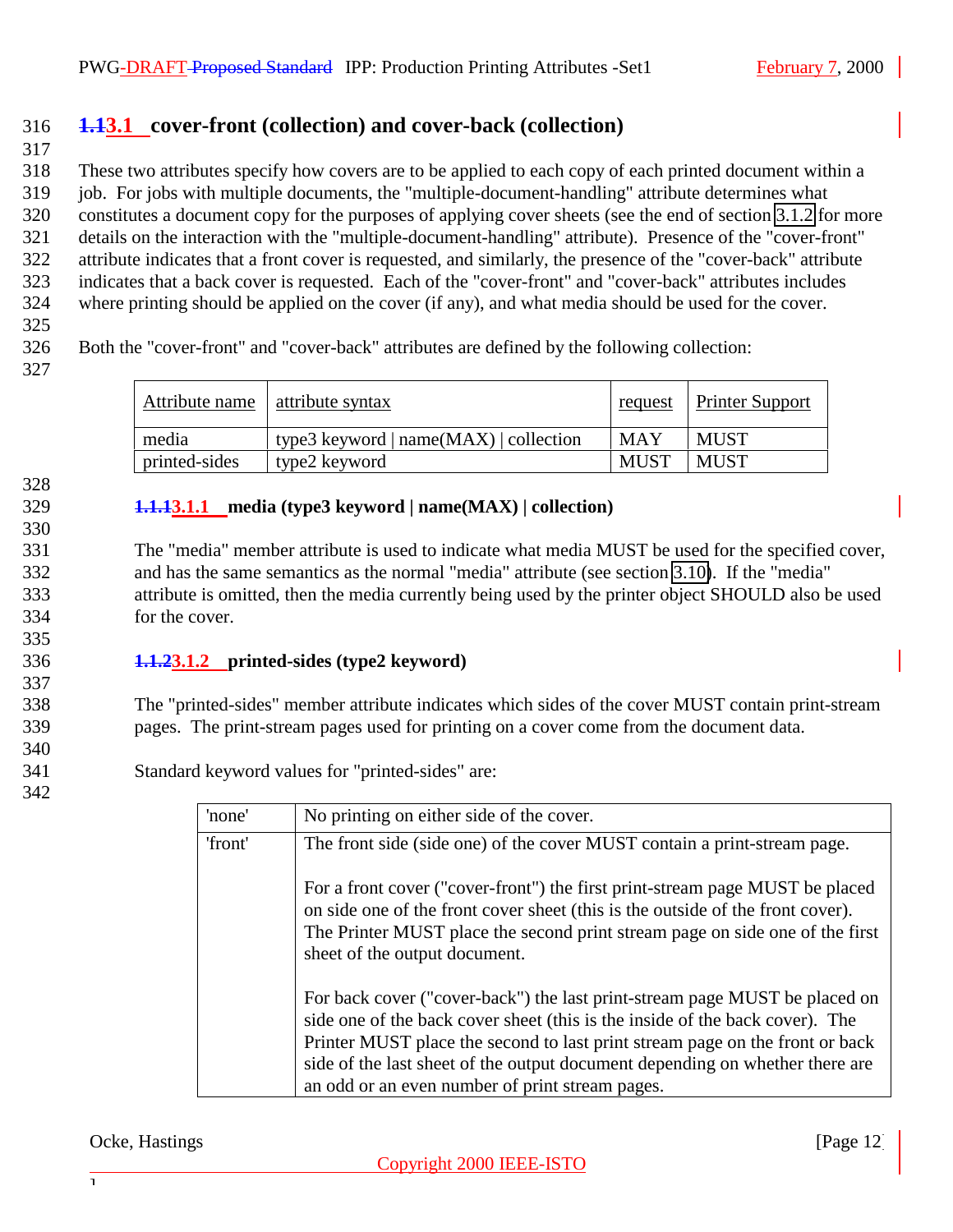| The back side (side two) of the cover MUST contain a print-stream page.                                                                                                                                                                                                                                                                                                          |
|----------------------------------------------------------------------------------------------------------------------------------------------------------------------------------------------------------------------------------------------------------------------------------------------------------------------------------------------------------------------------------|
| For a front cover ("cover-front") the first print-stream page MUST be placed<br>on side two of the front cover sheet (this is the inside of the front cover).<br>The Printer MUST place the second print stream page on side one of the first<br>sheet of the output document.                                                                                                   |
| For a back cover ("cover-back") the last print-stream page MUST be placed<br>on side two of the back cover sheet (this is the outside of the back cover).<br>The Printer MUST place the second to last print stream page on the front or<br>back side of the last sheet of the output document depending on whether<br>there are an odd or an even number of print stream pages. |
| Both the front and back sides of the cover MUST contain a print-stream                                                                                                                                                                                                                                                                                                           |
| page.                                                                                                                                                                                                                                                                                                                                                                            |
| The front cover MUST contain the first and second print-stream pages on the<br>front and back sides of the front cover sheet, respectively. The Printer<br>MUST place the third print stream page on side one of the first sheet of the<br>output document.                                                                                                                      |
| The back cover MUST contain the second to last and last print-stream pages<br>on the front and back sides of the back cover sheet, respectively. The Printer<br>MUST place the third to last print stream page on the front or back side of<br>the last sheet of the output document depending on whether there are an odd<br>or an even number of print stream pages.           |
|                                                                                                                                                                                                                                                                                                                                                                                  |

344 When printing on the back side (side two) of a cover, the value of the "sides" attribute SHOULD be 345 used to determine which edge is the reference edge (i.e., long or short edge). In the case where the 346 "sides" attribute is 'one-sided,' then the reference edge SHOULD be the long edge.

- 348 NOTE: If referencing the "sides" attribute is insufficient for determining the reference edge printing 349 on the back side of a cover, then an additional member attribute could be defined that indicates 350 which edge to reference. However, the predominate use cases are covered without this additional 351 member attribute.
- 353 In cases where the document data does not contain enough print-stream pages to satisfy the "cover-354 front" or "cover-back" request, the behavior is implementation dependent.
- 356 The sheets in the rendered output that represent the covers are treated like any other sheet in the 357 document copy. For example, if the "finishings" attribute has a value of 'staple,' then the staple 358 would bind the covers, along with all of the other sheets in the output.
- 360 Both the "cover-front" and "cover-back" attributes are affected by the "multiple-document-handling" 361 attribute. In the case of the 'single-document' and 'single-document-new-sheet' values, the covers 362 MUST be applied to each copy of the composite (single) document. When the value is either

343

347

352

355

359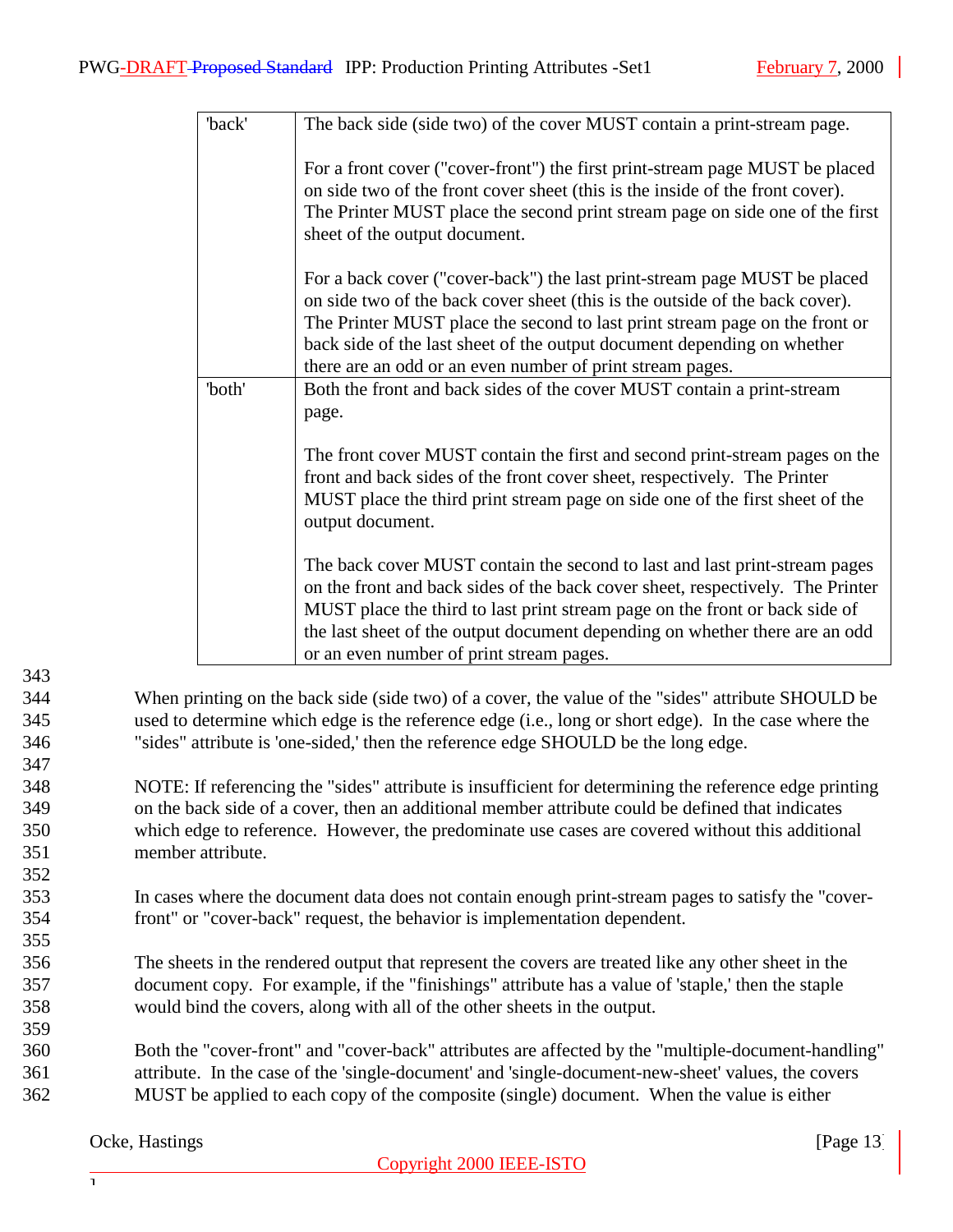<span id="page-13-0"></span>363 'separate-documents-collated-copies' or 'separate-documents-uncollated-copies', then the covers 364 MUST be applied to each document copy individually.

#### 366 **1.1.33.1.3 out-of-band value 'none'**

 A client MAY use the out-of-band value 'none' for either the "cover-front" or "cover-back" attributes. If the out-of-band value 'none' is used in a create request, then the printer object MUST NOT apply the attribute to the job, including the "cover-front-default" and "cover-back-default" attributes. If a printer supports either the "cover-front" or "cover-back" attributes, it MUST also support the "out-of-band" value 'none,' including as a value for the associated default attributes, namely, "cover-front-default" and "cover-back-default."

#### 375 **1.1.43.1.4 cover-front-supported (collectionboolean), cover-back-supported** 376 **(collectionboolean)**

378 The "cover-front-supported" and "cover-back-supported" attributes indicate whether or not the 379 "cover-front" and "cover-back" attributes are supported, respectively. the supported values of the 380 "printed-sides" and "media" member attributes in the following collection:

| <b>Attribute</b> | attribute syntax | semantie                                                |
|------------------|------------------|---------------------------------------------------------|
| name             |                  |                                                         |
| media            | 1setOf (type3    | The "media" member attribute indicates the media        |
|                  | keyword          | that can be used for covers (see section 3.1.1). In     |
|                  | name(MAX)        | general this will be the same set of values as supplied |
|                  | eollection)      | in the "media-supported" printer attribute (see section |
|                  |                  | $3.10.12$ .                                             |
| printed-sides    | 1setOf type2     | This attribute indicates the supported values for the   |
|                  | keyword          | "printed sides" member attribute of the "cover-front"   |
|                  |                  | and "cover-back" attributes.                            |
|                  |                  |                                                         |
|                  |                  | The permissible values are the same as the "printed-    |
|                  |                  | sides" member attribute (see section 3.1.2).            |

382 383

365

367

374

377

381

## 384 **1.23.2 insert-sheet (1setOf collection)**

385

 This attribute specifies how sheets that are not to be imaged, are to be inserted into the sequence of media sheets that are produced for each copy of each printed document in the job. How the sheet is inserted is implementation dependent, and could be as sophisticated as insertion hardware, or as simple as using media from an existing input-tray.

390

391 The order of the values of the "insert-sheet" attribute is important. In the case where more than one value 392 refers to the same page (i.e., multiple values contain the same value for the "after-page-number" member 393 attribute), the values of "insert-sheet" are to be applied in the order that they occur.

#### Ocke, Hastings [Page 14]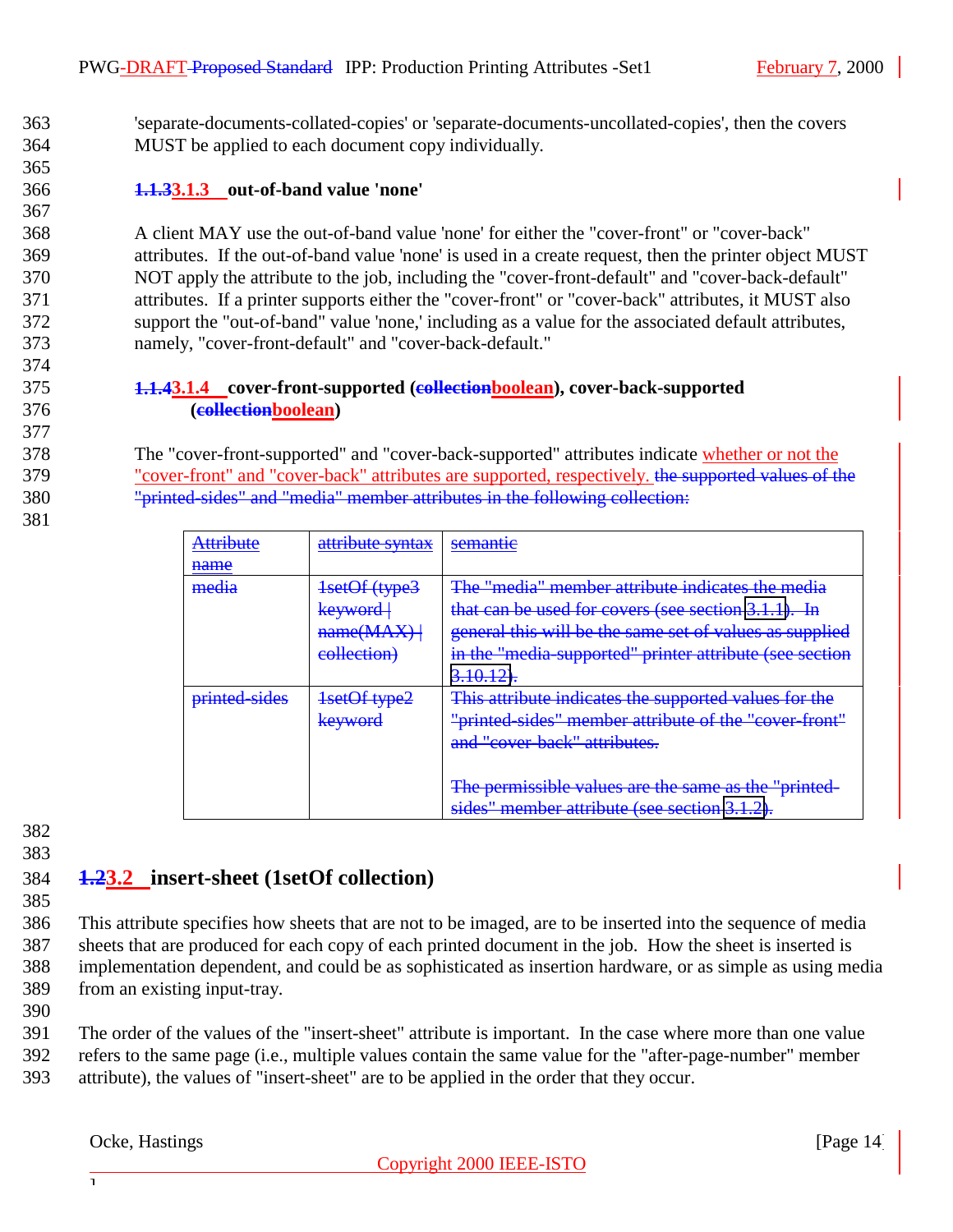<span id="page-14-0"></span> This attribute is affected by the "multiple-document-handling" attribute. For values of 'single-document' and 'single-document-new-sheet,' the sheet is inserted in the composite (single) document created by the concatenation of all the print-stream pages in all of the documents. In the case of 'separate-documents- collated-copies' and 'separate-documents-uncollated-copies,' the inserted sheets are applied to the print-stream in each document separately. The collection consists of:

| Attribute name    | attribute syntax                       | request     | <b>Printer Support</b> |
|-------------------|----------------------------------------|-------------|------------------------|
| after-page-number | integer $(0:MAX)$                      | <b>MUST</b> | <b>MUST</b>            |
| count             | integer $(1:MAX)$                      | <b>MAY</b>  | <b>MAY</b>             |
| media             | type3 keyword $ name(MAX) $ collection | <b>MUST</b> | <b>MUST</b>            |

 

#### **1.1.13.2.1 after-page-number (integer(0:MAX))**

 The 'after-page-number' attribute specifies the page in the print-stream after which the sheet is to be placed. The inserted sheet(s) does not affect the number of print-stream pages. For-example, to insert a single sheet after both pages 2 and 3 of a given document, the value of "after-page-number" would be 2 and 3 respectively (not 2 and 4, as it would be if the inserted sheet affected the print- stream page count). For a complete description of the enumeration of print-stream pages see section [2.4.](#page-7-0)

If the "after-page-number" member attribute is 0, then the sheet is inserted before the first page.

 Since the "after-page-number" attribute refers to a specific print-stream page, it is possible to specify an insertion between sides one and two, of a two sided document, or between print-stream pages that are part of a single impression if the "number-up" attribute has a value other than '1.' In this case, the error 'client-error-conflicting-attributes' MUST be returned to the client.

 If the "after-page-number" attribute is not a valid page reference in the print-stream, then the IPP Printer should ignore the request. There is no way to validate the "after-page-number" attribute with the Validate-Job operation, since the validation cannot occur until the pages of the documents have arrived at the printer.

 

#### **1.1.23.2.2 count (integer(1:MAX))**

 The "count" attribute indicates how many sheets to insert. If the "count" attribute is omitted, then the printer assumes a value of 1.

#### **1.1.33.2.3 media (type3 keyword | name(MAX) | collection)**

The "media" attribute is used to indicate the media to be used for the "insert-sheet." This is the

#### Ocke, Hastings [Page 15] [Page 15] [Page 15] [Page 15] [Page 15] [Page 15] [Page 15] [Page 15] [Page 15] [Page 15] [Page 15] [Page 15] [Page 15] [Page 15] [Page 15] [Page 15] [Page 15] [Page 16] [Page 16] [Page 16] [Page 1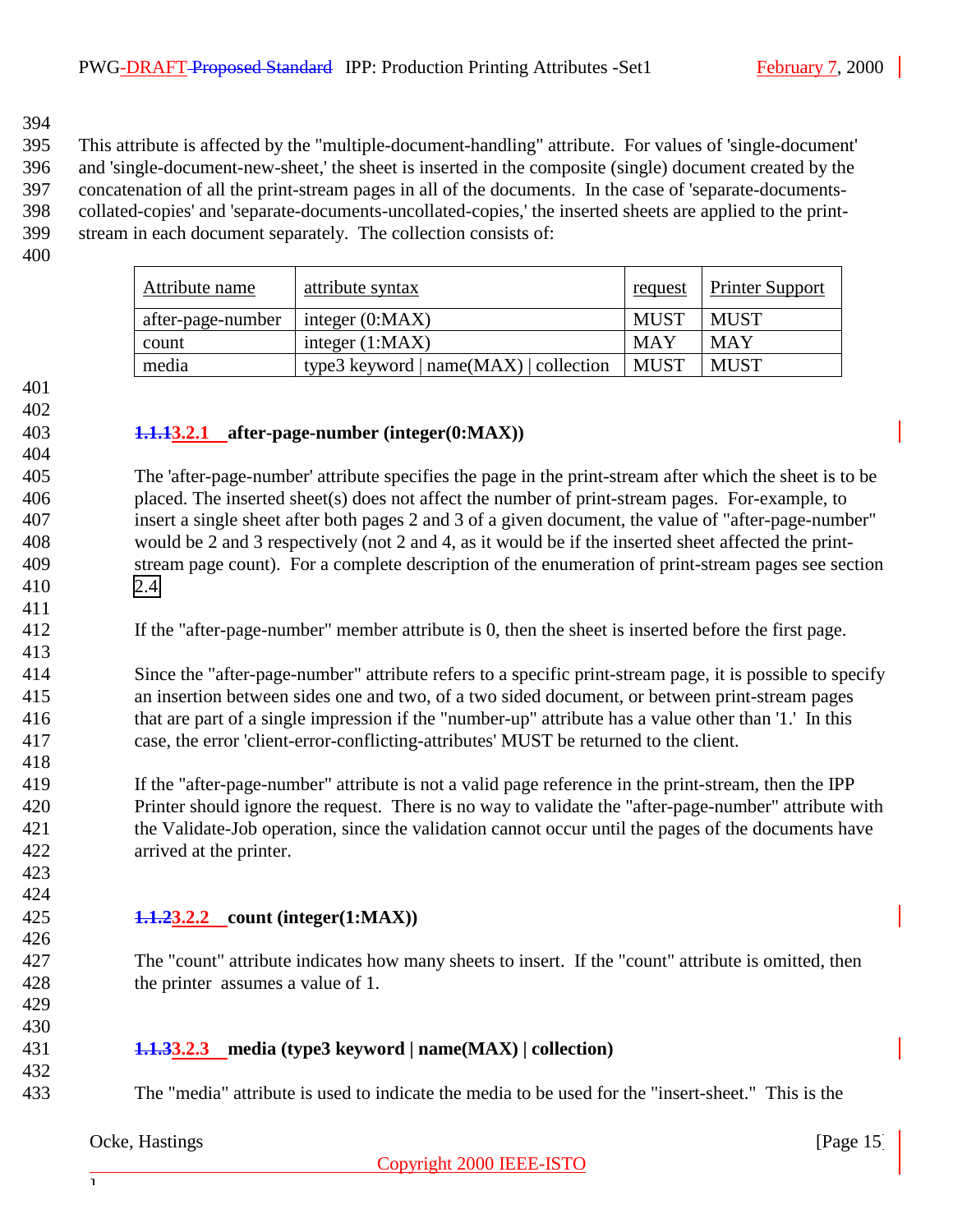<span id="page-15-0"></span> standard IPP/1.0 "media" attribute, with the extensions provided for in this document (see section [3.10\)](#page-20-0).

 

- **1.1.43.2.4 insert-sheet-default attribute is not defined**
- There is NO "insert-sheet-default" attribute. If the client does not supply the "insert-sheet" attribute, then there is no defined effect.
- **1.1.53.2.5 insert-sheet-supported (boolean)**

 The "insert-sheet-supported" attribute only indicates if the attribute is supported, and does not indicate the supported values of the member attributes. It is assumed that if the "insert-sheet" attribute is supported, then all combinations of the member attributes are supported.

- **1.33.3 job-account-id (name (MAX))**
- The "job-account-id" attribute is a character string representing the account associated with the job. The "job-account-id" attribute could be a customer name, a sequence of digits referencing an internal billing number, or even a credit card number. How the printer uses the "job-account-id" is implementation dependent.
- 
- **1.1.13.3.1 out-of-band value 'none'**

 A client MAY use the out-of-band value 'none' with the "job-account-id" attribute. If the out-of- band value 'none' is used in a create request, then the printer object MUST NOT apply the attribute to the job, including the "job-account-id-default" attribute. If a printer implements the "job-account- id" attribute, it MUST also implement the "out-of-band" value 'none,' including as a value for the "job-account-id-default" attribute.

 

**1.43.4 job-accounting-sheets (type3 keyword | name(MAX) | collection)**

 This attribute specifies which job accounting sheets MUST be printed with the job. Job accounting sheets typically contain information such as the value of the "job-account-id" attribute, and the number and type of media sheets used while printing the job. The exact information contained on a job accounting sheet is implementation dependent, but should always be a reflection of the account information associated with the job.

- 
- Standard keyword values for job accounting sheets are:
- 

'none' No accounting sheets are to be printed (i.e. printing of job accounting sheets is totally suppressed).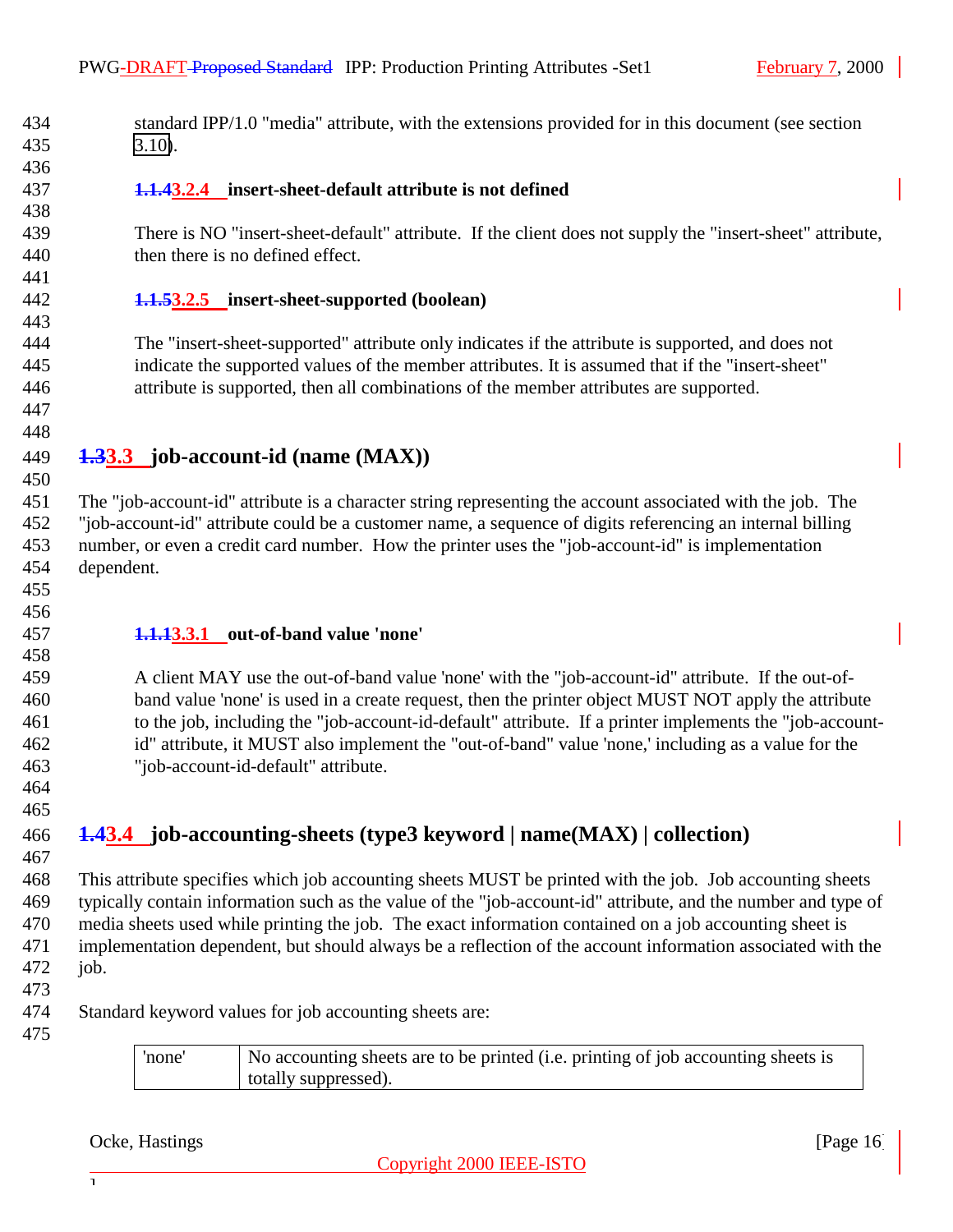<span id="page-16-0"></span>

|                                                                                                            |                  | current media being used for the print-stream page impressions. The collection consists of:                                |             |                                                                               |
|------------------------------------------------------------------------------------------------------------|------------------|----------------------------------------------------------------------------------------------------------------------------|-------------|-------------------------------------------------------------------------------|
| Attribute name                                                                                             | attribute syntax |                                                                                                                            | request     | <b>Printer Support</b>                                                        |
| media                                                                                                      |                  | type3 keyword $ name(MAX) $ collection                                                                                     | <b>MUST</b> | <b>MUST</b>                                                                   |
| job-accounting-sheets                                                                                      |                  | type3 keyword   name $(MAX)$                                                                                               | <b>MUST</b> | <b>MUST</b>                                                                   |
|                                                                                                            |                  | $1.1.13.4.1$ media (type3 keyword   name(MAX)   collection)                                                                |             |                                                                               |
|                                                                                                            |                  | The "media" member attribute is used to indicate the media that should be used for the job                                 |             |                                                                               |
| accounting sheet (see section 3.10).                                                                       |                  |                                                                                                                            |             |                                                                               |
|                                                                                                            |                  |                                                                                                                            |             |                                                                               |
|                                                                                                            |                  | <b>1.1.23.4.2</b> job-accounting-sheets (type3 keyword   name(MAX))                                                        |             |                                                                               |
| <b>1.53.5</b> job-error-sheets (type3 keyword   name(MAX)   collection)                                    |                  | for the "job-accounting-sheets" attribute itself, and convey the same semantics.                                           |             |                                                                               |
| This attribute specifies which job error sheets MUST be printed with the job. This is a printer specific   |                  |                                                                                                                            |             |                                                                               |
| sheet enumerating any known errors or warnings that occurred during processing. For example: a printer     |                  |                                                                                                                            |             |                                                                               |
| could put the text 'warning: image off page 2," on the error sheet to indicate a possible image processing |                  |                                                                                                                            |             |                                                                               |
| defect. The printer vendor defines the content of the error sheet.                                         |                  |                                                                                                                            |             |                                                                               |
|                                                                                                            |                  |                                                                                                                            |             |                                                                               |
| Standard keyword values for job error sheets are:                                                          |                  |                                                                                                                            |             |                                                                               |
|                                                                                                            |                  |                                                                                                                            |             | No error sheets are to be printed. (i.e., printing of error sheets is totally |
|                                                                                                            |                  |                                                                                                                            |             |                                                                               |
| 'none'                                                                                                     |                  |                                                                                                                            |             |                                                                               |
| 'standard'                                                                                                 |                  | suppressed – even if errors or warnings occurred during job processing).                                                   |             |                                                                               |
|                                                                                                            |                  | The standard site or vendor defined error sheet MUST be printed with the<br>job if and only if errors or warning occurred. |             |                                                                               |
| 'always'                                                                                                   |                  | The standard or vendor defined error sheet MUST always be printed with                                                     |             |                                                                               |

occurred during job processing – when no errors or warnings occurred a suitable message will be printed on the sheet to indicate this). The 'always' value gives an explicit indication of whether or not there were errors detected during the processing of the job.

503

504 If the "job-sheets" Job Template attribute is also specified, then the printer object may choose to print any 505 error and warning messages on that same job sheet. This use of the job sheet for error only applies if the

#### Ocke, Hastings [Page 17]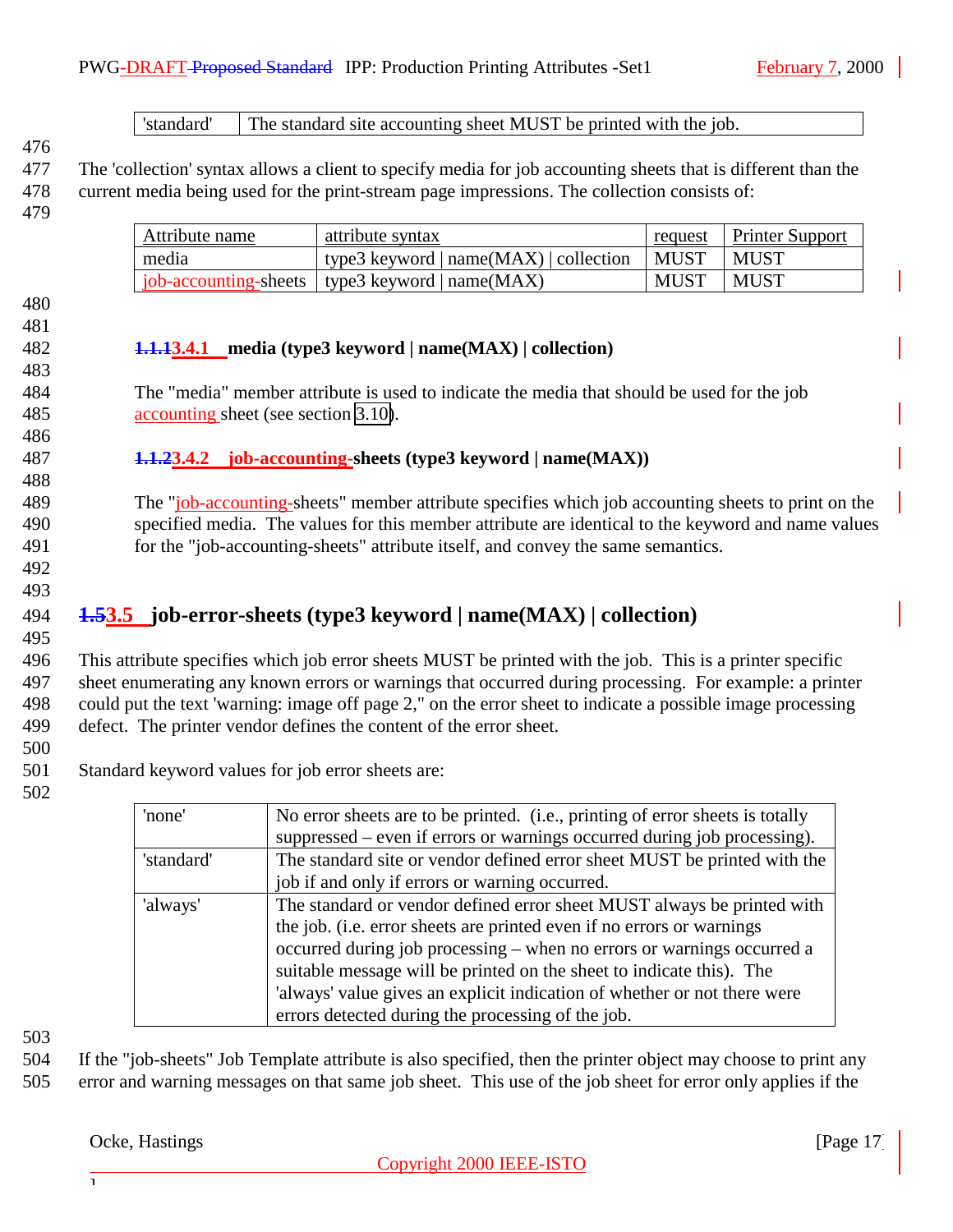<span id="page-17-0"></span>"job-error-sheet" attribute is supplied with the 'keyword' or 'name' attribute syntax; in cases where the

 'collection' attribute syntax is used, a separate error sheet MUST always be used to print errors and warnings.

 The 'collection' syntax allows a client to specify media for job error sheets that is different than the current media being used for the print-stream page impressions. The collection consists of:

| Attribute name | attribute syntax                             |             | request   Printer Support |
|----------------|----------------------------------------------|-------------|---------------------------|
| media          | type3 keyword $ name(MAX) $ collection       | <b>MUST</b> | <b>MUST</b>               |
|                | job-error-sheets   type3 keyword   name(MAX) | <b>MUST</b> | <b>MUST</b>               |

#### **1.1.13.5.1 media (type3 keyword | name(MAX) | collection)**

 The "media" member attribute is used to indicate the media that should be used for the job error 517 sheet (see section [3.10\)](#page-20-0).

#### **1.1.23.5.2 job-error-sheets (type3 keyword | name(MAX))**

 The "job-error-sheets" member attribute specifies which job error sheets to print on the specified media. The values for this member attribute are identical to the keyword and name values for the "job-error-sheets" attribute itself, and convey the same semantics.

**1.1.33.5.3 media (type3 keyword | name(MAX) | collection)**

 The "media" member attribute is used to indicate the media that MUST be used for the job error 528 sheet (see section [3.10\)](#page-20-0).

#### **1.1.43.5.4 sheets (type3 keyword | name(MAX))**

 The "sheets" member attribute specifies which job error sheets to print on the specified media. The values for this member attribute are identical to the keyword and name values for the "job-error-sheets" attribute itself, and convey the same semantics.

**1.1.53.5.5 job-error-sheets-default (type3 keyword | name(MAX) | collection )**

 An implementation SHOULD be configured out-of-the-box so that the "job-error-sheet-default" Printer Attribute has the value: 'standard' or 'always' rather than 'none'. Then the Administrator and End Users have to explicitly turn off error information.

 

## **1.63.6 job-message-to-operator (text(MAX))**

 This attribute carries a message from the user to the operator to indicate something about the processing of the print job. The printer object MUST make this message available to the operator once the job has been

 $\overline{1}$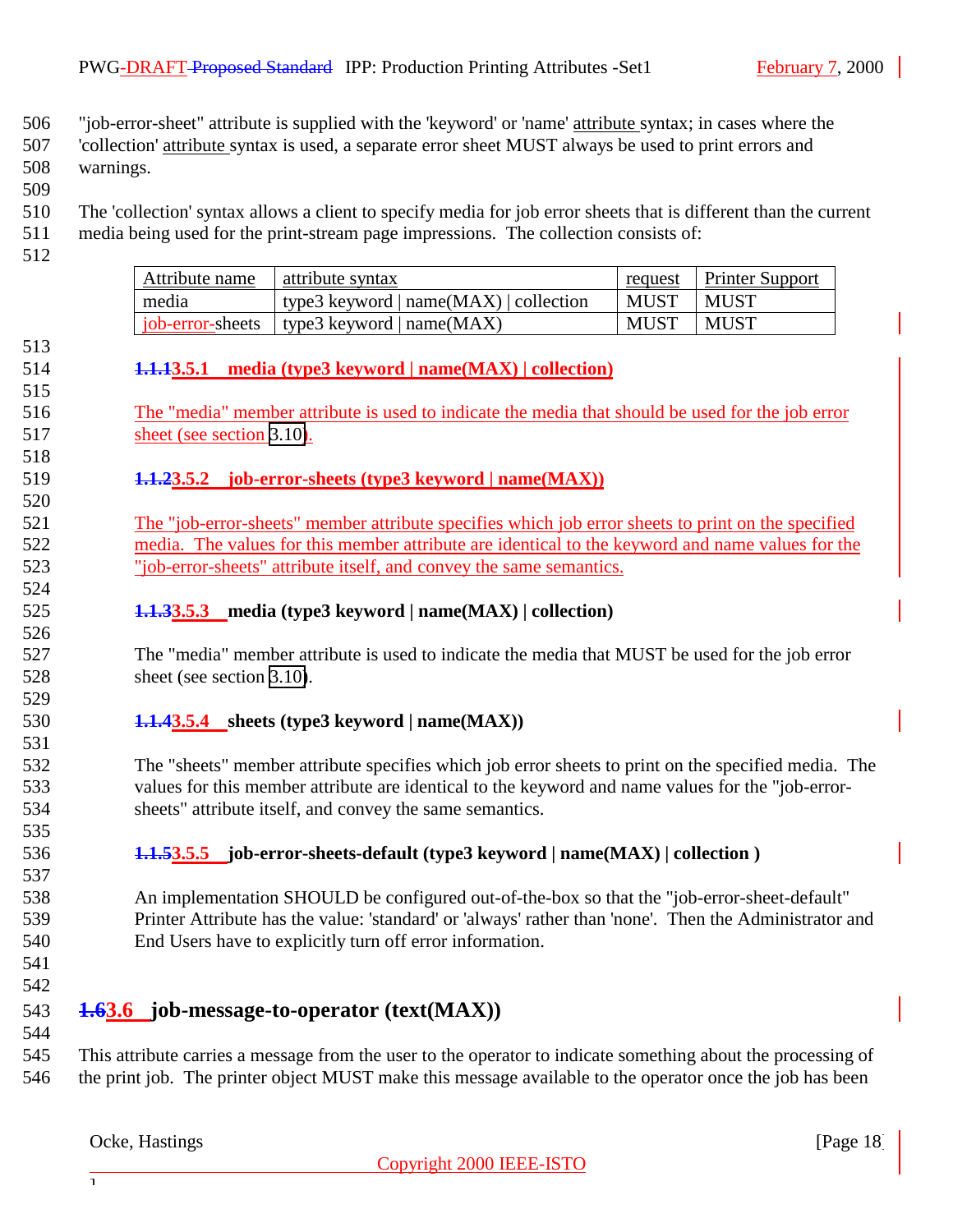<span id="page-18-0"></span> successfully received and before the job is moved to the 'processing' state. Note: this attribute may be used in conjunction with the IPP 1.0 "job-hold-until" Job Template attribute; specifically with the 'indefinite' value. This combination allows a client to specify instructions to the operator, while simultaneously preventing the job from being processed until some operator intervention occurs. This combination is particularly useful in production printing environments, where printer configuration may be required to properly print the job.

- 
- 

#### **1.1.13.6.1 out-of-band value 'none'**

 A client MAY use the out-of-band value 'none' with the "job-message-to-operator" attribute. If the out-of-band value 'none' is used in a create request, then the printer object MUST NOT apply the attribute to the job, including the "job-message-to-operator-default" attribute. If a printer implements the "job-message-to-operator" attribute, it MUST also implement the "out-of-band" value 'none,' including as a value for the "job-message-to-operator-default" attribute.

 

#### **1.1.23.6.2 job-message-to-operator-supported (boolean)**

 The "job-message-to-operator-supported" attribute indicates only whether or not the attribute is supported.

 

#### **1.73.7 job-recipient-name (name(MAX))**

 This attribute contains the name of the person that is to receive the output of the job. The value of the "job- recipient-name" attribute is commonly printed on job sheets printed with the job. An example of another use of the "job-recipient-name" attribute is if the printer accesses a database to get job delivery instructions 576 for the recipient of a job.

 If the client omits this attribute in a create request, the printer MAY use the "job-recipient-name-default" attribute value, unless it has not been configured by the administrator (i.e., it is not present, or has the "out-of-band" value 'no-value'), or MAY use the "authenticated user" name (see [IPP-MOD] section 8.3).

#### **1.1.13.7.1 out-of-band value 'none'**

 A client MAY use the out-of-band value 'none' with the "job-recipient-name" attribute. If the out- of-band value 'none' is used in a create request, then the printer object MUST NOT apply the attribute to the job, including the "job-recipient-name-default" attribute. If a printer implements the "job-recipient-name" attribute, then it MUST also implement the "out-of-band" value 'none,' including as a value for the "job-recipient-name-default" attribute.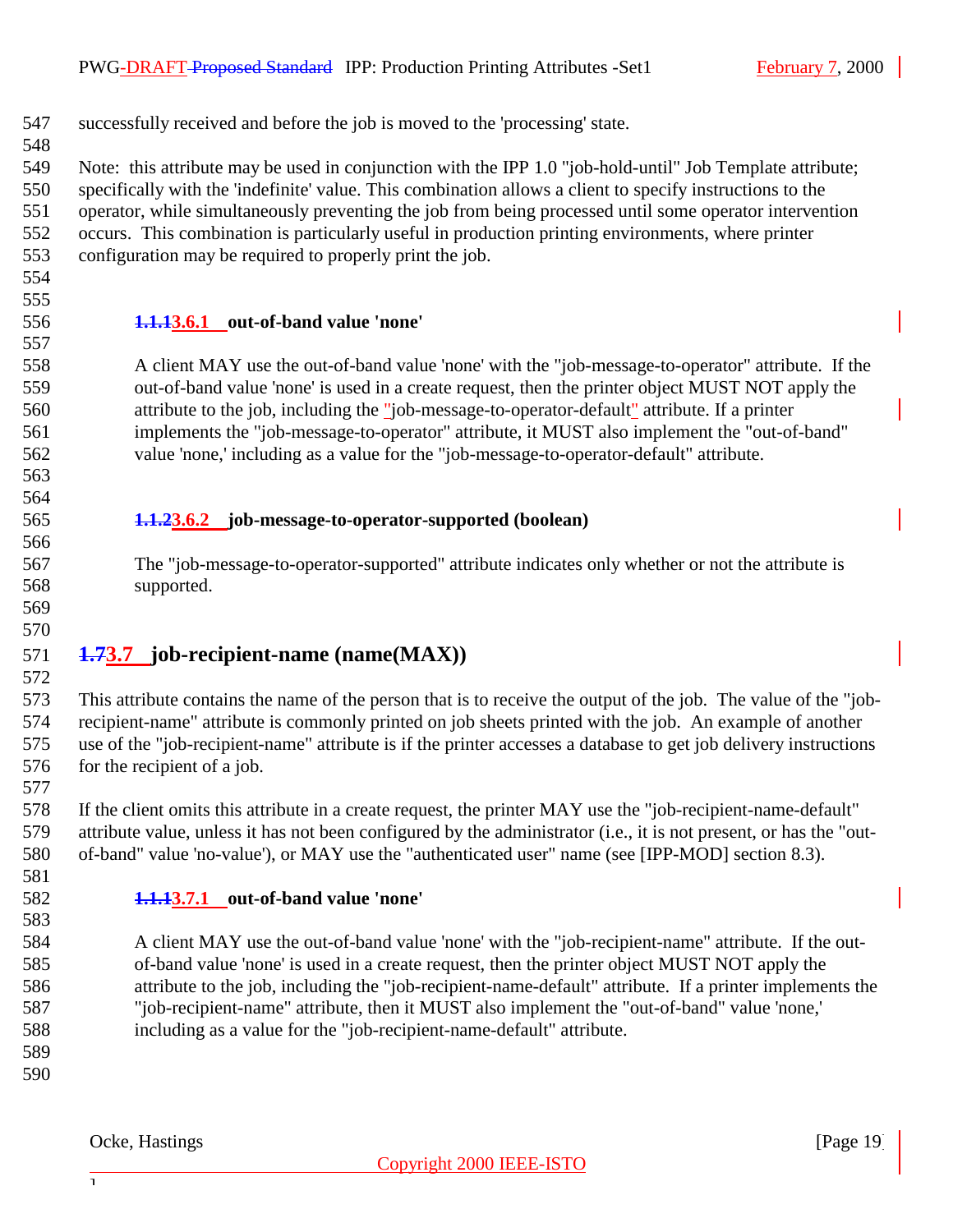### <span id="page-19-0"></span>**1.1.23.7.2 job-recipient-name-supported (boolean)**

- The "job-recipient-name-supported" attribute indicates only whether or not the attribute is supported.
- 

## **1.83.8 job-sheets (type3 keyword | name(MAX) | collection) - extension to IPP/1.1 "job-sheets"**

 This attribute is an extension to the IPP/1.1 [ipp-mod] "job-sheets" attribute. The two differences are that the 'collection' attribute syntax defined in this description is added as an OPTIONAL choice for the "job-sheets" attribute, and that the following additional values are defined for the "job-sheets" attribute.

The additional standard keyword values for the "job-sheets" attribute are:

| job-start-sheet | A job sheet MUST be printed to indicate the start of the job.                                          |
|-----------------|--------------------------------------------------------------------------------------------------------|
| job-end-sheet   | A job sheet MUST be printed to indicate the end of the job.                                            |
| job-wrap-sheets | Job sheets MUST be printed to indicate the start and end of all<br>the output associated with the job. |

 The 'collection' attribute syntax stems from the need to specify media for job sheets that is different than the current media being used for the print stream images. An example of where this is useful is for separator sheets, which may allow easier distinction of document copies. The collection consists of:

| Attribute name | attribute syntax                         | request     | <b>Printer Support</b> |
|----------------|------------------------------------------|-------------|------------------------|
| media          | type3 keyword   $name(MAX)$   collection | MUST        | <b>MUST</b>            |
| job-sheets     | type3 keyword $ name(MAX) $              | <b>MUST</b> | <b>MUST</b>            |

- **1.1.13.8.1 media (type3 keyword | name(MAX) | collection)**
- The "media" member attribute is used to indicate the media that should be used for the job sheet (see section [3.10\)](#page-20-0).
- **1.1.23.8.2 job-sheets (type3 keyword | name(MAX))**
- The "job-sheets" member attribute specifies which job sheets to print on the specified media. The values for this member attribute are identical to the keyword and name values for the "job-sheets" attribute itself, and convey the same semantics.
- **1.1.33.8.3 media (type3 keyword | name(MAX) | collection)**

 The 'media' attribute is used to indicate the media that should be used for the job sheet (see section [3.10\)](#page-20-0).

Ocke, Hastings [Page 20] **Page 20**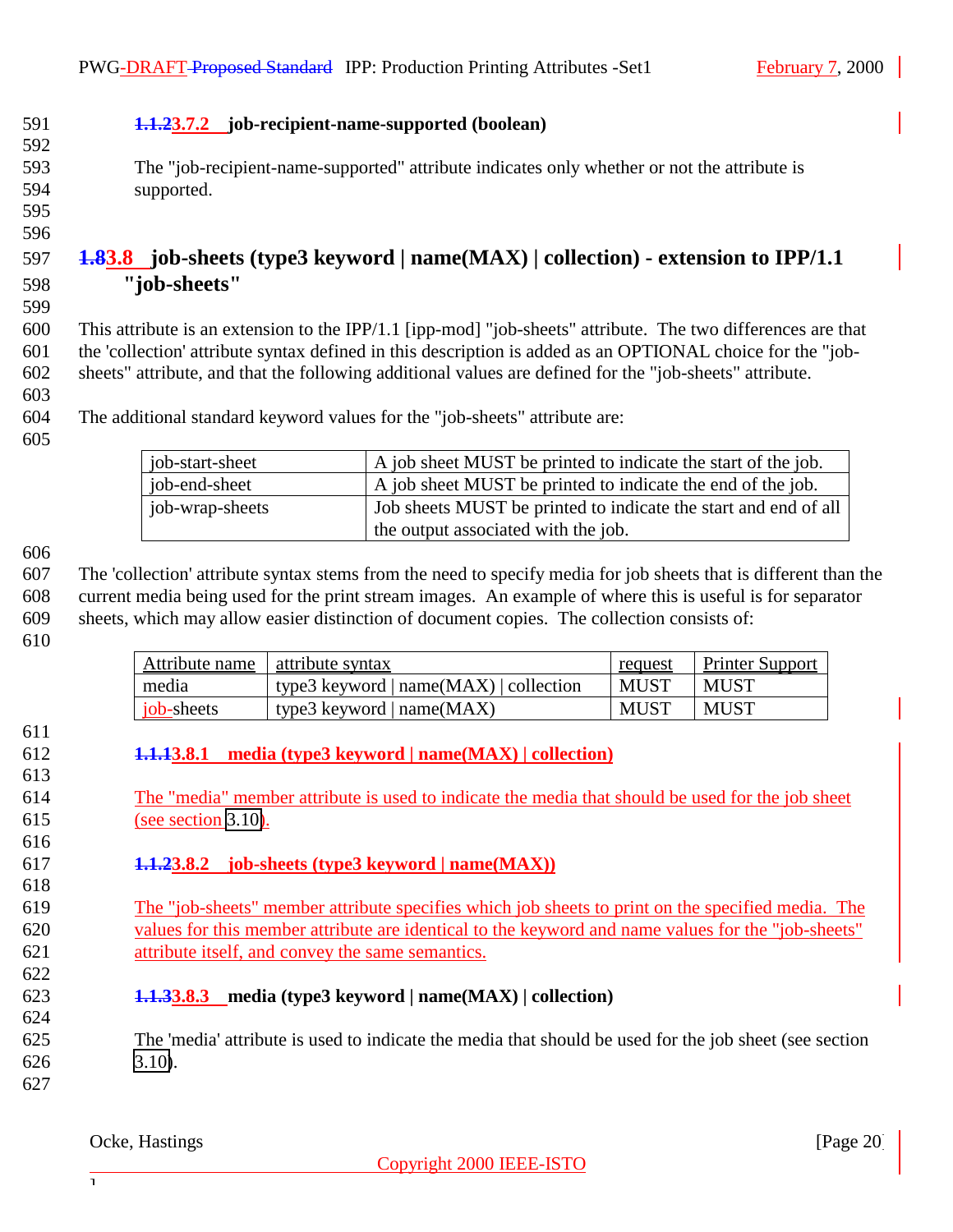## <span id="page-20-0"></span>**1.1.43.8.4 sheets (type3 keyword | name(MAX))**

 The "sheets" member attribute specifies which job sheet to print on the specified media. The values for this member attribute are identical to the keyword and name values for the "job-sheets" attribute itself, and convey the same semantics.

 

#### **1.93.9 job-sheet-message(text(MAX))**

 This attribute is used to convey a message that is delivered with the job, and may be printer on a job sheet (e.g., the 'standard' job sheet). The message may contain any type of information, but typically includes either instructions for offline processing (e.g., finishing), or a message for the job recipient.

 

#### **1.1.13.9.1 out-of-band value 'none'**

 A client MAY use the out-of-band value 'none' with the "job-delivery-message" attribute. If the out- of-band value 'none' is used in a create request, then the printer object MUST NOT apply the attribute to the job, including the "job-delivery-message-default" attribute. If a printer implements the "job-delivery-message" attribute, then is MUST also implement the "out-of-band" value none, including as a value for the "job-delivery-message-default" attribute.

 

#### **1.1.23.9.2 job-sheet-message-supported (boolean)**

 The "job-delivery-message-supported" attribute indicates only whether or not the attribute is supported.

 

## **1.103.10 media (type3 keyword | name (MAX) | collection) - extension to IPP/1.1 "media"**

 This attribute is an extension to the IPP/1.1 [ipp-mod] "media" attribute. The 'collection' attribute syntax is added as an OPTIONAL choice for the "media" attribute and is used to enable a client end user to submit a list of media attributes to the printer as a way to more completely specify the characteristics of the media for the printer. The 'collection' attribute syntax is:

| Attribute name    | attribute syntax             | request    | <b>Printer Support</b> |
|-------------------|------------------------------|------------|------------------------|
| media-name        | type3 keyword   name $(MAX)$ | <b>MAY</b> | <b>MAY</b>             |
| media-color       | type3 keyword   name $(MAX)$ | <b>MAY</b> | <b>MAY</b>             |
| media-opacity     | type3 keyword                | <b>MAY</b> | <b>MAY</b>             |
| media-pre-printed | boolean                      | <b>MAY</b> | <b>MAY</b>             |
| media-tabs        | type3 keyword                | <b>MAY</b> | <b>MAY</b>             |
| media-hole-count  | integer                      | <b>MAY</b> | <b>MAY</b>             |

Ocke, Hastings [Page 21]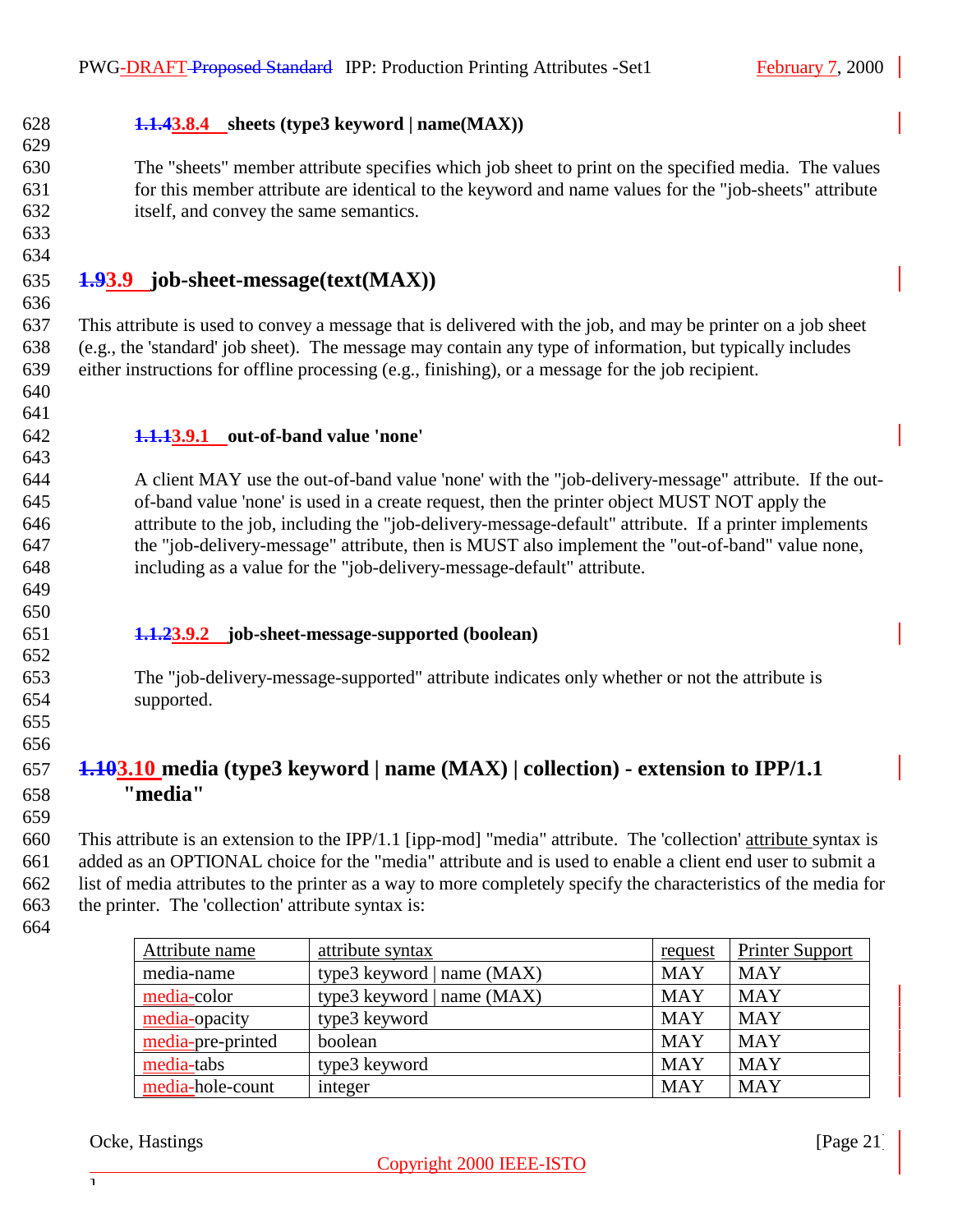<span id="page-21-0"></span>

| media-order-count   | integer                                   | <b>MAY</b> | <b>MAY</b>  |
|---------------------|-------------------------------------------|------------|-------------|
| media-size          | type3 keyword $ \n{name}(MAX)$ collection | <b>MAY</b> | <b>MUST</b> |
| media-weight        | integer                                   | <b>MAY</b> | <b>MAY</b>  |
| media-weight-units  | type3 keyword                             | <b>MAY</b> | <b>MAY</b>  |
| media-back-coating  | type3 keyword   $name(MAX)$               | <b>MAY</b> | <b>MAY</b>  |
| media-front-coating | type3 keyword   $name(MAX)$               | <b>MAY</b> | <b>MAY</b>  |

 When media is specified by characteristic using the 'collection' attribute syntax, the printer object MUST match the requested media exactly. The "media" collection member attributes definitions are:

## 

#### **1.1.13.10.1 media-name (type3 keyword | name(MAX))**

 The "media-name" member attribute is used to specify a media name, similar to the standard IPP/1.0 'keyword | name' attribute syntaxes of the media attribute. The difference is that the "media-name" member attribute is treated as just another characteristic of the media that the printer must match to select the correct media.

- For-example, if the "media-name" member attribute is "iso-a4" and the "hole-count" member attribute is 3, then the requested media is "three hole punched A4." Since many of the standard keyword values are under specified, this allows for further refinement of the specification of the desired media.
- The standard type3 keyword values for media-name are the same as those defined for the "media" attribute in IPP/1.1. Typical values include "iso-a4-white", "na-letter-colored" and so forth.
- The 'name' attribute syntax for "media-name" is used to enable a client to submit a site-defined name as a reference for a specific media. This attribute syntax can be used to enable a System Administrator to extend the list of IPP media names. Examples might include "1040 Tax Form", "Acme Letter Head", "Hammermill", and "U.S. Government 3R712".

 Note: some printers may require that media with different characteristics be allowed to have the same name. If a printer does allow the ambiguous case of different media with the same name, then it is implementation dependent how the resolution to a single media occurs.

#### **1.1.23.10.2 media-color (type3 keyword | name (MAX))**

- The "media-color" attribute indicates the desired color of the media being specified.
- 

Standard keyword values for "color" are:

| 'clear' | The specified media should have no color. |
|---------|-------------------------------------------|
| 'white' | The specified media should be white.      |
| 'pink'  | The specified media should be pink.       |

#### Ocke, Hastings [Page 22] [Page 22] [Page 22] [Page 22] [Page 22] [Page 22] [Page 22] [Page 22] [Page 22] [Page 22] [Page 22] [Page 22] [Page 22] [Page 22] [Page 22] [Page 22] [Page 22] [Page 22] [Page 22] [Page 22] [Page 2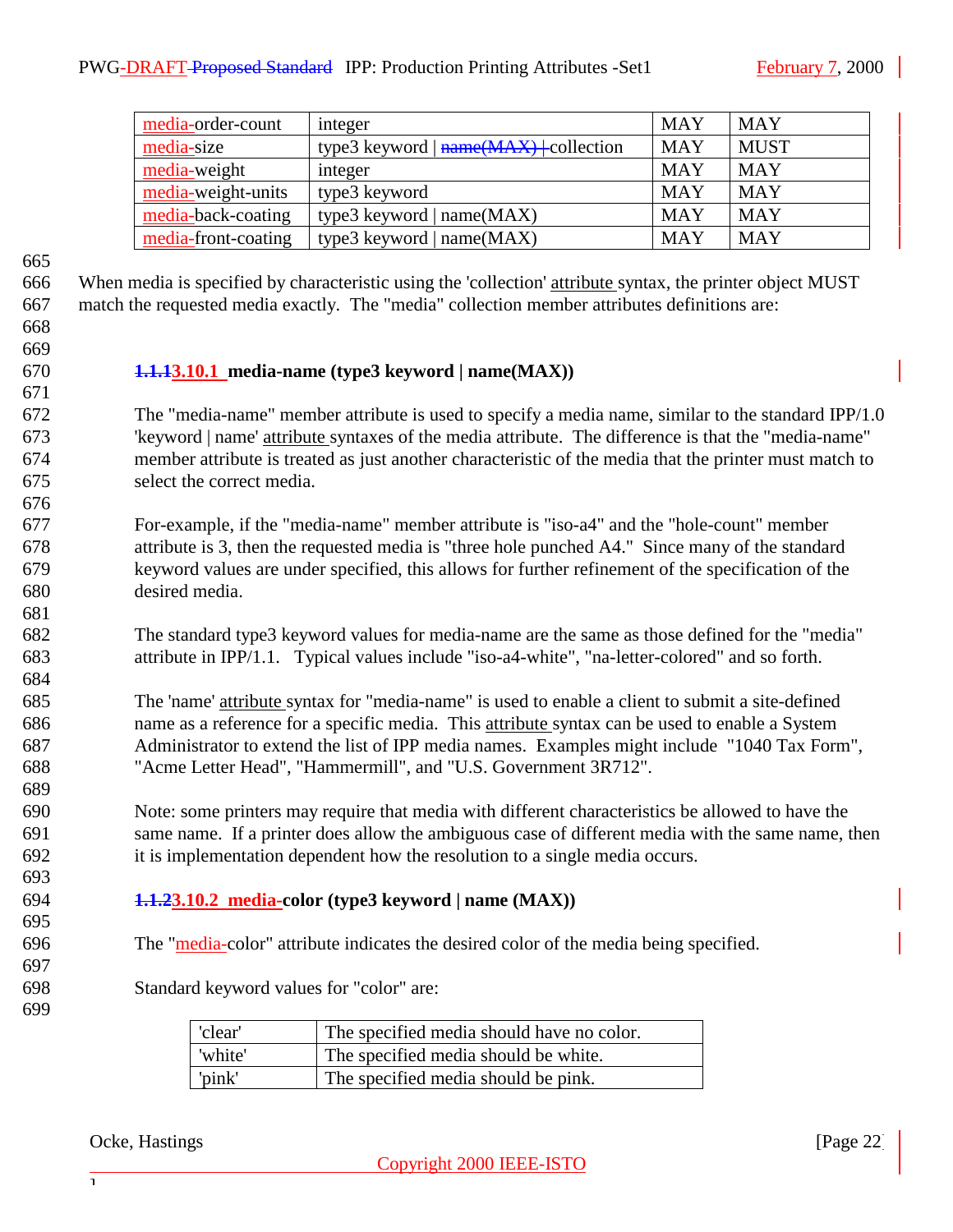<span id="page-22-0"></span>

| 'yellow'          | The specified media should be yellow.    |
|-------------------|------------------------------------------|
| 'blue'            | The specified media should be blue.      |
| 'green'           | The specified media should be green.     |
| buff <sup>'</sup> | The specified media should be buff.      |
| 'goldenrod'       | The specified media should be goldenrod. |
| 'red'             | The specified media should be red.       |

 

 Note: The standard keyword values for the "media-color" attribute are derived primarily from the Printer MIB [RFC1759] prtInputMediaColor standard values with the addition of 'red' and 'blue and 'clear' (instead of 'transparent' - see section 3.10.3).

Custom paper colors can be specified using the 'name' (MAX) attribute syntax of the color attribute.

#### **1.1.33.10.3 media-opacity (type3 keyword)**

- The "media-opacity" attribute indicates the desired opaqueness of the media being specified.
- Standard keyword values for "opacity" are:

| 'opaque'      | The specified media should be opaque.      |
|---------------|--------------------------------------------|
| 'transparent' | The specified media should be transparent. |

#### 

 

#### **1.1.43.10.4 media-pre-printed (boolean)**

 The "media-pre-printed" attribute indicates that the desired media is already imaged. Examples of pre-printed media include forms and company letterhead. If the value is 'false', the Printer MAY use an electronic representation of a form, if the medium has some imaged information already associated with it.

#### **1.1.53.10.5 media-tabs (type3 keyword)**

The "media-tabs" member attribute indicates that the desired media should have tabs.

#### 728 Standard keyword values for "media-tabs" are:

| 'none'     | There are no tabs on the desired media     |
|------------|--------------------------------------------|
| 'pre-cut'  | The desired media has tabs, each of which  |
|            | extends only partially along a given edge. |
| 'full-cut' | The desired media has tabs which along the |
|            | entire length of a given edge.             |

#### Ocke, Hastings [Page 23] [Page 23] [Page 23] [Page 23] [Page 23] [Page 23] [Page 23] [Page 23] [Page 23] [Page 23] [Page 23] [Page 23] [Page 23] [Page 23] [Page 23] [Page 23] [Page 23] [Page 23] [Page 23] [Page 23] [Page 2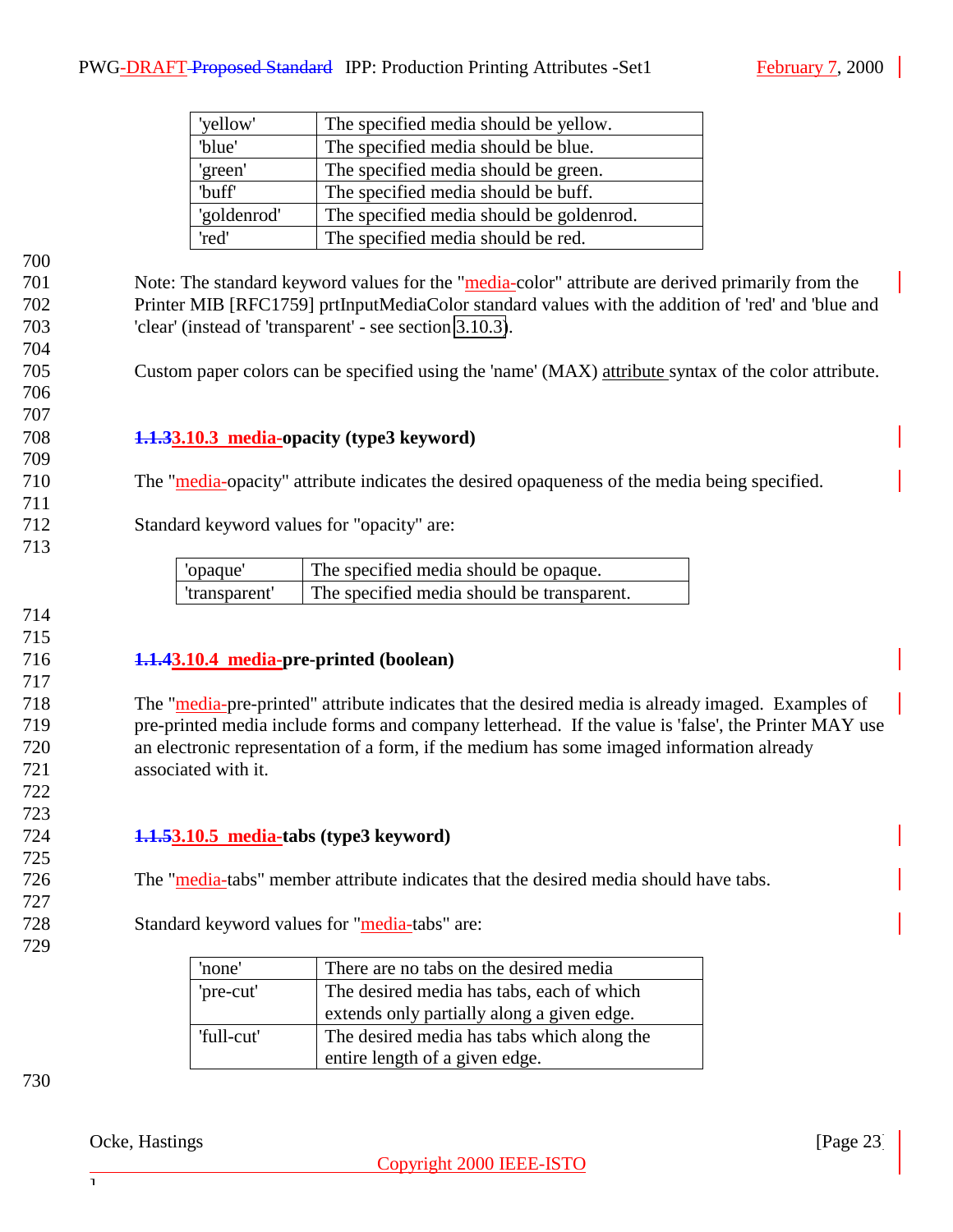<span id="page-23-0"></span> The "media-tabs" member attribute does not imply that media is ordered in any way. Ordered media is specified only using the "order-count" member attribute (see section 3.10.7). If the tabbed media is ordered, then the order MUST be indicated using the "order-count" member attribute.

### **1.1.63.10.6 media-hole-count (integer (0:MAX))**

 The "media-hole-count" attribute indicates the number of pre-drilled holes in the desired media. A value of 0 (zero) indicates that no holes should be present in the media. 

#### **1.1.73.10.7 media-order-count (integer (1:MAX))**

 The "media-order-count" attribute indicates the number of sheets, within an ordered sequence of sheets; after which the sequence begins to repeat. For -example, third cut tab stock has an order count of 3 (this is also sometimes called the modulus of the ordered media).

746 If the "media-order-count" is 1, then the media is not ordered.

#### **1.1.83.10.8 media-size (type3 keyword | name(MAX) | collection)**

 The "media-size" member attribute can either be a named media size, or a collection that explicitly specifies the media dimensions. The standard keywords for named media sizes are defined in section 15 (Appendix C) of the IPP Model and Semantics document. Only keyword and name values that specify size alone SHOULD be used with the "media-size" member attribute. Customized names that represent media sizes can be created using the 'name' attribute syntax.

756 Implementers Note: The "media-name" member attribute and the "media-size" member attribute can both implicitly specify media size. The resolution of such a conflict is implementation dependent; however, clients/users SHOULD NOT request media that have such a conflict.

 

The "media-size" collection member attributes are:

| Attribute name | attribute syntax  | request     | <b>Printer Support</b> |
|----------------|-------------------|-------------|------------------------|
| x-dimension    | integer $(0:MAX)$ | <b>MUST</b> | MUST                   |
| y-dimension    | integer $(0:MAX)$ | <b>MUST</b> | MUST                   |

 

1.1.1.13.10.8.1 x-dimension (integer(0:MAX))

 Indicates the size of the media in hundredths of a millimeter along the bottom edge of the  $\frac{767}{200}$  media. See section [2.3](#page-7-0) regarding the coordinate system. This is equivalent to  $\frac{1}{2}540^{\text{th}}$  of an inch resolution.

- 770 1.1.1.23.10.8.2 y-dimension (integer(0:MAX))
- Indicates the size of the media in hundredths of a millimeter along the bottom edge of the

#### Ocke, Hastings [Page 24] [Page 24] [Page 24] [Page 24] [Page 24] [Page 24] [Page 24] [Page 24] [Page 24] [Page 24] [Page 24] [Page 24] [Page 24] [Page 24] [Page 24] [Page 24] [Page 24] [Page 24] [Page 24] [Page 24] [Page 2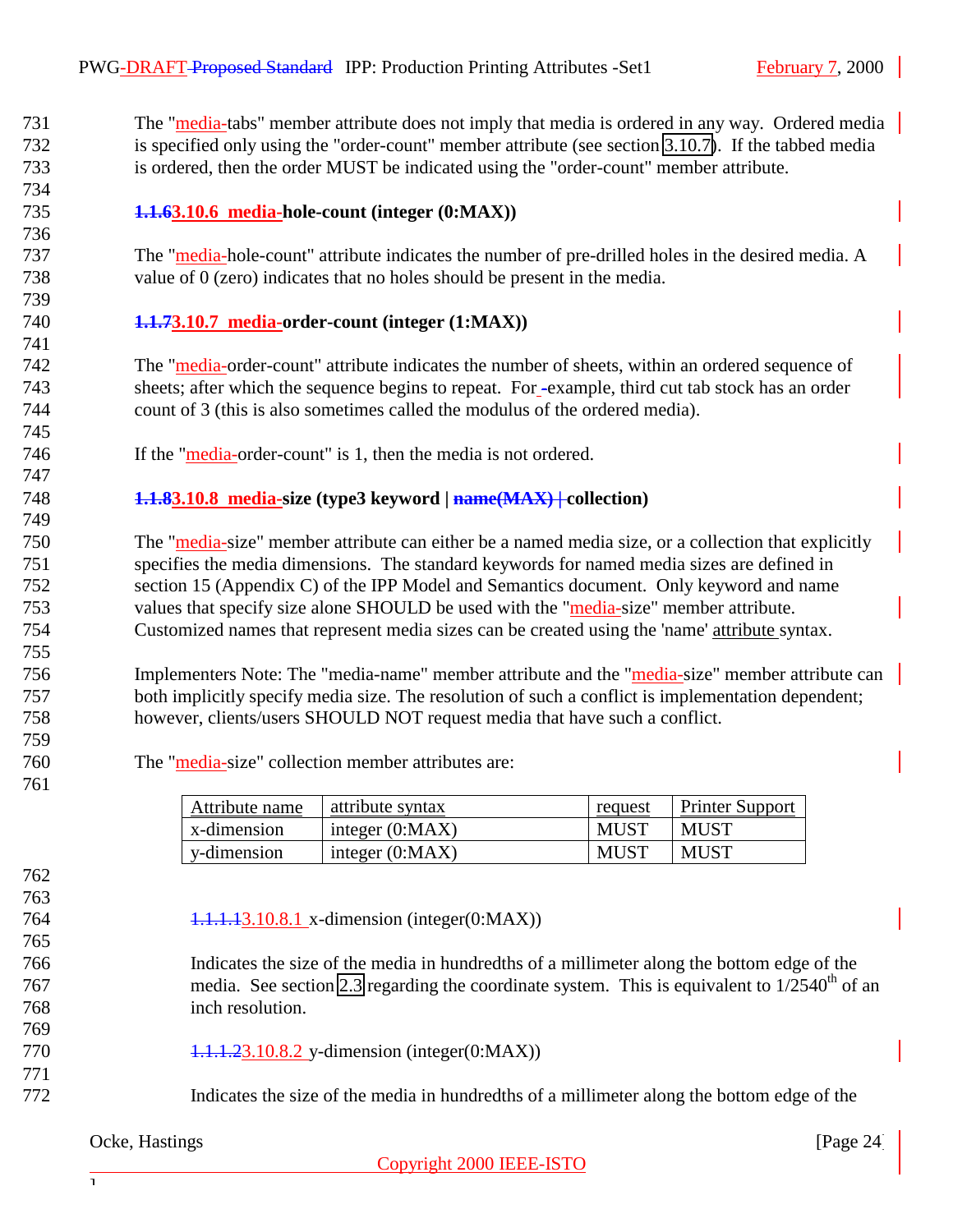<span id="page-24-0"></span>

| 773 |                                                          | media. See section 2.3 regarding the coordinate system. This is equivalent to $1/2540^{th}$ of an   |             |                        |
|-----|----------------------------------------------------------|-----------------------------------------------------------------------------------------------------|-------------|------------------------|
| 774 | inch resolution.                                         |                                                                                                     |             |                        |
| 775 |                                                          |                                                                                                     |             |                        |
| 776 | 1.1.1.33.10.8.3 media-size-supported (1setOf collection) |                                                                                                     |             |                        |
| 777 |                                                          |                                                                                                     |             |                        |
| 778 |                                                          | Indicates the sizes supported by the Printer. The "media-size-supported" collection member          |             |                        |
| 779 | attributes are:                                          |                                                                                                     |             |                        |
| 780 |                                                          |                                                                                                     |             |                        |
|     | <b>Attribute name</b>                                    | attribute syntax                                                                                    | request     | <b>Printer Support</b> |
|     | x-dimension                                              | integer (0:MAX)                                                                                     | <b>MUST</b> | <b>MUST</b>            |
|     | y-dimension                                              | integer $(0:MAX)$                                                                                   | <b>MUST</b> | <b>MUST</b>            |
| 781 |                                                          |                                                                                                     |             |                        |
| 782 |                                                          |                                                                                                     |             |                        |
| 783 |                                                          | $1.1.1.1.1.3.10.8.3.1$ x-dimension (integer(0:MAX)   rangeOfInteger (0:MAX))                        |             |                        |
| 784 |                                                          |                                                                                                     |             |                        |
| 785 |                                                          | Indicates the size of the media in hundredths of a millimeter along the bottom edge                 |             |                        |
| 786 |                                                          | of the media. The rangeOfInteger attribute syntax accommodated variable size                        |             |                        |
| 787 |                                                          | implementations, including web printers. See section 2.3 regarding the coordinate                   |             |                        |
| 788 |                                                          | system. This is equivalent to $1/2540^{\text{th}}$ of an inch resolution.                           |             |                        |
| 789 |                                                          |                                                                                                     |             |                        |
| 790 |                                                          | $1.1.1.1.23.10.8.3.2$ y-dimension (integer(0:MAX)   rangeOfInteger (0:MAX))                         |             |                        |
| 791 |                                                          |                                                                                                     |             |                        |
| 792 |                                                          | Indicates the size of the media in hundredths of a millimeter along the bottom edge                 |             |                        |
| 793 |                                                          | of the media. The rangeOfInteger attribute syntax accommodated variable size                        |             |                        |
| 794 |                                                          | implementations, including web printers. See section 2.3 regarding the coordinate                   |             |                        |
| 795 |                                                          | system. This is equivalent to $1/2540th$ of an inch resolution.                                     |             |                        |
| 796 |                                                          |                                                                                                     |             |                        |
| 797 |                                                          |                                                                                                     |             |                        |
| 798 | 1.1.93.10.9 media-weight (integer(0:MAX))                |                                                                                                     |             |                        |
| 799 |                                                          |                                                                                                     |             |                        |
| 800 |                                                          | The "media-weight" attribute indicates the weight of the desired media rounded to the nearest whole |             |                        |
| 801 |                                                          | number. The units of measure for the "media-weight" attribute are specified using the "media-       |             |                        |
| 802 | weight-units" member attribute.                          |                                                                                                     |             |                        |
| 803 |                                                          |                                                                                                     |             |                        |
| 804 |                                                          | The "media-weight" member attribute is an optional. However, if the client supplies the "media-     |             |                        |
| 805 |                                                          | weight" member attribute, then the client MUST also supply the "media-weight-units" member. If a    |             |                        |
| 806 |                                                          | client supplies the "media-weight" attribute without also supplying the "media-weight-units"        |             |                        |
| 807 |                                                          | member attribute, then the printer MUST reject the job and return the "client-error-bad-request"    |             |                        |
| 808 |                                                          | status code. Similarly, if the Printer supports the "media-weight" member attribute, it MUST also   |             |                        |
| 809 | support the "media-weight-units" member attribute.       |                                                                                                     |             |                        |
| 810 |                                                          |                                                                                                     |             |                        |
| 811 | <del>1.1.10</del> 3.10.10                                | media-weight-units (type3 keyword)                                                                  |             |                        |
| 812 |                                                          |                                                                                                     |             |                        |
| 813 |                                                          | The "weight-units" attribute indicates the units of measure used for the "weight" attribute.        |             |                        |
| 814 |                                                          |                                                                                                     |             |                        |

## Ocke, Hastings [Page 25]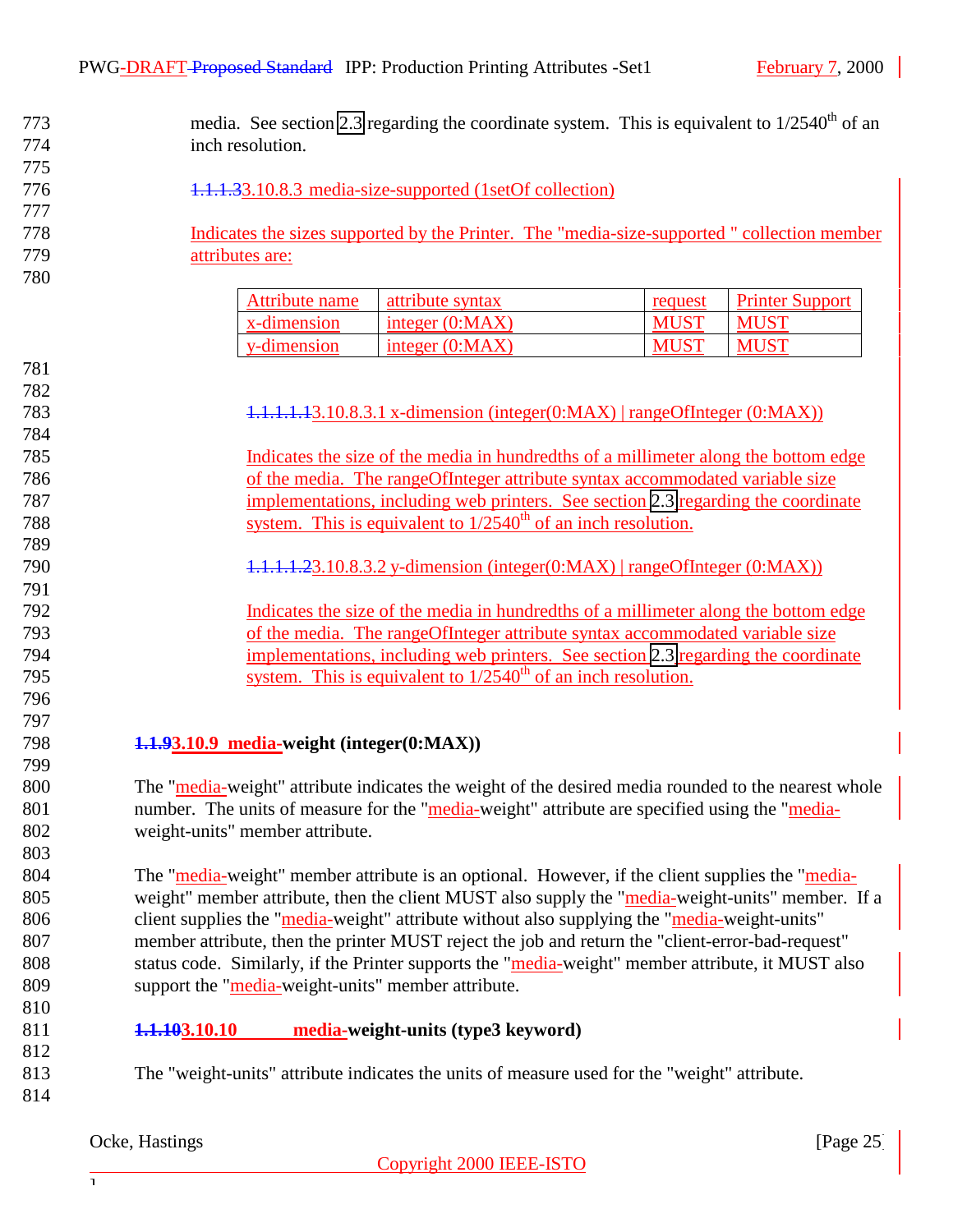<span id="page-25-0"></span>815 Standard keyword values for "weight-units" are:

| 'pounds'                  | Can be used to describe media using the conventional                                      |  |
|---------------------------|-------------------------------------------------------------------------------------------|--|
|                           | practices, e.g. "20 pound", "24 pound", "60 pound", etc.                                  |  |
| 'grams-per-meter-squared' | Can be used to specify the exact weight per unit area,<br>e.g. "75 $\text{gm/m2}$ ", etc. |  |

817

818

821

824

826

#### 819 **1.1.113.10.11 media-front-coating (type3 keyword | name(MAX)) and media-back-**820 **coating (type3 keyword | name(MAX))**

822 The "media-front-coating" and "media-back-coating" member attributes indicate what pre-823 process coating has been applied to the front and back of the desired media, respectively.

825 Standard keyword values for "media-front-coating" and "media-back-coating" are:

| 'any'        | Indicates that the media MUST be coated, but the specific coating |
|--------------|-------------------------------------------------------------------|
|              | type is not important.                                            |
| 'glossy'     | Indicates that the media MUST have a "glossy" coating.            |
| 'high-gloss' | Indicates that the media MUST have a "high-gloss" coating.        |
| 'semi-gloss' | Indicates that the media MUST have a "semi-gloss" coating.        |
| 'satin'      | Indicates that the media MUST have a "satin" coating.             |
| 'matte'      | Indicates that the media MUST have a "matte" coating.             |

827 828

830

#### 829 **1.1.123.10.12 media-supported (1setOf (type3 keyword | name(MAX) | any-collection))**

 When the 'collection' attribute syntax of the "media" attribute is supported, then the "media-832 supported" attribute MUST have an attribute syntax of '1setOf type3 keyword | name(MAX) | any- collection'. The out-of-band 'any-collection' value indicates that any collection value is possible with any combination of supported member attributes indicated by the corresponding "xxx-supported" Printer attributes.

836

838

837 The collection value has the following form:

| Attribute name                    | attribute syntax                                                       |
|-----------------------------------|------------------------------------------------------------------------|
| media-name                        | <del>boolean</del>                                                     |
| color                             | 1setOf (type3 keyword   name (MAX))                                    |
| opeeity<br><b>UDUCIL</b> Y        | $1$ cat $\Omega$ f tyng $2$ kayword<br><del>isciól types keyword</del> |
| nro printod<br><u>URV UNING U</u> | hoolaan<br><del>boolcan</del>                                          |
| tabs                              | 1setOf type3 keyword                                                   |
| hola count<br><b>TWIC WUITH</b>   | 1setOf rangeOfInteger(0:MAX)                                           |
| order-count                       | 1setOf rangeOfInteger(1:MAX)                                           |
| <b>size</b>                       | 1setOf (type3 keyword   name(MAX)   collection)                        |

#### Ocke, Hastings [Page 26] [Page 26]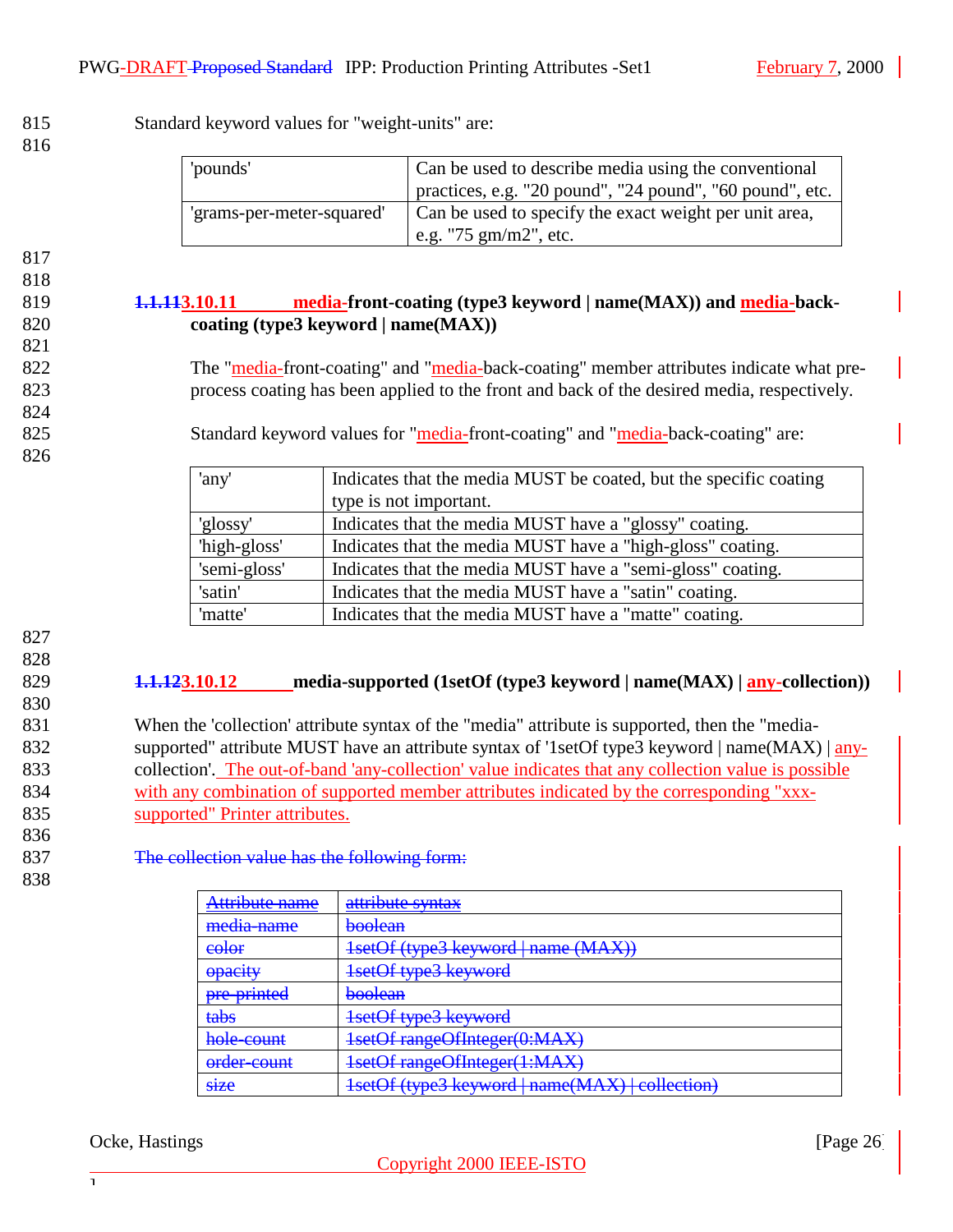<span id="page-26-0"></span>

| weight                                  | 1setOf rangeOfInteger(0:MAX)                                                                                     |
|-----------------------------------------|------------------------------------------------------------------------------------------------------------------|
| weight units                            | 1setOf type3 keyword                                                                                             |
| front-coating                           | 1setOf (type3 keyword   name(MAX))                                                                               |
| hack coating<br><del>oach coathrz</del> | $1$ cat $\Omega$ f (tyne? kayword   name $(M\Lambda Y)$ )<br><del>180001 (types keyword   lidlife(IVIAA)</del> ) |

844

840 **ISSUE 02** - Some of the attribute syntaxes of the "media-supported" member attributes are not the 841 same as the "media" member attributes since they represent what the Printer supports, not what the 842 client is supplying. Should the member attributes of the "media-supported" collection be "xxx-843 **Supported"**, instead of "xxx" member attributes?

845 Alternatively, it would be considerably simpler if the "media-supported" remained simply a '1setOf 846 (type3 keyword | name(MAX)) and there were separate Printer Description attributes for each 847 member attribute. For example, separate Printer Description attributes: "color-supported", "opacity-848 supported", etc. But their names need to have something about "media" in them, say: "media-color-849 supported", "media-opacity-supported", etc. If so, should the original names of the member 850 attributes also have a prefix of "media-color" and "media-opacity", so that the usual simple IPP rule 851 is take the "xxx" that the client supplies as a Job Template (member) attribute and add "-supported" 852 to get the corresponding "xxx-supported" Printer attribute?

854 The individual member attributes of the "media-supported" collection attribute are the individual 855 supported values of each member attribute. The collection does not provide any constraint 856 information on the support of combinations of the member attributes.

857 858

853

# 859 **1.113.11 page-delivery (type2 keyword)**

860

 This attribute indicates whether print-stream pages of the job are to be delivered to the output bin or finisher in the same page order as the original document, or, in reverse of that order, and, whether the print-stream pages are delivered face up or face down. The "page-delivery" attribute specifies the intent based on the "original document" page order. See section [2.4](#page-7-0) for a complete discussion on the ordering of print-stream 865 pages.

866

867 Standard keyword values for page delivery are:

| ۰,<br>×<br>۰,<br>I<br>× |
|-------------------------|
|-------------------------|

| 'same-order-face-up'   | The media sheets that represent the printed document MUST be.<br>delivered to the output bin or finishing device in the same order<br>as defined by the "page-order-received" attribute. Further, side<br>one of each sheet MUST be delivered face up to the output bin<br>or finishing device.   |
|------------------------|---------------------------------------------------------------------------------------------------------------------------------------------------------------------------------------------------------------------------------------------------------------------------------------------------|
| 'same-order-face-down' | The media sheets that represent the printed document MUST be.<br>delivered to the output bin or finishing device in the same order<br>as defined by the "page-order-received" attribute. Further, side<br>one of each sheet MUST be delivered face down to the output<br>bin or finishing device. |

#### Ocke, Hastings [Page 27] [Page 27] [Page 27] [Page 27] [Page 27] [Page 27] [Page 27] [Page 27] [Page 27] [Page 27] [Page 27] [Page 27] [Page 27] [Page 27] [Page 27] [Page 27] [Page 27] [Page 27] [Page 27] [Page 27] [Page 2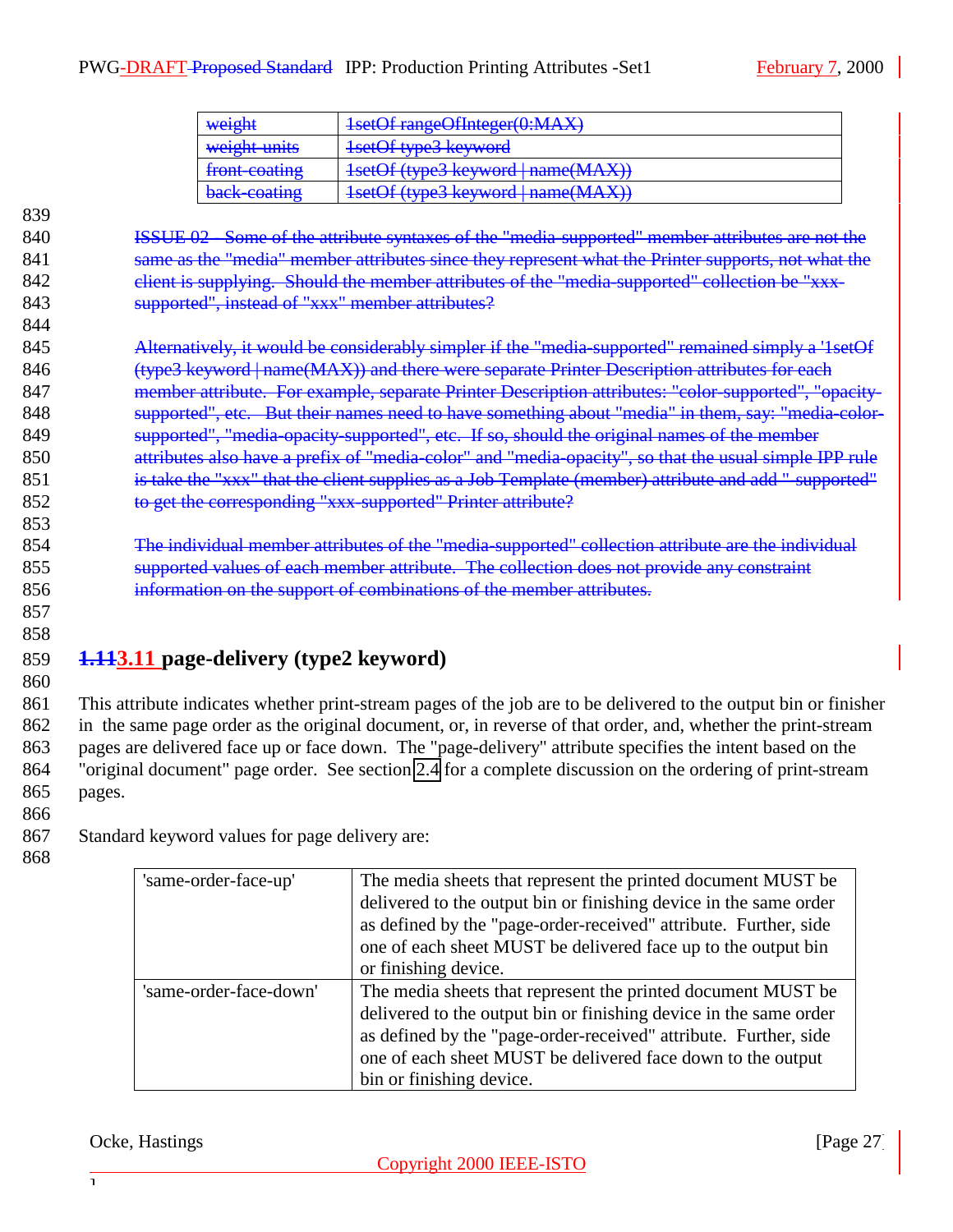<span id="page-27-0"></span>

| 'reverse-order-face-up'   | The media sheets that represent the printed document MUST be       |
|---------------------------|--------------------------------------------------------------------|
|                           | delivered to the output bin or finishing device in the reverse     |
|                           | order by the "page-order-received" attribute. Further, side one of |
|                           | each sheet MUST be delivered face up to the output bin or          |
|                           | finishing device.                                                  |
| 'reverse-order-face-down' | The media sheets that represent the printed document MUST be       |
|                           | delivered to the output bin or finishing device in the reverse     |
|                           | order by the "page-order-received" attribute. Further, side one of |
|                           | each sheet MUST be delivered face down to the output bin or        |
|                           | finishing device                                                   |

870 The "page-delivery" attribute is often used in conjunction with on-line and off-line finishing devices. The 871 intent is to be able to deliver the media sheets in either the order of the page-stream pages as defined in the 872 "original document" or in the reverse of that order.

873

# 874 **1.1.13.11.1 Interaction with the "page-order-received" attribute**

875

876 The "page-order-delivery" attribute is dependent on the value of the "page-order-received" attribute 877 (defined in section [3.12 below\)](#page-28-0):

878

| "page-order-   | "page-          | Description of behavior                                       |
|----------------|-----------------|---------------------------------------------------------------|
| received"      | delivery"       |                                                               |
| '1-to-n-order' | 'same-order-    | The first print-stream page in the "document data" MUST be    |
|                | face-up'        | the first print-stream page delivered, followed by the second |
|                |                 | "print-stream" page, and so on. Further, each media sheet     |
|                |                 | MUST be delivered with side one of the sheet facing up.       |
| '1-to-n-order' | 'same-face-     | The first print-stream page in the "document data" MUST be    |
|                | order-down'     | the first print-stream page delivered, followed by the second |
|                |                 | "print-stream" page, and so on. Further, each media sheet     |
|                |                 | MUST be delivered with side one of the sheet facing down.     |
| '1-to-n-order' | 'reverse-order- | The last print-stream page in the "document data" MUST be     |
|                | face-up'        | the first print-stream page delivered, followed by the second |
|                |                 | to last "print-stream" page, and so on. Further, each media   |
|                |                 | sheet MUST be delivered with side one of the sheet facing up. |
| '1-to-n-order' | 'reverse-order- | The last print-stream page in the "document data" MUST be     |
|                | face-down'      | the first print-stream page delivered, followed by the second |
|                |                 | to last "print-stream" page, and so on. Further, each media   |
|                |                 | sheet MUST be delivered with side one of the sheet facing     |
|                |                 | down.                                                         |
| 'n-to-1-order' | 'same-order-    | The first print-stream page in the "document data" MUST be    |
|                | face-up'        | the first print-stream page delivered, followed by the second |
|                |                 | "print-stream" page, and so on. Further, each media sheet     |
|                |                 | MUST be delivered with side one of the sheet facing up.       |

Ocke, Hastings [Page 28]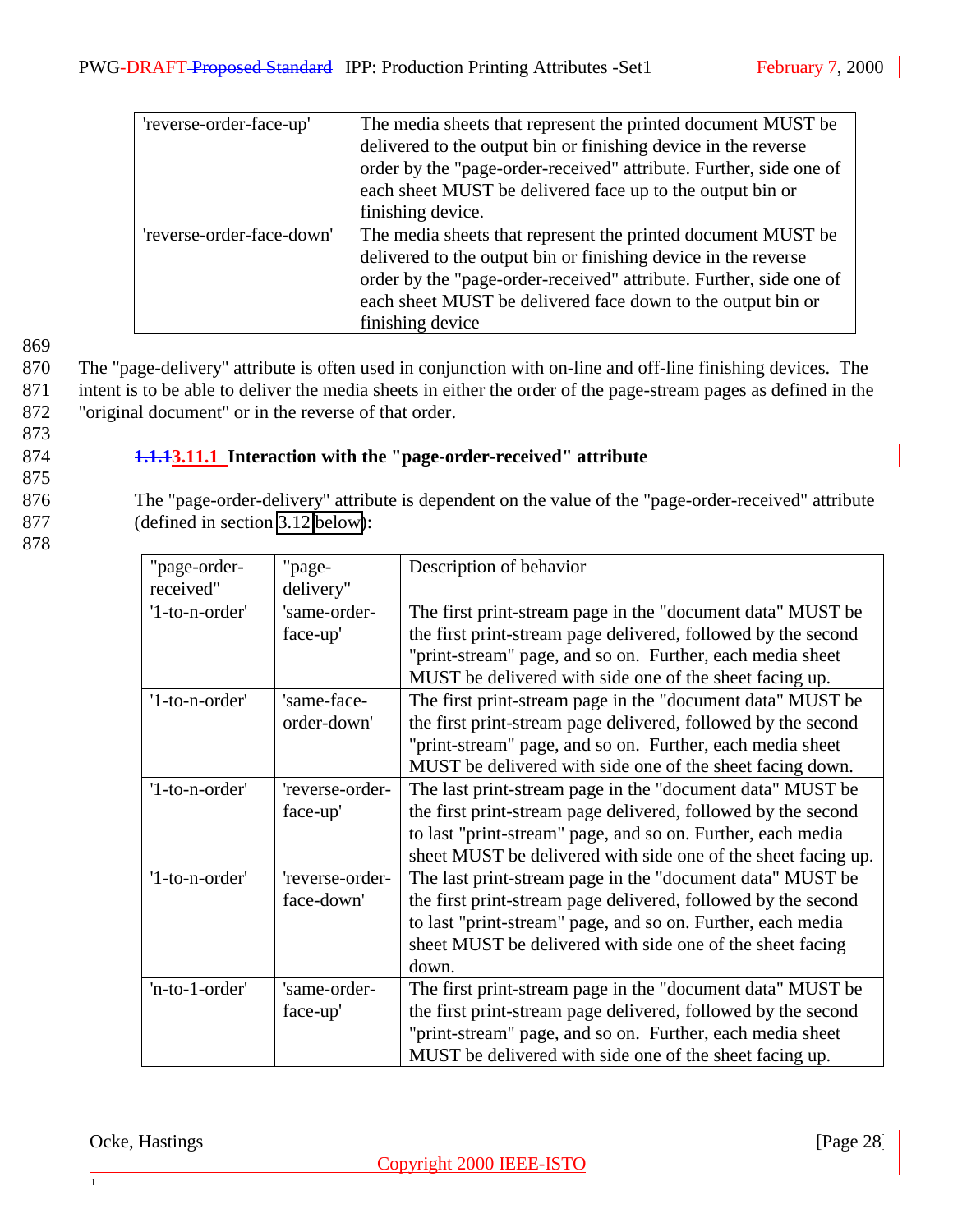<span id="page-28-0"></span>

| 'n-to-1-order' | 'same-order-    | The first print-stream page in the "document data" MUST be    |
|----------------|-----------------|---------------------------------------------------------------|
|                | face-down'      | the first print-stream page delivered, followed by the second |
|                |                 | "print-stream" page, and so on. Further, each media sheet     |
|                |                 | MUST be delivered with side one of the sheet facing down.     |
| 'n-to-1-order' | 'reverse-order- | The last print-stream page in the "document data" MUST be     |
|                | face-up'        | the first print-stream page delivered, followed by the second |
|                |                 | to last "print-stream" page, and so on. Further, each media   |
|                |                 | sheet MUST be delivered with side one of the sheet facing up. |
| 'n-to-1-order' | 'reverse-order- | The last print-stream page in the "document data" MUST be     |
|                | face-down'      | the first print-stream page delivered, followed by the second |
|                |                 | to last "print-stream" page, and so on. Further, each media   |
|                |                 | sheet MUST be delivered with side one of the sheet facing     |
|                |                 | down.                                                         |

#### 880

#### 881 **1.123.12 page-order-received (type2 keyword)** 882

 This attribute specifies the page order of the print-stream pages defined in the document data. The "page- order-received" attribute does not provide any direct processing instructions, it only provides information about the page order so that other Job Template attributes can process pages in a consistent manner. See section [2.4](#page-7-0) for a complete discussion of print-stream page order.

## 887

889

888 [explain why this is needed to do page programming].

890 Standard keyword values for "page-order-received" are:

891

| '1-to-n-order' | The print-stream pages defined in the document data are in<br>the same order as the original document.    |
|----------------|-----------------------------------------------------------------------------------------------------------|
| 'n-to-1-order' | The print-stream pages defined in the document data are in<br>the reverse order of the original document. |

#### 892

 The "page-order-received" attribute applies to all documents in a Job Creation or Document Creation request. If a job consists of multiple documents, and all of the documents are not in the same page order, either '1-to-n-order' or 'reverse,' then inconsistent processing of other Job Template attributes that depend on "page-order-received" may occur.

897

898 If the "page-order-received" attribute is not present in a Job Creation or Document Creation request, then 899 the printer SHOULD assume a value of '1-to-n-order.'

- 900
- 901

## 902 **1.133.13 separator-sheets (type3 keyword | collection)**

903

904 This attribute specifies which separator sheets MUST be printed with the job. Separator sheets are used to 905 separate individual copies of a multiple copy job (i.e., when the "copies" attribute is greater than 1). The

#### Ocke, Hastings [Page 29]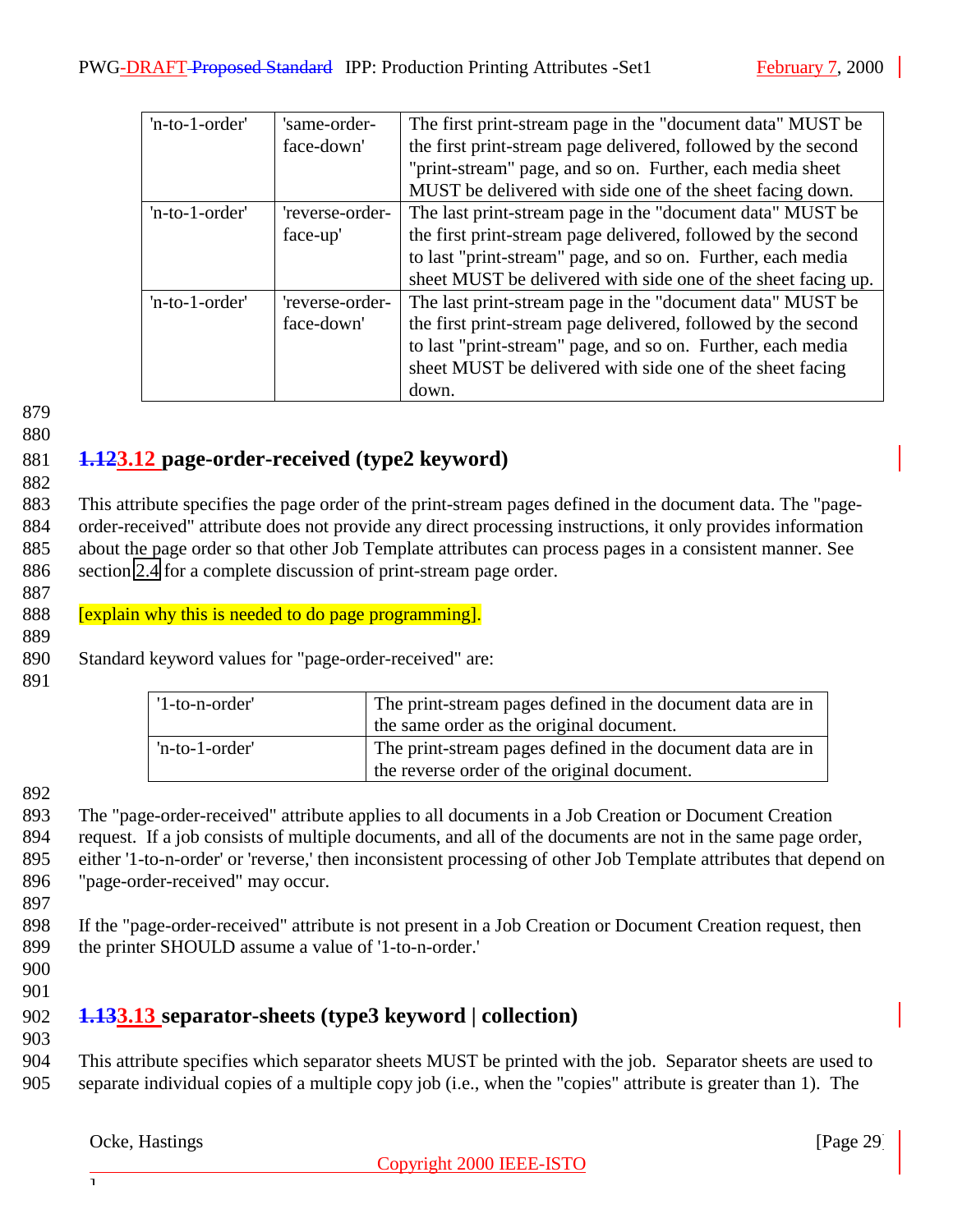<span id="page-29-0"></span> "separator-sheets" attribute is dependent both on the value of "multiple-document-handling" and on the value of "sheet-collate" (see section 3.14 for a detailed description of what constitutes a "set.")

Separator sheets may either be non-imaged sheets, or may contain Printer generated information.

Standard keyword values for separator sheets are:

| 'none'        | No separator sheets are to be delivered with the printed output.                  |
|---------------|-----------------------------------------------------------------------------------|
| 'slip-sheets' | A separator sheet MUST be printed between "sets" of the job.                      |
| 'start-sheet' | A separator sheet MUST be printed to indicate the start of each "set" of the job. |
| 'end-sheet'   | A separator sheet MUST be printed to indicate the end of each "set" of the job.   |
| 'wrap-sheets' | Separator sheets MUST be printed to indicate both the start and end of each       |
|               | "set" of the job.                                                                 |

 Example: A job is created consisting of a single document, with the job template attribute "copies" equal to '10' and "separator-sheets" equal to "slip-sheets." If each of the 10 "sets" is denoted by (J1), (J2) ... (J10), 916 and a separator sheet is denoted by S, then the delivered output would be: (J1) S (J2) S ... S (J9) S (J10).

 The 'collection' attribute syntax allows a client to specify media for job separator sheets that is different than the current media being used for the print-stream page impressions. The collection consists of:

| Attribute name | attribute syntax                             |             | request   Printer Support |
|----------------|----------------------------------------------|-------------|---------------------------|
| media          | type3 keyword $ name(MAX) $ collection       | <b>MUST</b> | MUST                      |
|                | separator-sheets   type3 keyword   name(MAX) | <b>MUST</b> | MUST                      |

- 
- 

#### **1.1.13.13.1 media (type3 keyword | name(MAX) | collection)**

 The "media" member attribute is used to indicate the media that MUST be used for the job separator 926 sheet (see section [3.10\)](#page-20-0).

**1.1.23.13.2 separator-sheets (type3 keyword | name(MAX))**

 The "separator-sheets" member attribute specifies which separator sheets to print on the specified media. The values for this member attribute are identical to the keyword and name values for the "separator-sheets" attribute itself, and convey the same semantics.

 

## **1.143.14 sheet-collate (boolean)**

 This attribute specifies whether or not the media sheets of each copy of each printed document in a job are to be in sequence, when multiple copies of the document are specified by the 'copies' attribute. When "sheet-collate" is 'true', each copy of each document is printed with the print-stream sheets in sequence.

When 'sheet-collate' is 'false', each print-stream sheet is printed a number of times equal to the value of the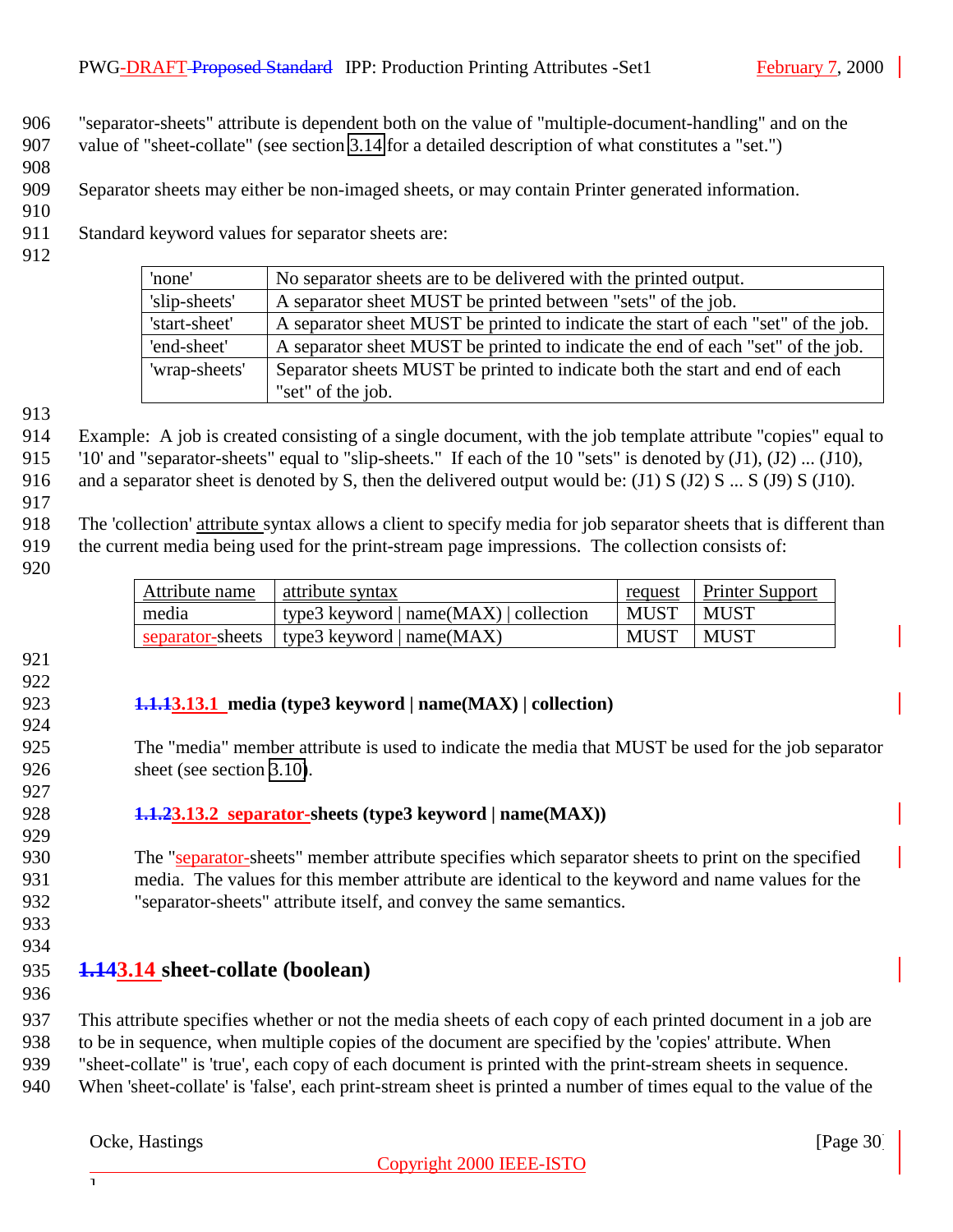941 'copies' attribute in succession. For example, suppose a document which produces two media sheets as

942 output, and "copies" is equal to '6', in this case six copies of the first media sheet are printed followed by six 943 copies of the second media sheet.

- 944 Whether the effect of sheet collation is achieved by placing copies of a document in multiple output bins or
- 945 in the same output bin with implementation defined document separation is implementation dependent.
- 946 Also whether it is achieved by making multiple passes over the job or by using an output sorter is
- 947 implementation dependent.

 This attribute is affected by "multiple-document-handling." The "multiple-document-handling" attribute describes the collation of documents, and the "sheet-collate" attribute describes the semantics of collating individual pages within a document. To better explain the interaction between these two attributes the term "set" is introduced. A "set" is a logical boundary between the delivered media sheets of a printed job. For- example, in the case of a ten page single document with collated pages and a request for ten copies, each of the ten printed copies of the document constitutes a "set." In the above example if the pages were uncollated, then ten copies of each of the individual pages within the document would represent each "set".

- 955
- 956 The following table describes the interaction of "sheet-collate" with multiple document handling.
- 957

| "sheet-  | "multiple-                                | <b>Semantics</b>                                                                                                                              |
|----------|-------------------------------------------|-----------------------------------------------------------------------------------------------------------------------------------------------|
| collate" | document-<br>handling"                    |                                                                                                                                               |
| 'true'   | 'single-document'                         | Each copy of the concatenated documents, with their pages in<br>sequence, represents a "set."                                                 |
| 'true'   | 'single-document-<br>new-sheet'           | Each copy of the concatenated documents, with their pages in<br>sequence, represents a "set."                                                 |
| 'true'   | 'separate-documents-<br>collated-copies'  | Each copy of each separate document, with its pages in<br>sequence, represents a "set."                                                       |
| 'true'   | 'separate-documents-<br>uncollated-copies | Each copy of each separate document, with its pages in<br>sequence, represents a "set."                                                       |
| 'false'  | 'single-document'                         | Each media sheet of the document is printed a number of<br>times equal to the "copies" attribute; which constitutes a "set."                  |
| 'false'  | 'single-document-<br>new-sheet'           | Each media sheet of the concatenated documents is printed a<br>number of times equal to the "copies" attribute; which<br>constitutes a "set." |
| 'false'  | 'separate-documents-<br>collated-copies'  | This is a degenerate case, and the printer object MUST reject<br>the job and return the status, "client-error-conflicting-<br>attributes."    |
| 'false'  | 'separate-documents-<br>uncollated-copies | This is a degenerate case, and the printer object MUST reject<br>the job and return the status "client-error-conflicting-<br>attributes."     |

958

959 From the above table it is obvious that the implicit value of the "sheet-collate" attribute in a printer that

960 does not support the "sheet-collate" attribute, is 'true.' The semantics of "multiple-document-handling" are 961 otherwise nonsensical in the case of separate documents.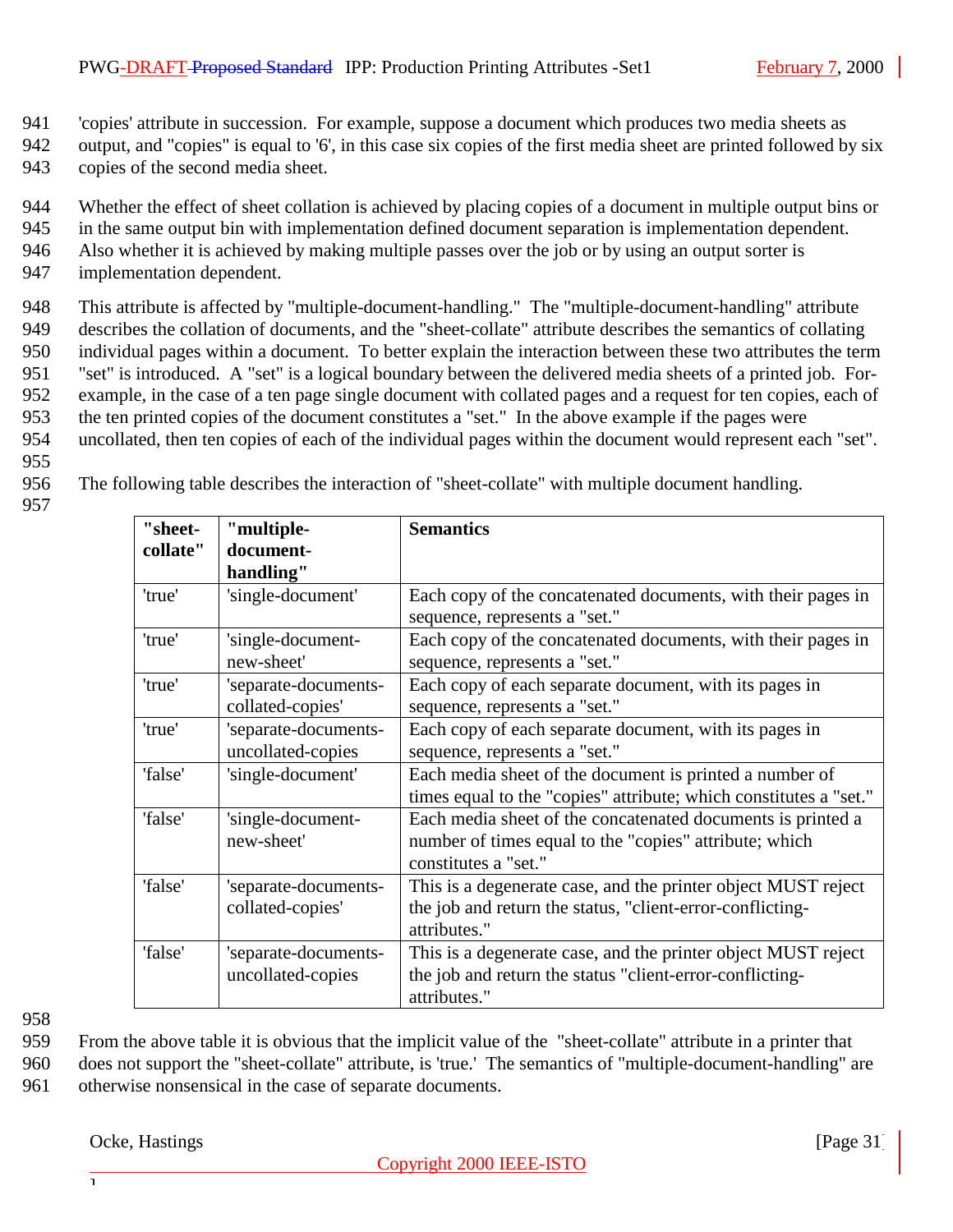<span id="page-31-0"></span> Whether the effect of page collation is achieved by placing copies of a document in multiple output bins or in the same output bin with implementation defined document separation is implementation dependent. Also whether it is achieved by making multiple passes over the job or by using an output sorter is implementation dependent.

- 
- 
- **1.1.13.14.1 sheet-collate-supported (1setOf boolean)**
- This attribute specifies the values of "sheet-collate" supported by the Printer.

971 Note: IPP/1.0 [RFC2566] and IPP/1.1 [ipp-mod] is silent on whether or not sheets within documents are collated. The "sheet-collate-supported" attribute permits a Printer object to indicate whether or not it collates sheets with each document and whether it allows the client to control sheet collation. An implementation is able to indicate that it supports uncollated sheets, collated sheets, or both, using 'false', 'true', or both 'false' and 'true' values, respectively, for this attribute.

- **ISSUE 01 Should we change the name from "collate-sheets" to "uncollated-sheets", since the** 978 absence of the attribute (and non-support of this attribute) is more likely to indicate collated sheets 979 and so should be the 'false' value of the attribute, rather than the 'true' value?
- 

## **1.153.15 x-image-auto-center (boolean)**

 This attribute causes the page images to be centered along the x-axis on the media to which they are applied.

 If the "x-image-shift," "x-side1-image-shift" or "x-side2-image-shift" attributes are specified, then the printer MUST apply the "x-image-auto-center" attribute first, followed by the "x-image-shift" attribute, and finally the "x-side1-image-shift" and "x-side2-image-shift" attributes.

For example, if the print-stream image normally is placed on the media sheet as follows:



 

994 with "x-image-auto-center" = 'true'  $(1)$ , the result would be:

Ocke, Hastings [Page 32]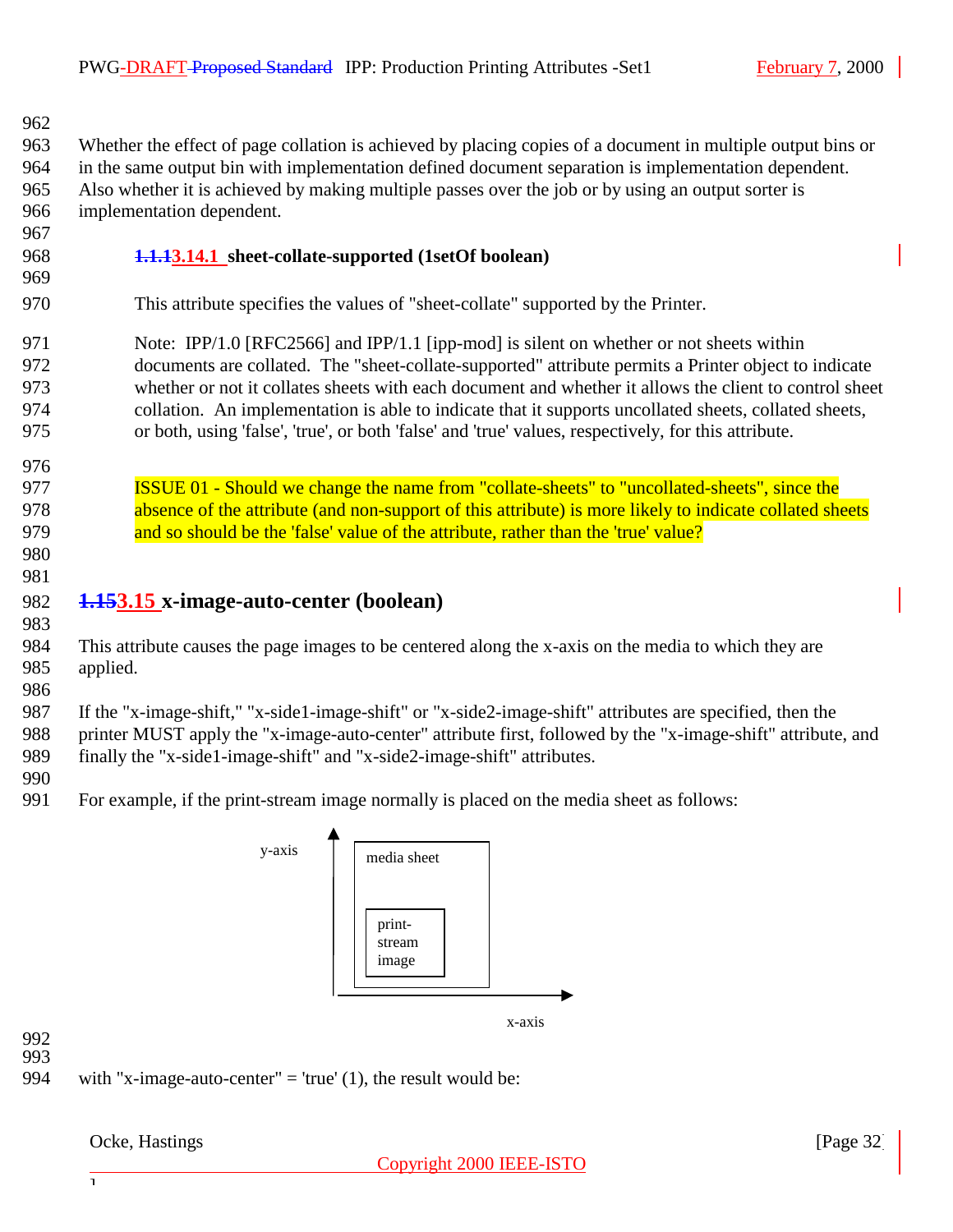<span id="page-32-0"></span>

 

# **1.163.16 x-image-shift (integer (MIN:MAX))**

 This attribute causes the page images on both sides of each sheet, to be shifted in position with respect to the media on which the page images are to be rendered. The direction of shift MUST be along the x-axis of the Coordinate System (see section [2.3\)](#page-7-0). The sign of the value indicates the direction of the shift.

 If the client supplies the "x-image-auto-center," "x-side1-image-shift" or "x-side2-image-shift" attributes, then the Printer MUST apply the "x-image-auto-center" attribute first, followed by the "x-image-shift" attribute, and finally the "x-side1-image-shift" and "x-side2-image-shift" attributes.

1008 The unit of measure for this attribute is hundredths of a millimeter. This is equivalent to  $1/2540<sup>th</sup>$  of an inch resolution.

 

#### **1.173.17 x-side1-image-shift (integer (MIN:MAX))**

 This attribute causes the page images, on the front of each sheet, to be shifted in position with respect to the media on which the page images are to be rendered. The direction MUST be along the x-axis of the Coordinate System (see section [2.3\)](#page-7-0). The sign of the value indicates the direction of the shift.

- If the bind edge is along the y-axis, then a bind edge image shift can be accomplished by applying image shifts of equal magnitude, and opposite sign, to the "x-side1-image-shift" and "x-side2-image-shift" attributes, respectively.
- 

- If the client supplies the "x-image-auto-center" or "x-image-shift" attributes, then the Printer MUST apply the "x-image-auto-center" attribute first, followed by the "x-image-shift" attribute, and finally the "x-side1- image-shift" and "x-side2-image-shift" attributes.
- 
- 1026 The unit of measure for this attribute is hundredths of a millimeter. This is equivalent to  $1/2540<sup>th</sup>$  of an inch resolution.
-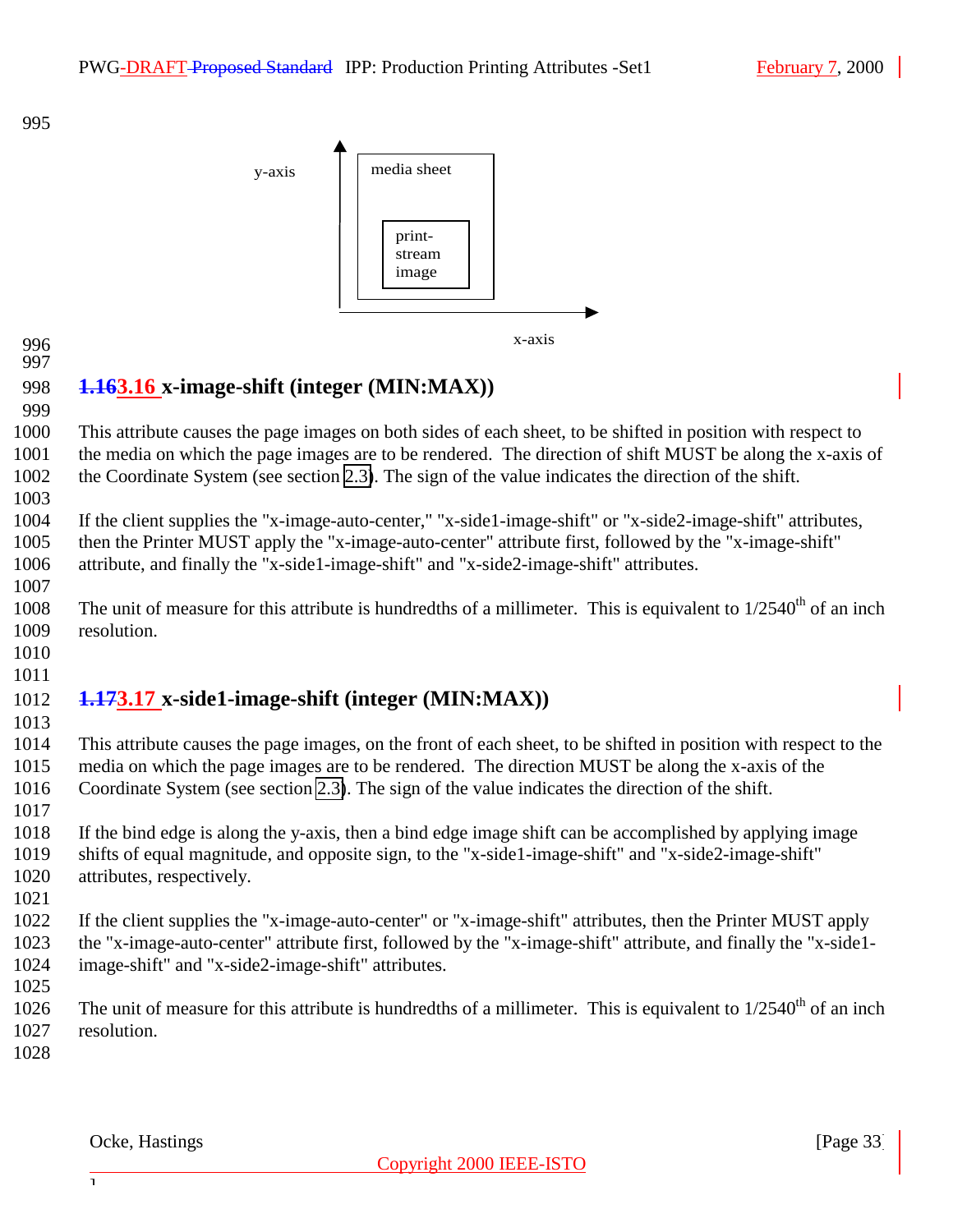## <span id="page-33-0"></span>**1.183.18 x-side2-image-shift (integer (MIN:MAX))**

 This attribute causes the page images, on the back of each sheet, to be shifted in position with respect to the media on which the page images are to be rendered. The direction of shift MUST be along the x-axis of the Coordinate System (see section [2.3\)](#page-7-0). The sign of the value indicates the direction of the shift.

- If the bind edge is along the y-axis, then a bind edge image shift can be accomplished by applying image shifts of equal magnitude, and opposite sign, to the "x-side1-image-shift" and "x-side2-image-shift" attributes, respectively.
- 

- If the client supplies the "x-image-auto-center" or "x-image-shift" attributes, then the Printer MUST apply the "x-image-auto-center" attribute first, followed by the "x-image-shift" attribute, and finally the "x-side1- image-shift" and "x-side2-image-shift" attributes.
- The unit of measure for this attribute is hundredths of a millimeter. This is equivalent to  $1/2540<sup>th</sup>$  of an inch resolution.
- 

## **1.193.19 y-image-auto-center (boolean)**

- This attribute causes the page images to be centered along the y-axis on the media to which they are applied.
- 

 If the client supplies the "y-image-image," "y-side1-image-shift" or "y-side2-image-shift" attributes, then the Printer MUST apply the "y-image-auto-center" attribute first, followed by the "y-image-shift" attribute, and finally the "y-side1-image-shift" and "y-side2-image-shift" attributes.

 

## **1.203.20 y-image-shift (integer (MIN:MAX))**

 This attribute causes the page images on both sides of each sheet, to be shifted in position with respect to the media on which the page images are to be rendered. The direction of shift MUST be along the y-axis of the Coordinate System (see section [2.3\)](#page-7-0). The sign of the value indicates the direction of the shift. 

- If the client supplies the "y-image-auto-center," "y-side1-image-shift" or "y-side2-image-shift" attributes, then the Printer MUST apply the "y-image-auto-center" attribute first, followed by the "y-image-shift" attribute, and finally the "y-side1-image-shift" and "y-side2-image-shift" attributes.
- 
- 1067 The unit of measure for this attribute is hundredths of a millimeter. This is equivalent to  $1/2540<sup>th</sup>$  of an inch resolution.
- 

# **1.213.21 y-side1-image-shift (integer (MIN:MAX))**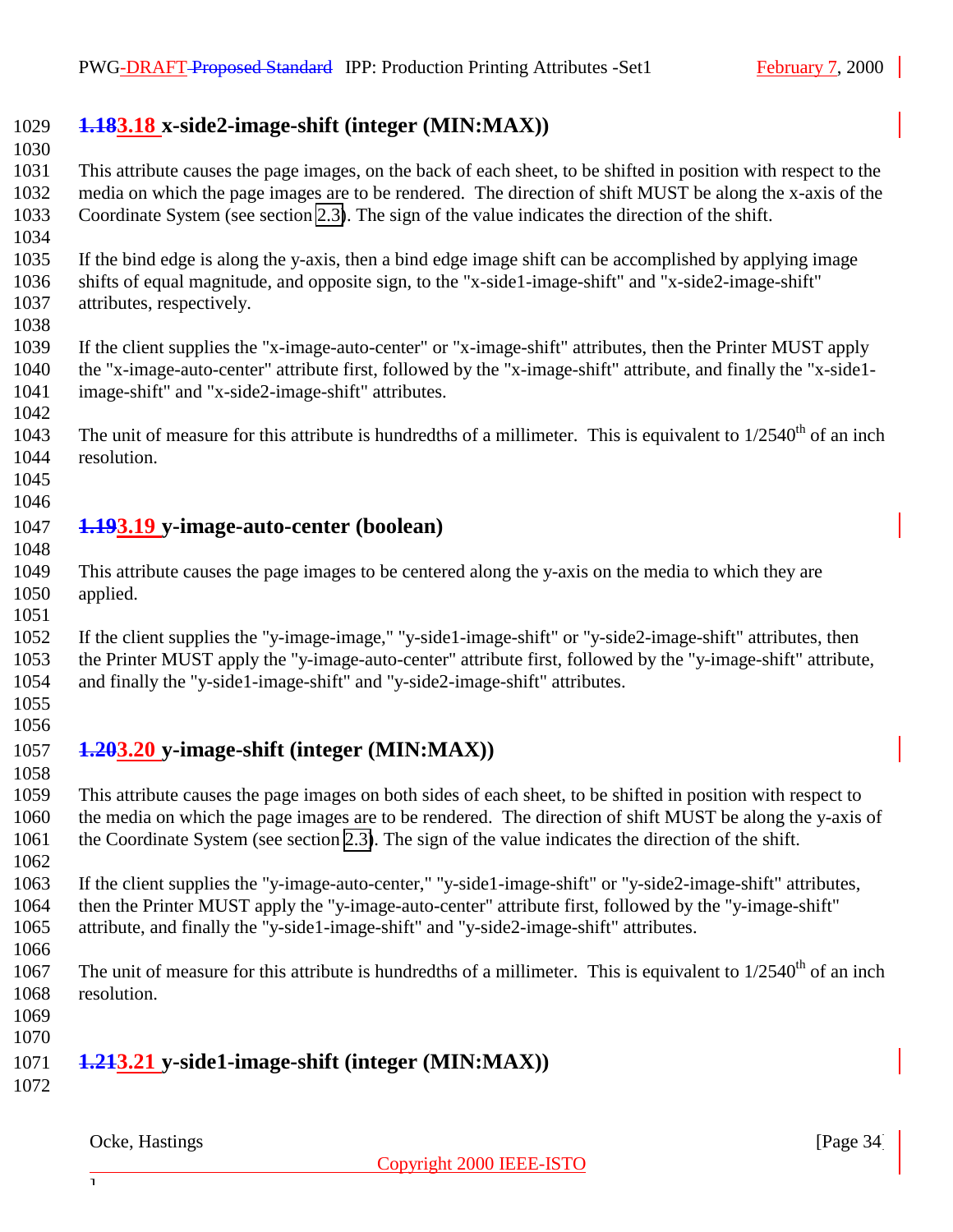<span id="page-34-0"></span> This attribute causes the page images, on the front of each sheet, to be shifted in position with respect to the media on which the page images are to be rendered. The direction of shift MUST be along the y-axis of the Coordinate System (see section [2.3\)](#page-7-0). The sign of the value indicates the direction of the shift.

- If the bind edge is along the x-axis, then a bind edge image shift can be accomplished by applying image shifts of equal magnitude, and opposite sign, to the "y-side1-image-shift" and "y-side2-image-shift" attributes, respectively.
- 

 If the client supplies the "y-image-auto-center" or "y-image-shift" attributes, then the Printer MUST apply the "y-image-auto-center" attribute first, followed by the "y-image-shift" attribute, and finally the "y-side1- image-shift" and "y-side2-image-shift" attributes.

- 1085 The unit of measure for this attribute is hundredths of a millimeter. This is equivalent to  $1/2540<sup>th</sup>$  of an inch resolution.
- 

## **1.223.22 y-side2-image-shift (integer (MIN:MAX))**

 This attribute causes the page images, on the back of each sheet, to be shifted in position with respect to the media on which the page images are to be rendered. The direction of shift MUST be along the y-axis of the reference coordinate system. The sign of the value indicates the direction of the shift.

 If the bind edge is along the x-axis, then bind edge image shift can be accomplished by applying image shifts of equal magnitude, and opposite sign, to the "y-side1-image-shift" and "y-side2-image-shift" attributes, respectively.

 If the client supplies the "y-image-auto-center" or "y-image-shift" attributes, then the Printer MUST apply the "y-image-auto-center" attribute first, followed by the "y-image-shift" attribute, and finally the "y-side1- image-shift" and "y-side2-image-shift" attributes.

The unit of measure for this attribute is hundredths of a millimeter. This is equivalent to  $1/2540<sup>th</sup>$  of an inch resolution.

 

## **4 Job Description Attributes**

- This section defines Job Description attributes for use with IPP/1.0 [RFC 2566] and IPP/1.1 [ipp-mod].
- 
- 

#### **1.14.1 current-page-order (type2 keyword)**

This attribute represents the current page order of the document data supplied with the job. Initially

"current-page-order" is set to the value of the Job Template attribute "page-order-received." The value of

"current-page-order" may change based on processing and the value of the "page-order-delivery" attribute.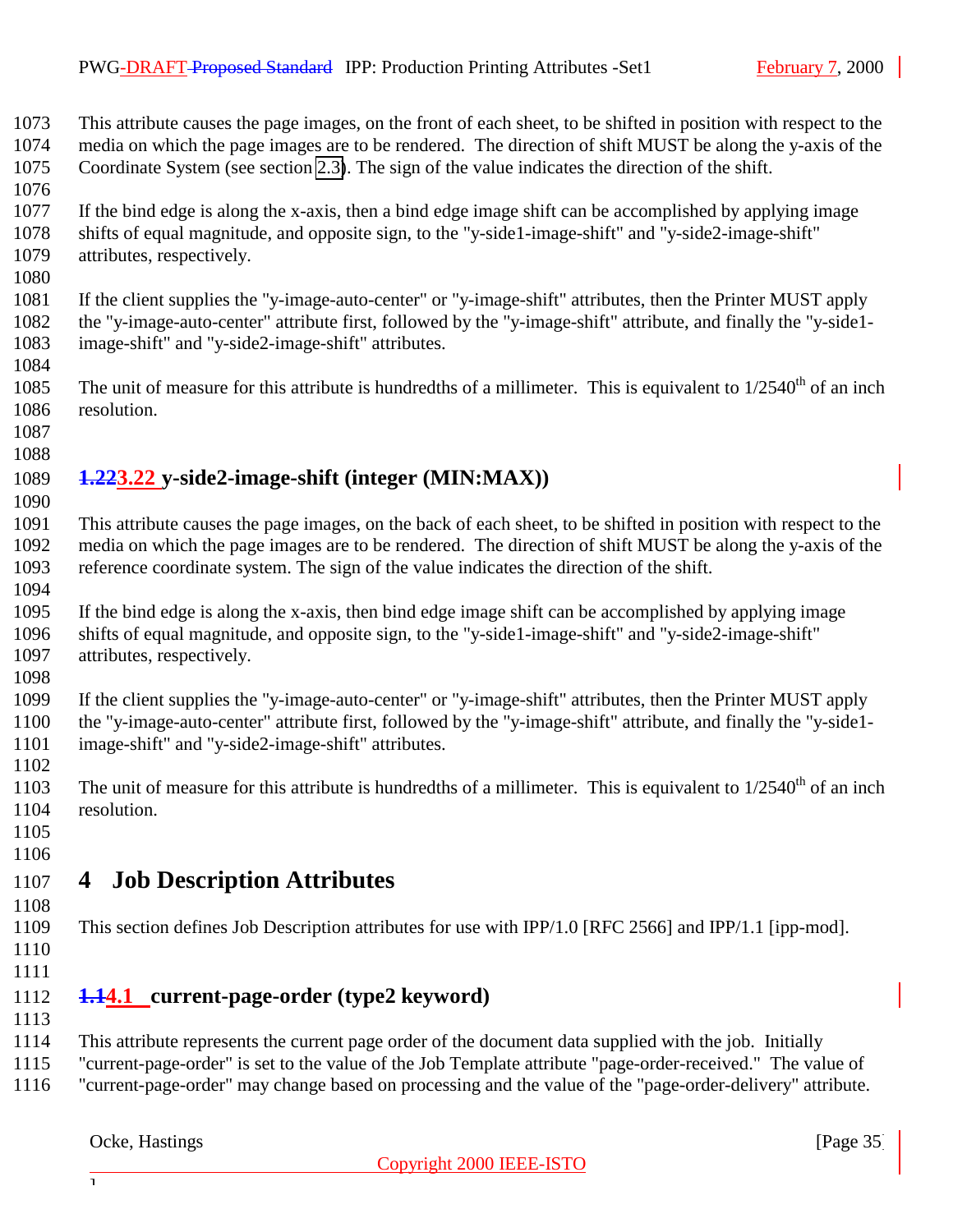<span id="page-35-0"></span> If the Printer changes the value of a Job's "current-page-order" Job Description attribute, then it is assumed that the associated document data has been transformed in some way to reflect this change. It should be noted that the document data that "current-page-order" refers to is not always the document data sent with the create request, but may also refer to the processed images that are to be delivered to the printer. The standard values for this attribute are the same as for of the "page-order-received" attribute (see section [3.12\)](#page-28-0), namely '1-to-n-order' and 'n-to-1-order'.

 

# **5 Out of Band Values**

 This section defines out-of-band values (see [ipp-mod] section 4.1) for use with attributes defined in this and other documents.

## **1.15.1 'none'**

 This "out-of-band" value allows a client, in a request, to specify that the value of a Job Template attribute MUST be semantically equivalent to 'none.' This out-of-band value is needed since attributes that are of the 'collection', 'name' or 'text' syntax can be problematic when a client wishes to specify that an xxx-default attribute MUST NOT be applied to the job. Unlike the 'keyword' syntax, where the value of 'none' (or its equivalent) can be a standard value, other attribute syntaxes have no such mechanism.

 A Printer MUST support the use of the "out-of-band" value for any attribute that calls for its use, such as any Job Template attribute that has the 'collection' attribute syntax, if the Printer supports the use of the 'collection' attribute syntax for that attribute.

 When a client sends a request to the printer object, the "out-of-band" value 'none' MUST only be used for Job Template attributes whose definitions explicitly indicate that the use of "out-of-band" value 'none' is allowed. A client MUST NOT use the "out-of-band" 'none' value for attributes whose definition does not explicitly call out its use.



 ISSUE 04 - Should we move the definition of the 'none' out-of-band value to the 'collection' specification (ipp-coll), since that document is IETF standards track, while this one is PWG?

- At the New Orleans meeting, we agreed to move the out-of-band 'none' to the 'collection' document.
- 

# **6 Conformance Requirements**

- 
- This section summarizes the Conformance Requirements detailed in the definitions in this document. In
- general each of the attributes defined in this document are OPTIONAL for a Printer to support, so that
- Printer implementers MAY implement any combination of attributes. Only the following conditional
- conformance requirements are defined: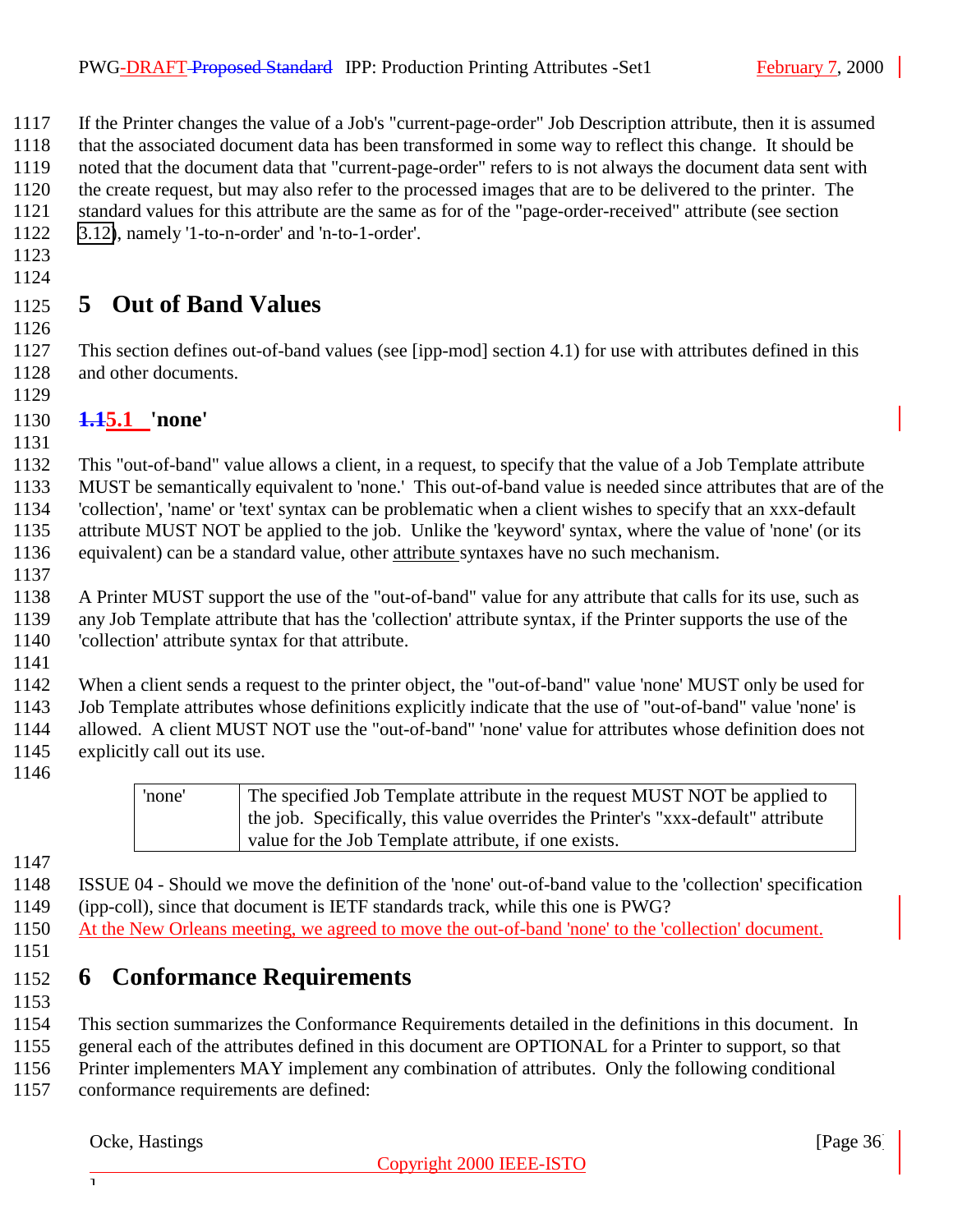<span id="page-36-0"></span>

| If the Printer supports: | then the Printer MUST also support (but<br>vice-versa is OPTIONAL): |
|--------------------------|---------------------------------------------------------------------|
| "cover-back"             | "cover-front"                                                       |
| "x-side2-image-shift"    | "x-side1-image-shift"                                               |
| "y-side2-image-shift"    | "y-side1-image-shift"                                               |
| "x-side1-image-shift"    | "x-image-shift"                                                     |
| "y-side1-image-shift"    | "y-image-shift"                                                     |

 Each of the collection attribute definitions indicate which member attributes are REQUIRED and which are 1161 OPTIONAL for a Printer to support.

 If a Printer supports the 'collection' attribute syntax of a Job Template attribute that has 'type3 keyword | name(MAX) | collection' attribute syntax, then it MUST also support some values of the standard 'keyword' attribute syntax defined for that attribute. Support of the 'name' attribute syntax for such Job Template attributes is OPTIONAL, as in IPP/1.1.

 If a Printer supports the 'collection' attribute syntax of a Job Template attribute, then it MUST support the "out-of-band" 'none' value (see section [5.1\)](#page-35-0) in a client Job Creation and Document Creation request.

 

# **7 IANA Considerations**

 IANA will be called on to register the attributes defined in this document, using the procedures outlined in [ipp-mod].

 

# **8 Internationalization Considerations**

 The IPP extensions defined in this document require the same internationalization considerations as any of the Job Template attributes defined in IPP/1.1 [ipp-mod].

 

# **9 Security Considerations**

 The IPP extensions defined in this document require the same security considerations as any of the Job Template attributes defined in IPP/1.1 [ipp-mod].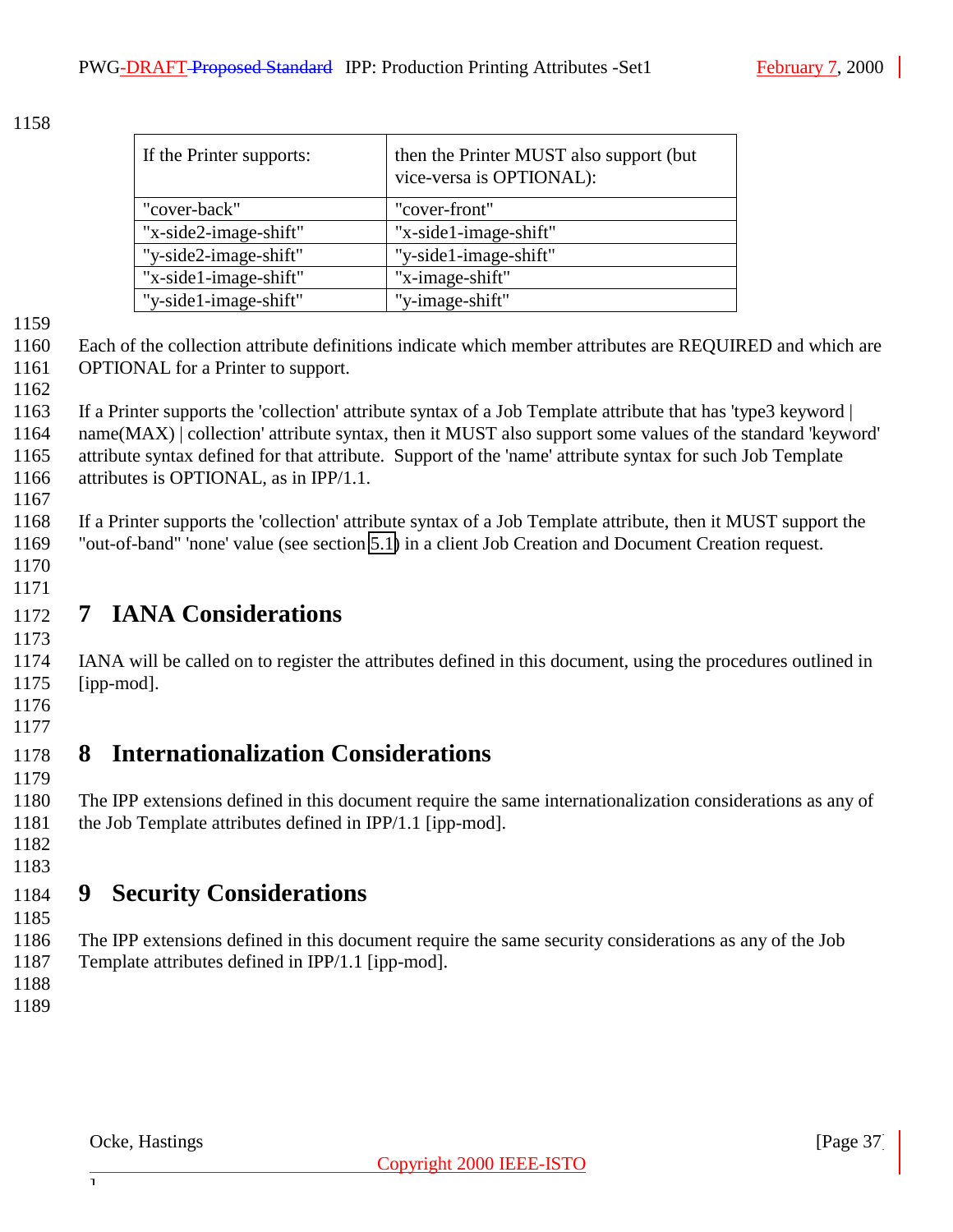## <span id="page-37-0"></span>**10 References**

| 1171 |                                                                                                                      |
|------|----------------------------------------------------------------------------------------------------------------------|
| 1192 | $[ipp-coll]$                                                                                                         |
| 1193 | deBry, R., , Hastings, T., Herriot, R., "Internet Printing Protocol/1.0 & 1.1: collection attribute                  |
| 1194 | syntax", <draft-ietf-ipp-collection-00.doc>, work in progress, September 9, 1999.</draft-ietf-ipp-collection-00.doc> |
| 1195 | [ipp-mod]                                                                                                            |
| 1196 | deBry, R., , Hastings, T., Herriot, R., Isaacson, S., Powell, P., "Internet Printing Protocol/1.1: Model             |
| 1197 | and Semantics", < draft-ietf-ipp-model-v11-04.txt>, work in progress, June 23, 1999.                                 |
| 1198 | [ipp-pro]                                                                                                            |
| 1199 | Herriot, R., Butler, S., Moore, P., Tuner, R., "Internet Printing Protocol/1.1: Encoding and                         |
| 1200 | Transport", <draft-ietf-ipp-protocol-v11-03.txt>, work in progress, June, 1999.</draft-ietf-ipp-protocol-v11-03.txt> |
| 1201 | [RFC1759]                                                                                                            |
| 1202 | Smith, R., Wright, F., Hastings, T., Zilles, S., and Gyllenskog, J., "Printer MIB", RFC 1759, March                  |
| 1203 | 1995.                                                                                                                |
| 1204 | [RFC2119]                                                                                                            |
| 1205 | S. Bradner, "Key words for use in RFCs to Indicate Requirement Levels", RFC 2119, March 1997                         |
| 1206 | [RFC2566]                                                                                                            |
| 1207 | deBry, R., , Hastings, T., Herriot, R., Isaacson, S., Powell, P., "Internet Printing Protocol/1.0: Model             |
| 1208 | and Semantics", RFC 2566, April 1999.                                                                                |
| 1209 |                                                                                                                      |
| 1210 | <b>11 Author's Addresses</b>                                                                                         |

- 
- Kirk Ocke
- Xerox Corporation
- 800 Phillips Road
- Webster, NY 14580
- Phone: 716 422-4832
- e-mail: Kirk.Ocke@usa.xerox.com
- Tom Hastings
- Xerox Corporation
- 737 Hawaii St. ESAE 231
- El Segundo, CA 90245
- Phone: 310-333-6413
- Fax: 310-333-5514
- 1227 e-mail: [hastings@cp10.es.xerox.com](mailto:hastings@cp10.es.xerox.com)

Ocke, Hastings [Page 38]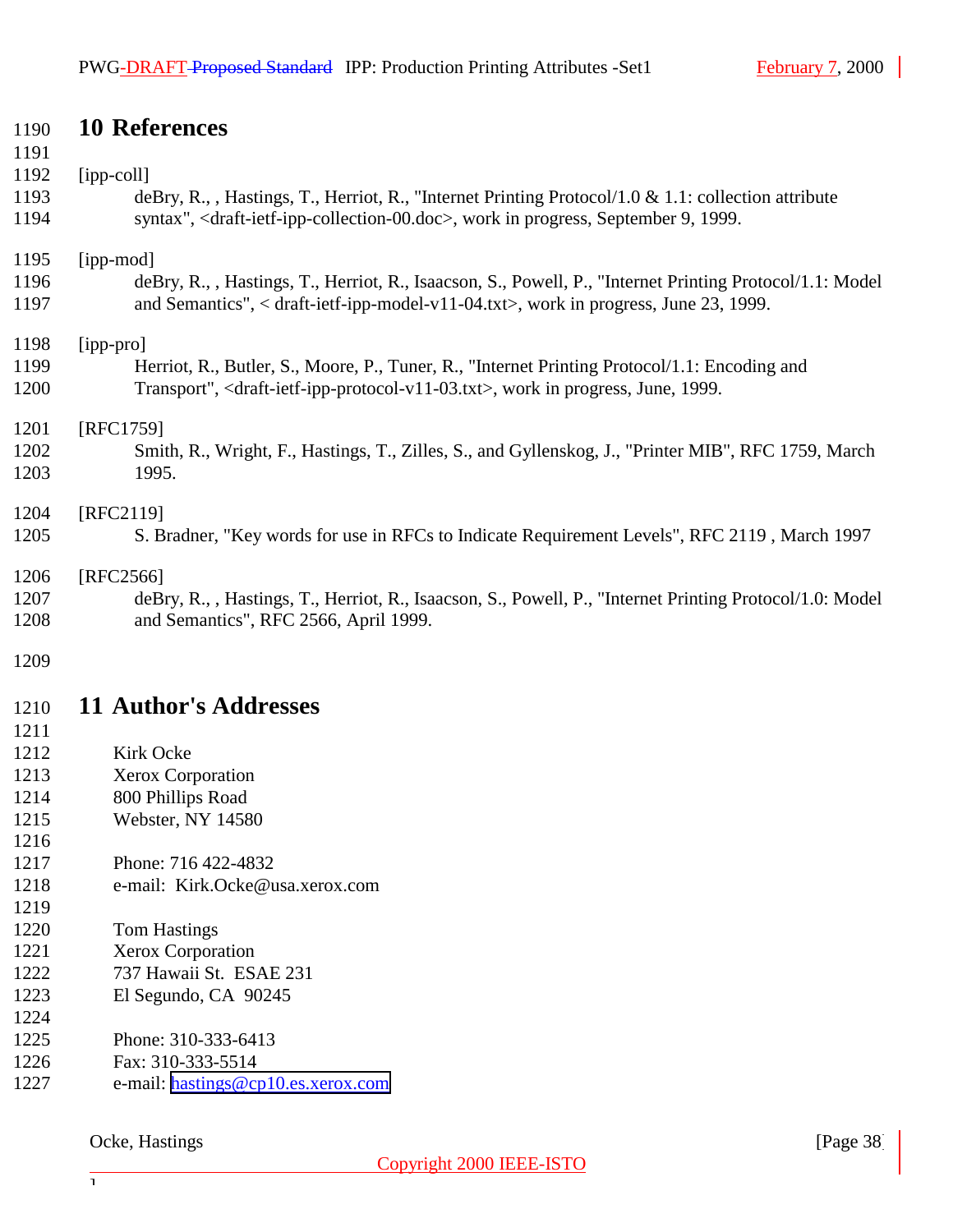<span id="page-38-0"></span>

| 1228         |                                                                                                                                                                                                       |
|--------------|-------------------------------------------------------------------------------------------------------------------------------------------------------------------------------------------------------|
| 1229<br>1230 | 12 Appendix A: Change History                                                                                                                                                                         |
| 1231         |                                                                                                                                                                                                       |
| 1232         | This section summarizes the changes to the document. Each sub-section is in reverse chronological order.                                                                                              |
| 1233         | Adding or removing ISSUES that don't change the document are not listed here.                                                                                                                         |
| 1234         |                                                                                                                                                                                                       |
| 1235<br>1236 | 1.12.1 Changes to the January 30, 2000 to create the February 7, 2000 version                                                                                                                         |
| 1237         |                                                                                                                                                                                                       |
| 1238         | The following changes were made to the January 30, 2000 version to create the February 7, 2000 version:                                                                                               |
| 1239         |                                                                                                                                                                                                       |
| 1240         | 1. Changed the attribute syntax of "cover-front-supported" and "cover-back-supported" from 'collection' to                                                                                            |
| 1241         | boolean', since a Printer MUST support all (both) member attributes and any combinations of values.                                                                                                   |
| 1242         | 2. Changed the 'sheet' member attribute in each of the following collections to give them distinct names so                                                                                           |
| 1243<br>1244 | that the "xxx-supported" Printer attribute can indicate their respective (potentially different) values:<br>"job-accounting-sheets", "job-error-sheets", "job-sheets", and "separator-sheets".        |
| 1245         | 3. Added "media-" to the beginning of each member attribute of the "media" collection, so that ordinary                                                                                               |
| 1246         | "media-xxx-supported" could be used to represent their individual supported values.                                                                                                                   |
| 1247         | 4. Removed the 'name(MAX)" choice from the "media-size" member attribute. If the properties of a                                                                                                      |
| 1248         | medium are being given, either the keyword name or the exact numerical dimensions known to the                                                                                                        |
| 1249         | implementation, not a name made up by the administrator.                                                                                                                                              |
| 1250         | 5. Added "media-size-supported (1setOf collection) which contains the combinations of numerical sizes                                                                                                 |
| 1251         | supported (x-dimension and y-dimension) by the Printer. This "xxx-supported" attribute is the only one                                                                                                |
| 1252<br>1253 | that has a value of '1setOf collection' in order to list the pairs of x and y dimensions supported. The<br>attribute syntax of the "x-dimension" and "y-dimension" is a choice of 'integer(0:MAX)' or |
| 1254         | 'rangeOfInteger(0:MAX)' to cover the case of continuous media and cut sheet printers that can cut the                                                                                                 |
| 1255         | medium to any size within the specified range.                                                                                                                                                        |
| 1256         | 6. Changed the "media-supported" from containing a collection whose member attributes listed the                                                                                                      |
| 1257         | supported values that the client could supply as member attributes to just containing a new out-of-band                                                                                               |
| 1258         | 'any-collection' value that indicates that the implementation allows any combination of member                                                                                                        |
| 1259         | attributes that are indicated by the corresponding "xxx-supported" Printer attributes.                                                                                                                |
| 1260         |                                                                                                                                                                                                       |
| 1261         | 1.212.2 Changes to the January 28, 2000 to create the January 30, 2000 version                                                                                                                        |
| 1262<br>1263 | The following changes were made to the January 28, 2000 version to create the January 30, 2000 version:                                                                                               |
| 1264         |                                                                                                                                                                                                       |
| 1265         | 1. Ordered the Job Template attributes alphabetically.                                                                                                                                                |
| 1266         | 2. Add 'name(MAX)' to Job Template attributes that had (type3 keyword   collection) to be consistent with                                                                                             |
| 1267         | IPP/1.1 that has (type3 keyword $ name(MAX) $ .                                                                                                                                                       |
| 1268         |                                                                                                                                                                                                       |
| 1269         | 1.312.3 Changes to create the January 28, 2000 version                                                                                                                                                |
| 1270         |                                                                                                                                                                                                       |
| 1271         | Initial version.                                                                                                                                                                                      |
|              |                                                                                                                                                                                                       |
|              | Ocke, Hastings<br>[Page $39$ ]                                                                                                                                                                        |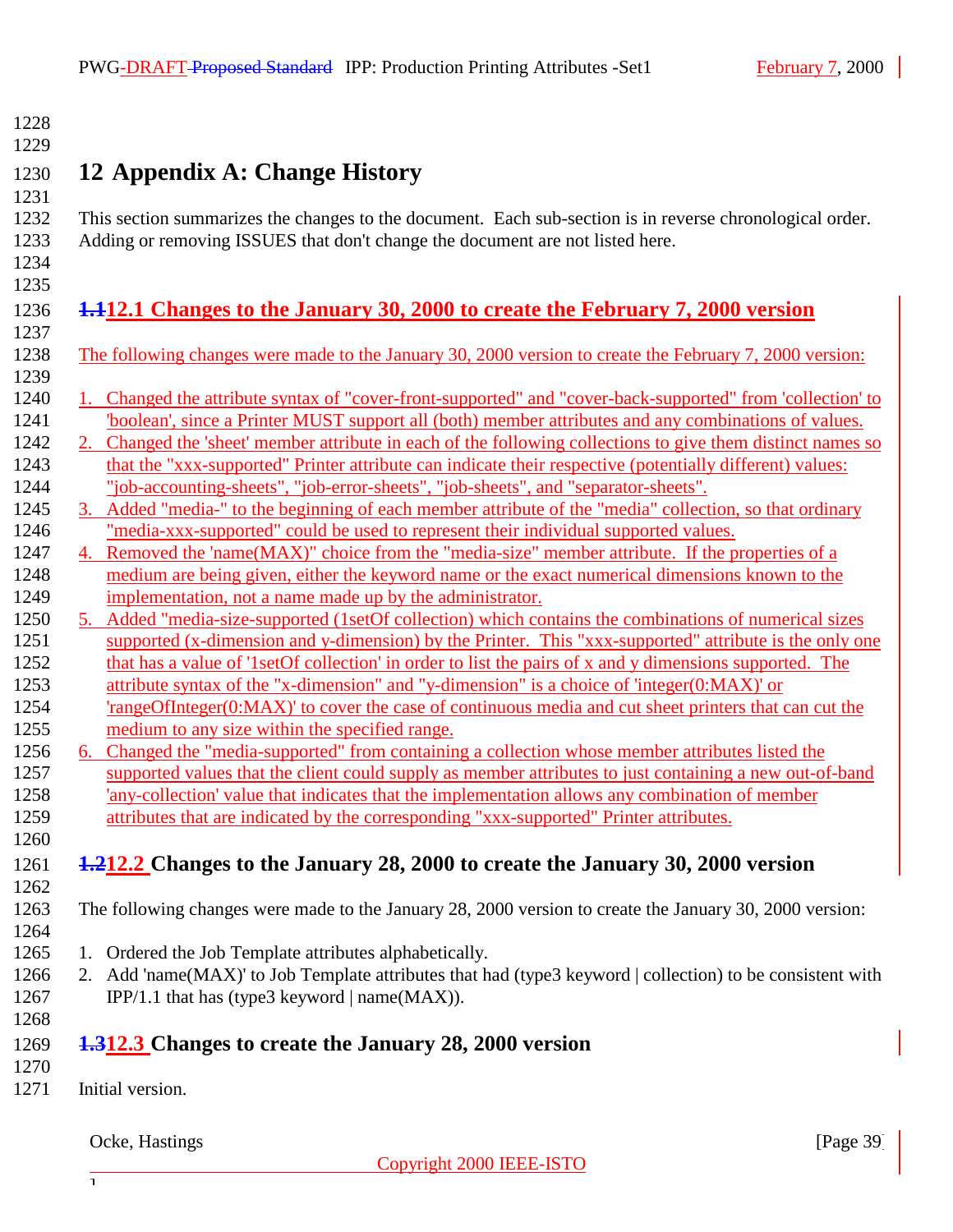| 1272 |                                                                                                               |
|------|---------------------------------------------------------------------------------------------------------------|
| 1273 |                                                                                                               |
| 1274 | 13 Appendix B: Description of the IEEE Industry Standards and                                                 |
|      |                                                                                                               |
| 1275 | <b>Technology (ISTO)</b>                                                                                      |
| 1276 |                                                                                                               |
| 1277 | The IEEE-ISTO is a not-for-profit corporation offering industry groups an innovative and flexible             |
| 1278 | operational forum and support services. The IEEE-ISTO provides a forum not only to develop standards,         |
| 1279 | but also to facilitate activities that support the implementation and acceptance of standards in the          |
| 1280 | marketplace. The organization is affiliated with the IEEE (http://www.ieee.org/) and the IEEE Standards       |
| 1281 | Association (http://standards.ieee.org/).                                                                     |
| 1282 |                                                                                                               |
| 1283 | For additional information regarding the IEEE-ISTO and its industry programs visit:                           |
| 1284 |                                                                                                               |
| 1285 | http://www.ieee-isto.org.                                                                                     |
| 1286 |                                                                                                               |
| 1287 | 14 Appendix CB: Description of the IEEE-ISTO PWG                                                              |
| 1288 |                                                                                                               |
| 1289 | The Printer Working Group (or PWG) is a Program of the IEEE Industry Standards and Technology                 |
| 1290 | Organization (ISTO) and is an alliance amongwith member organizations including printer manufacturers,        |
| 1291 | print server developers, operating system providers, network operating systems providers, network             |
| 1292 | connectivity vendors, and print management application developers. The group is chartered to make             |
| 1293 | printers and the applications and operating systems supporting them work together better. All references to   |
| 1294 | the PWG in this document implicitly mean "The Printer Working Group, a Program of the IEEE ISTO." In          |
| 1295 | order to meet this objective, the PWG will document the results of their work as open standards that define   |
| 1296 | print related protocols, interfaces, procedures and conventions. Printer manufacturers and vendors of printer |
| 1297 | related software will benefit from the interoperability provided by voluntary conformance to these            |
| 1298 | standards.                                                                                                    |
| 1299 |                                                                                                               |
| 1300 | In general, a PWG standard is a specification that is stable, well understood, and is technically competent,  |
| 1301 | has multiple, independent and interoperable implementations with substantial operational experience, and      |
| 1302 | enjoys significant public support. The PWG may issue a standard as a PWG standard and/or when                 |
| 1303 | appropriate submit the standard to other standards organizations, such as the IETF, ISO, ITU, IEEE, or        |
| 1304 | ECMA.                                                                                                         |
| 1305 |                                                                                                               |
| 1306 | For additional information regarding the Printer Working Group visit:                                         |
| 1307 |                                                                                                               |
| 1308 | http://www.pwg.org                                                                                            |
| 1309 |                                                                                                               |
| 1310 |                                                                                                               |
| 1311 | ISSUE 05 What sort of copyright do we want for PWG documents, if any? The PWG Process paper says              |
| 1312 | that the intent of PWG standards is to be "freely usable" and "all PWG Members and Associates shall be        |
| 1313 | free to use all information received or publicly disclosed from the PWG", so not having any PWG copyright     |
| 1314 | will make that easier.                                                                                        |

Ocke, Hastings [Page 40]